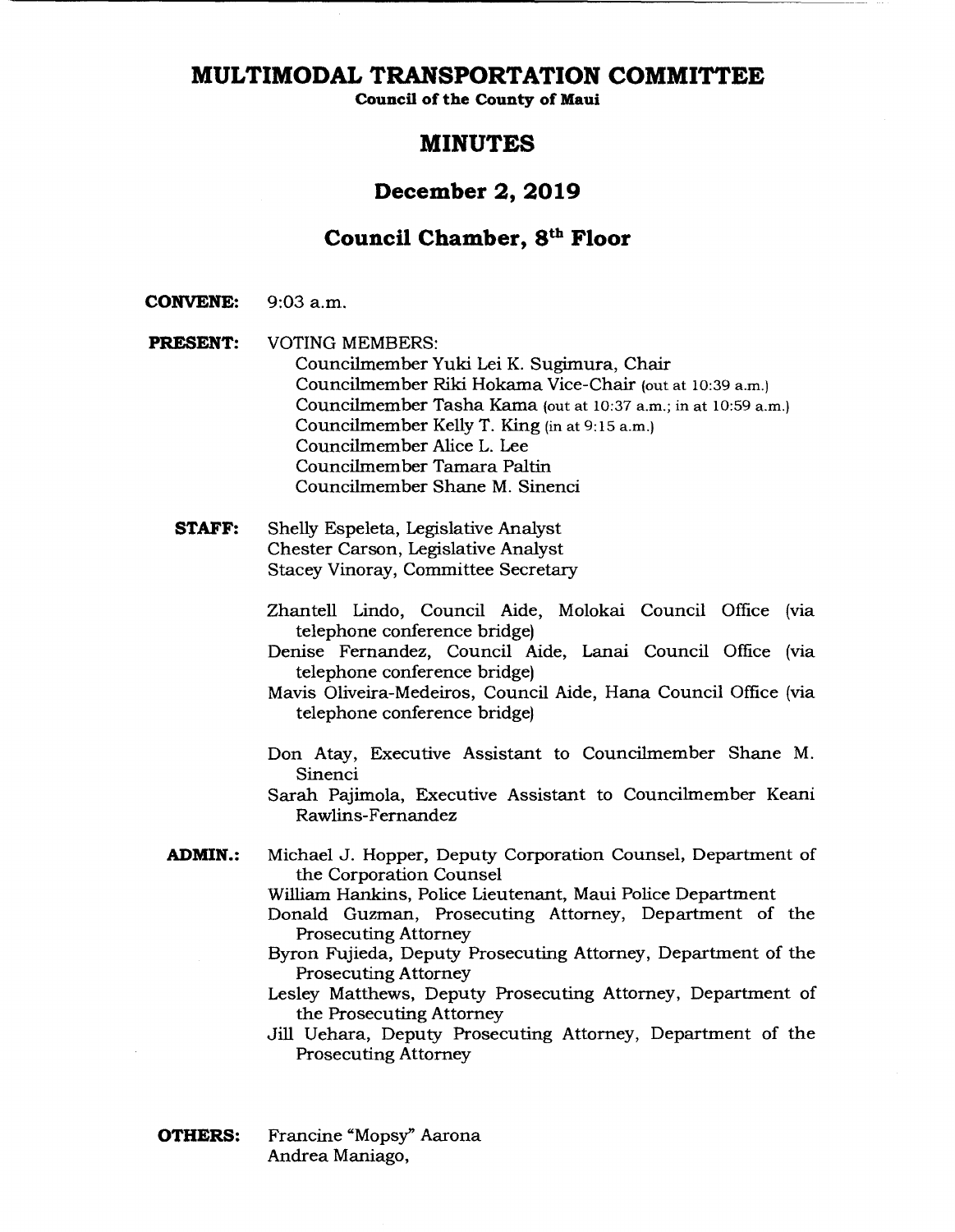### **Council of the County of Maui**

#### **December 2, 2019**

Everett Brown, Mothers Against Drunk Driving ("MADD") Charlene Brown, MADD (3) additional attendees

**PRESS:** *Akaku: Maui Community Television, Inc.* 

CHAIR SUGIMURA: ... *(gavel)...* Good morning everyone. Welcome to the first meeting of the Multimodal Transportation Committee, December 2nd, ready for Christmas meeting. Welcome, everybody. It is now 9:03 a.m. My name is Yuki Lei Sugimura. Thank you, Vice-Chair Riki Hokama, for being here. Good morning. Shane Sinenci from Hana, welcome.

COUNCILMEMBER SINENCI: Aloha, ohayo gozaimasu.

CHAIR SUGIMURA: Ohayo. Okay, got to hear from Alice.

COUNCILMEMBER LEE: Madame Chair --

CHAIR SUGIMURA: Good morning, Alice.

COUNCILMEMBER LEE: --in the spirit of Christmas I say to you buongiorno, my ravioli.

CHAIR SUGIMURA: You make our meetings so fun. Tamara Paltin, good morning.

COUNCILMEMBER PALTIN: Aloha kakahiaka, Chair.

CHAIR SUGIMURA: Aloha. And Tasha Kama.

COUNCILMEMBER KAMA: Good morning, Chair.

CHAIR SUGIMURA: Good morning. Thank you, everybody, for being here. It does feel like Christmas with all the poinsettia on our tables and our beautiful decoration in the gallery outside that was done by all the many employees who've contributed, so I appreciate that. Today I have one item on my agenda, which is Promoting Roadway Safety, MT-33, and I look forward to hearing from... I have one testifier in the audience, Aunty Mopsy. Oh, I have two? Aunty Mopsy and.. .oh, I have two. Very good. From MADD also. So, Aunty Mopsy, you want to come up and... so you know you have three minutes, identify yourself, and we only have one item on the agenda. I look forward to hearing from you.

### *• .BEGIN PUBLIC TESTIMONY...*

MS. AARONA: Aloha, everyone, Madame Chair and Councilmembers. It's always a privilege to be here. I'm Francine, Aunty Mopsy, Protect Paia, Aarona. And I'm here to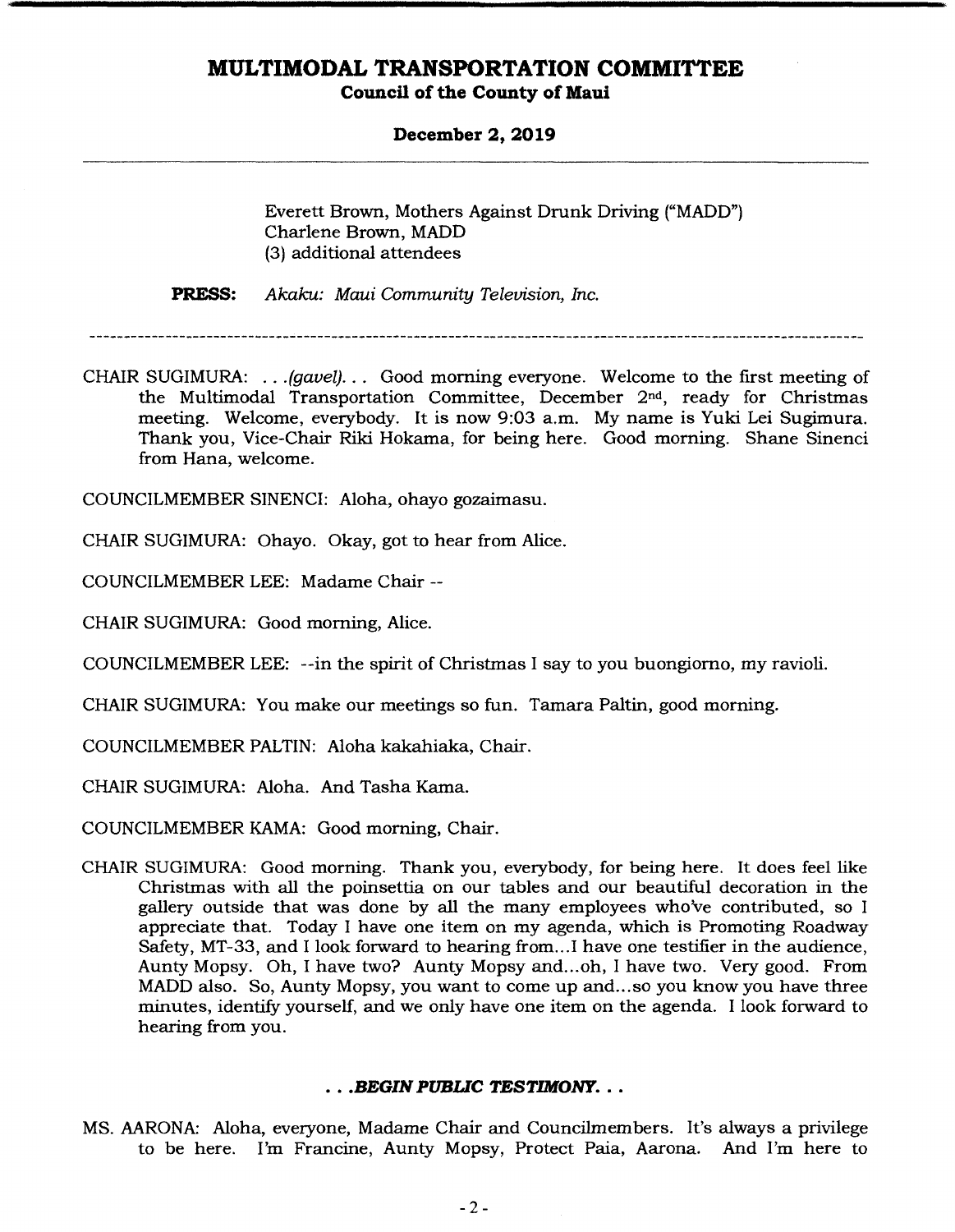#### **December 2, 2019**

acknowledge this bill and to support it because I am the very one who gets after Officer Kalama and all his crew people and Officer Munoz to clear the abandoned cars that are on the stretch of Hana Highway in front of the old lime kiln. And it's really bad, it stays there forever. So, the last push that I had with Councilmember Molina, they were able to take care of all these abandoned car and I am in support of them, that they should be the ones who cite them, who gets that tow truck and move it because otherwise it will stay there for five or more days before it gets cleared. It goes through the process of, okay, I see the writing on the car, and then you go to the next point and the next point. I think that the Police should have the authority to take care of business, they are there for us, and they're doing a darned good job. So, I would like to support this bill to move forward, that they give.., to amend and to give them that privilege of helping the community get rid of these cars, cited vehicles and, of course, drunk driving. Yeah.

CHAIR SUGIMURA: Thank you.

MS. AARONA: So, mahalo.

CHAIR SUGIMURA: Thank you. Who's Officer Kalama? Is that what you said?

MS. AARONA: Officer Kalama is one of the officers that take care of the area in Paia.

CHAIR SUGIMURA: Oh, okay.

- MS. AARONA: It's him and of course I have his personal phone. So, he gets it all. There are other officers there and then when I really get a headache then I call Officer Munoz, I think, who is in charge of that area. But they really work hand-in-hand with the community and try to, you know, help us take care of that because if you've driven through Paia, it's getting rather busy. Quite busy. The last town before you get to Hana. So, yeah.
- CHAIR SUGIMURA: Thank you.
- MS. AARONA: You're welcome.
- CHAIR SUGIMURA: Thank you for living your passion always. Anyone have questions? Tamara Paltin?
- COUNCILMEMBER PALTIN: Thank you, Chair. I just wanted to clarify the seven statutes that they would be towing the car for if you're in support of them all, driving without a license, driving with license.. .while license is suspended or revoked, operating a vehicle under the influence of an intoxicant in violation, habitually operating a vehicle under the influence of an intoxicant, operating a vehicle after license and privilege has been suspended or revoked for operating a vehicle under the influence of an intoxicant, operating a vehicle after consuming a measurable amount of alcohol if under the age of 21, and fraudulent use of plates, tags, or emblems. You're in support for towing on all those unless there's a licensed driver that will take over?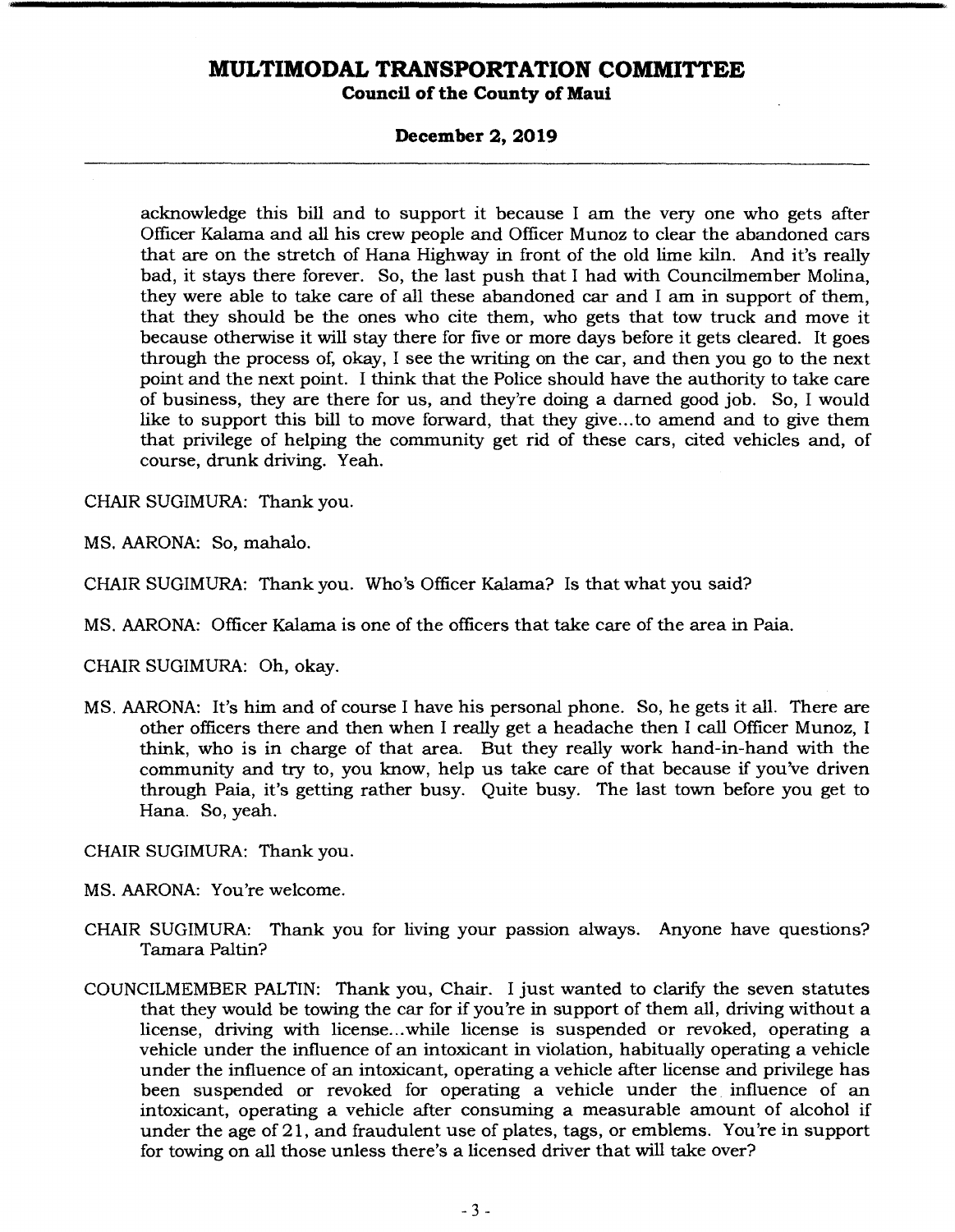#### **Council of the County of Maui**

#### **December 2, 2019**

MS. AARONA: Correct.

COUNCILMEMBER PALTIN: Okay, thank you.

- MS. AARONA: Because otherwise, the car going sit there and they cannot drive it. Too intoxicated. Yeah.
- COUNCILMEMBER PALTIN: Thank you.

MS. AARONA: Thank you.

- CHAIR SUGIMURA: Thank you very much. Any other questions? Seeing none, thank you very much, Aunty Mopsy.
- MS. AARONA: You're welcome.
- CHAIR SUGIMURA: You know, I was so excited to move forward.. .no, you can.. .thank you. I need to also thank the other Members who are here for this meeting and I wanted to recognize Lieutenant William Hankins, Traffic Section Supervisor from the Police Department, and is Nick Krau here from the Traffic Section? I can't see. No? Just you? Okay, And Don Guzman, Prosecuting Attorney, thank you for being here, and he's here with this team. Appreciate it. Byron Fujieda, Deputy Prosecuting Attorney, Lesley Mathers *[sic],* a friend of ours who's now a Deputy Prosecuting Attorney. Okay, I see her around with them doing community projects, so you're having a blast there aren't you? Yeah. And Jill Uehara, which is also a Deputy Prosecuting Attorney. Appreciate Michael Hopper, Corp. Counsel who worked very hard with my office and Staff to work on this proposed legislation. Committee Staff appreciated at OCS, Shelly Espeleta, my Legislative Analyst, Chester Carson, who's sitting back here. Thank you very much. And Stacey Vinoray, our Secretary for this Department *[sic].* And on the district, from the district, we have all members who are online, but I understand there's not testifiers, but I'll check back with you after I take the next testifier. Thank you very much. We have our next testifier from MADD, Andrea Maniago. Thank you, Andrea.
- MS. MANIAGO: Hi, my name is Andrea Maniago. I lost my son ten years ago to a drunk driver. I'm in support for this proposed towing law. I feel as if this new proposed law is just another tool to help get impaired drivers off the road. It is also another consequence that the DUI offender will have to face. Do you know that the statistics show an average drunk driver has driven drunk over 80 times before their first arrest? So, let's make a change because the consequences don't seem to be enough. From ten years ago, I've only seen the number of drunk drivers and death rates grow. Let's be active and make not only a change, but also let's make a difference. Thank you.
- CHAIR SUGIMURA: Thank you very much. Anybody have any questions? Seeing none, thank you very much --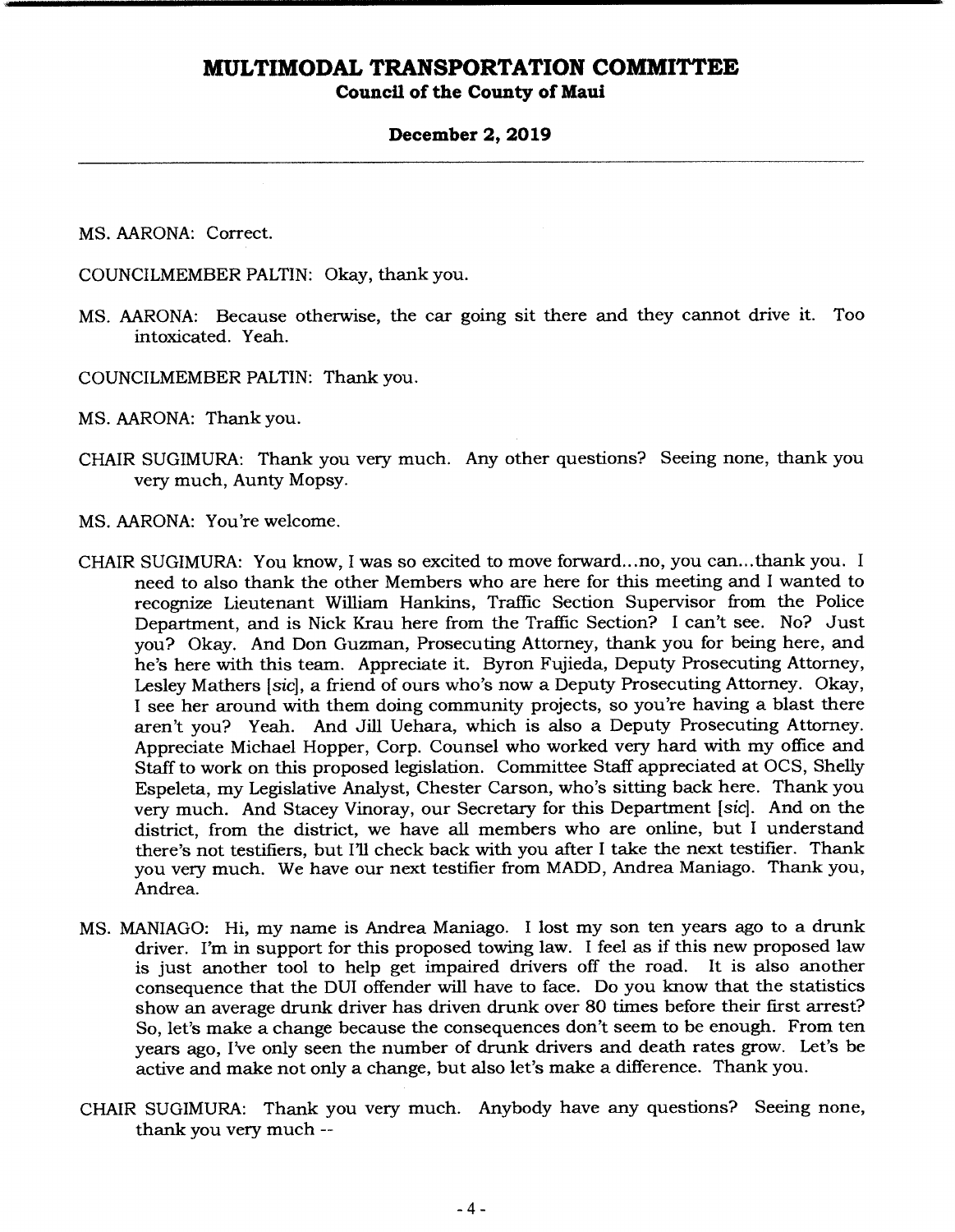### **December 2, 2019**

MS. MANIAGO: Thank you.

CHAIR SUGIMURA: --for your commitment to the cause. Appreciate it. From the... any other testifiers in the gallery? Seeing none, from the District Offices, Mavis Medeiros, from Hana, any testifiers?

MS. OLIVEIRA-MEDEIROS: Aloha, Chair, there's no testifiers in Hana.

CHAIR SUGIMURA: Thank you. Zhantell Lindo from Molokai?

MS. UNDO: Good morning, Chair, there are no testifiers at the Molokai Office.

CHAIR SUGIMURA: Denise Fernandez from Lanai, any testifiers?

MS. FERNANDEZ: Good morning, Chair, there are no testifiers at the Lanai Office.

CHAIR SUGIMURA: Thank you. I see we have another testifier in the Chambers. Or just one? We have Hannah Brown's parents. Are you going to testify?

MR. BROWN: . . . *(*inaudible)...

CHAIR SUGIMURA: Okay, please come forward.

MR. BROWN: ... *(*inaudible)...

CHAIR SUGIMURA: Yeah.

MR. BROWN: Good morning. Aloha.

CHAIR SUGIMURA: Thank you for being here.

MR. BROWN: Thank you, guys, sorry we late. So, still.. aloha, my name is Everett Brown. My daughter was Hannah Brown, is Hannah Brown. Still kind of relatively new to this so not really sure what is appropriate to say. However, I'll just let you guys know. You know, if we could... if I was to ask you guys to pretend, yeah, that you guys... that your kid or loved one was gone, yeah? Say I had to ask you guys to pretend. That would be hard to do, yeah? Well, I don't have to pretend, yeah? But what I do have to pretend is that the consequences that we get in place for stuff like this is justifiable, yeah? I got to pretend that it is, because it's not. I lost my daughter. That girl that took my daughter, still walking around. Still can go work. You know what I'm saying? That's hard for swallow. So, I'm really not sure if it's the community's problem to fight, you know. Especially when the consequences is not our choice, yeah? So, if it was my choice, you guys heard it already. I say 20 years just drinking and driving. Even if it's just a scare tactic. Twenty years, nobody like spend 20 years just for drinking and driving, but they take the slap on the wrist that they going get now. You know what I'm saying? So, really I'm here because I never thought I was going be this guy, yeah? I never thought was going happen to me. Then, boom, thing happened to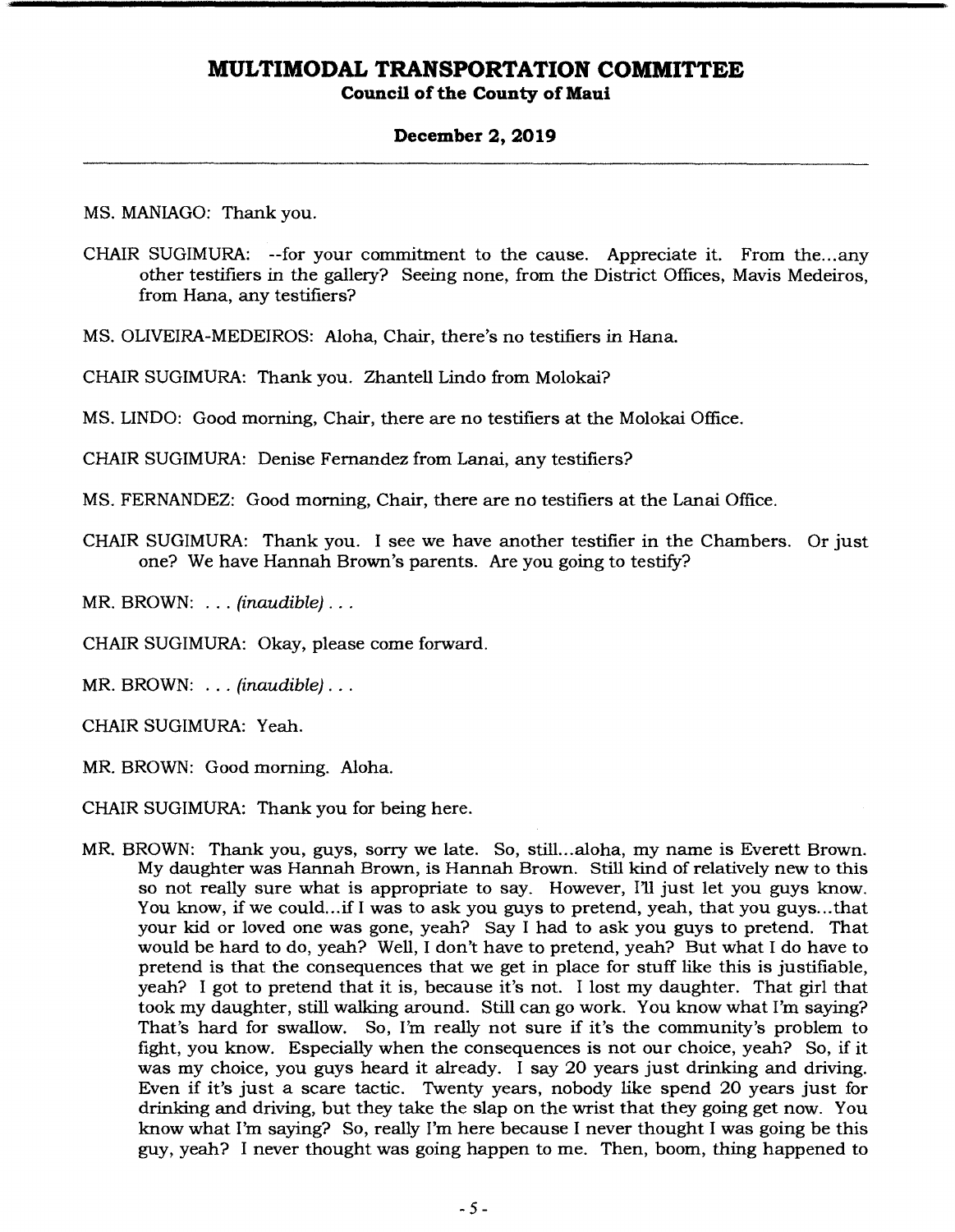#### **Council of the County of Maui**

#### **December 2, 2019**

me. Unreal. Now, I got to stand over here and tell you guys about it, yeah, so that this is not somebody else standing over here telling you guys the same thing. I told *Maui Now, 30-plus* years ago I was in elementary school doing no drink and drive signs, yeah? I was. Thirty-plus years later, guess what I doing, no drink and drive signs. That means we never do nothing yet, 30-plus years. Still get the same problem. I appreciate you guys listening, thank you guys very much. Sorry I'm late again, yeah?

CHAIR SUGIMURA: No, thank you very much for being here.

MR. BROWN: Thank you.

CHAIR SUGIMURA: And I understand it was Hannah's birthday last week Friday.

MR. BROWN: It was. Yeah.

CHAIR SUGIMURA: Yeah. Happy birthday to her, and thank you very much for being at the sign-waving which Lieutenant Hankins coordinated.

MR. BROWN: Of course.

MRS. BROWN: Yes.

CHAIR SUGIMURA: Thank you.

MRS. BROWN: Yeah.

CHAIR SUGIMURA: And Mr. Guzman and your whole crew were there too --

MRS. BROWN: Yeah.

MR. BROWN: And we appreciate everybody --

CHAIR SUGIMURA: --appreciate it. And some of the Councilmembers...

MR. BROWN: --that participated, yeah?

MRS. BROWN: Yeah.

CHAIR SUGIMURA: Yeah. Thank you for being there.

MR. BROWN: We never expected this much support. So --

MRS. BROWN: Thank you.

MR. BROWN: --now we giving our support. Thank you, guys.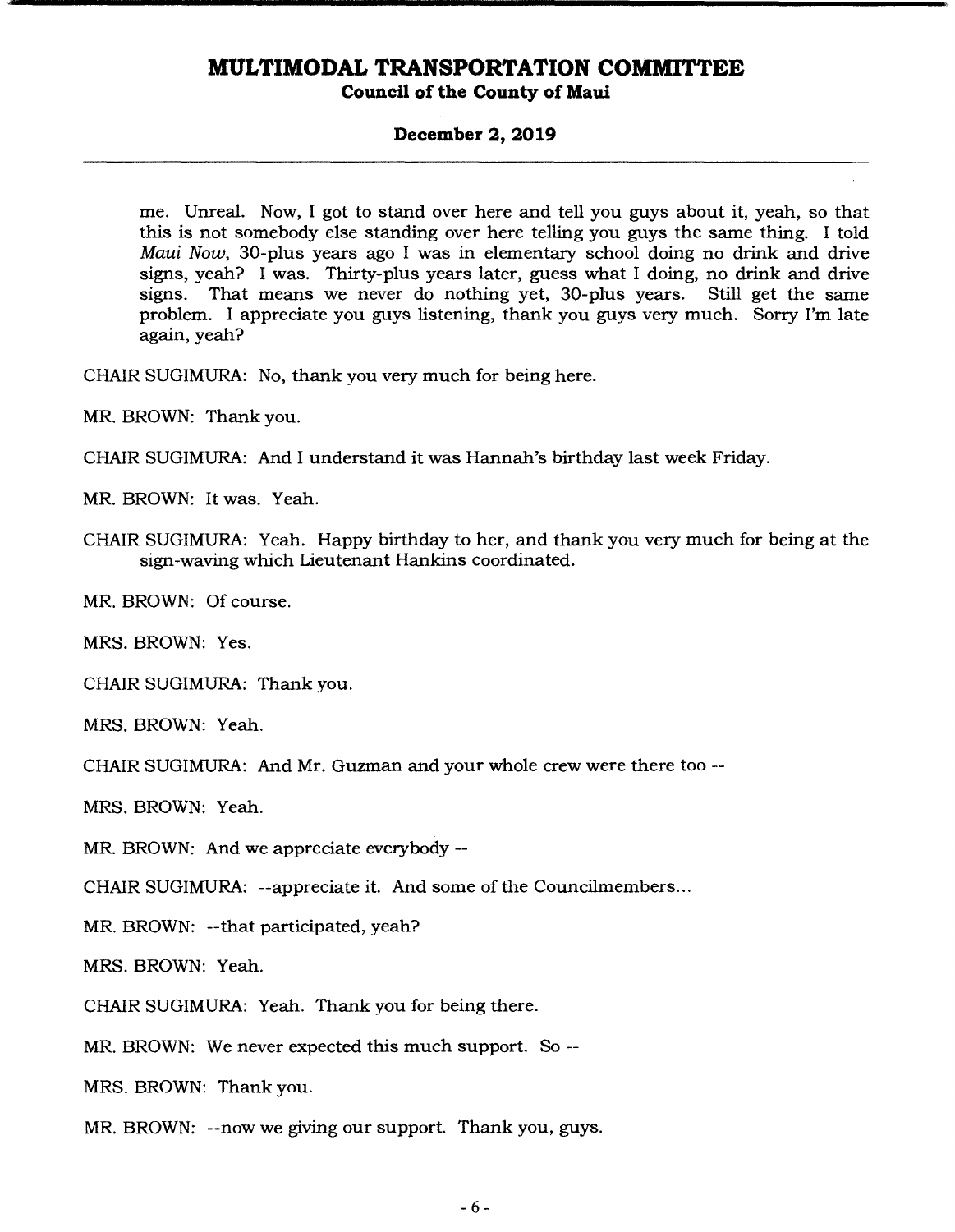#### **Council of the County of Maui**

#### **December 2, 2019**

CHAIR SUGIMURA: Thank you.

MRS. BROWN: Thank you.

MR. BROWN: Mahalo.

CHAIR SUGIMURA: Anyone have questions? Sorry. Anyone have questions? Seeing none, thank you. Thank you very much.

MR. BROWN: Thank you, guys.

CHAIR SUGIMURA: Member King, thank you for joining us.

COUNCILMEMBER KING: Good morning, Chair.

CHAIR SUGIMURA: Good morning. No other testifiers. Boy, that's heartwarming. I wanted to...okay, I guess at this time we'll close public testimony if it's okay.

COUNCILMEMBERS: No objections.

CHAIR SUGIMURA: No objection, thank you. I'm going to close public testimony.

*• .END OF PUBLIC TESTIMONY...* 

#### **MT-33: PROMOTING ROADWAY SAFETY** (CC 19-400)

CHAIR SUGIMURA: Today I have one item on the agenda which is MT-33 and it is a proposed ordinance that has been worked on pretty hard by Corp. Counsel and the departments, A Bill for an Ordinance Relating to Police Authority to Have Motor Vehicles Towed, and that's the title of the bill. And the purpose of the proposed bill is to amend Chapter 10.08, Maui County Code, to authorize police officers to tow a motor vehicle if a motorist is cited or arrested for certain traffic violations such as operating or habitually operating a vehicle under the influence of an intoxicant. I'm going to be considering passage of this bill today alter I hear from the Committee. I look forward to hearing from all of you as well as the departments. And I just wanted to explain why this is important for us to take up and I appreciate all the Committee Members who have been discussing this over three meetings and... to take us to where we are today. And I think the shocking thing was when we learned that there was actually 66 percent of traffic fatalities on roadways that are attributed to drivers under the influence of alcohol or drugs. It's pretty staggering. And as an additional means to make our roads safer and remove impaired drivers from our roads, police officers were citing, when citing or arresting drivers for certain traffic violations such as operating or habitually operating a vehicle under an intoxicant, will be authorized to tow the vehicle under this proposed bill. The bill is modeled alter legislation which was brought up, I think, by Lieutenant Hankins or Mr. Guzman the first meeting, Mr. Guzman, the first meeting, and it was... this was modeled alter a ordinance that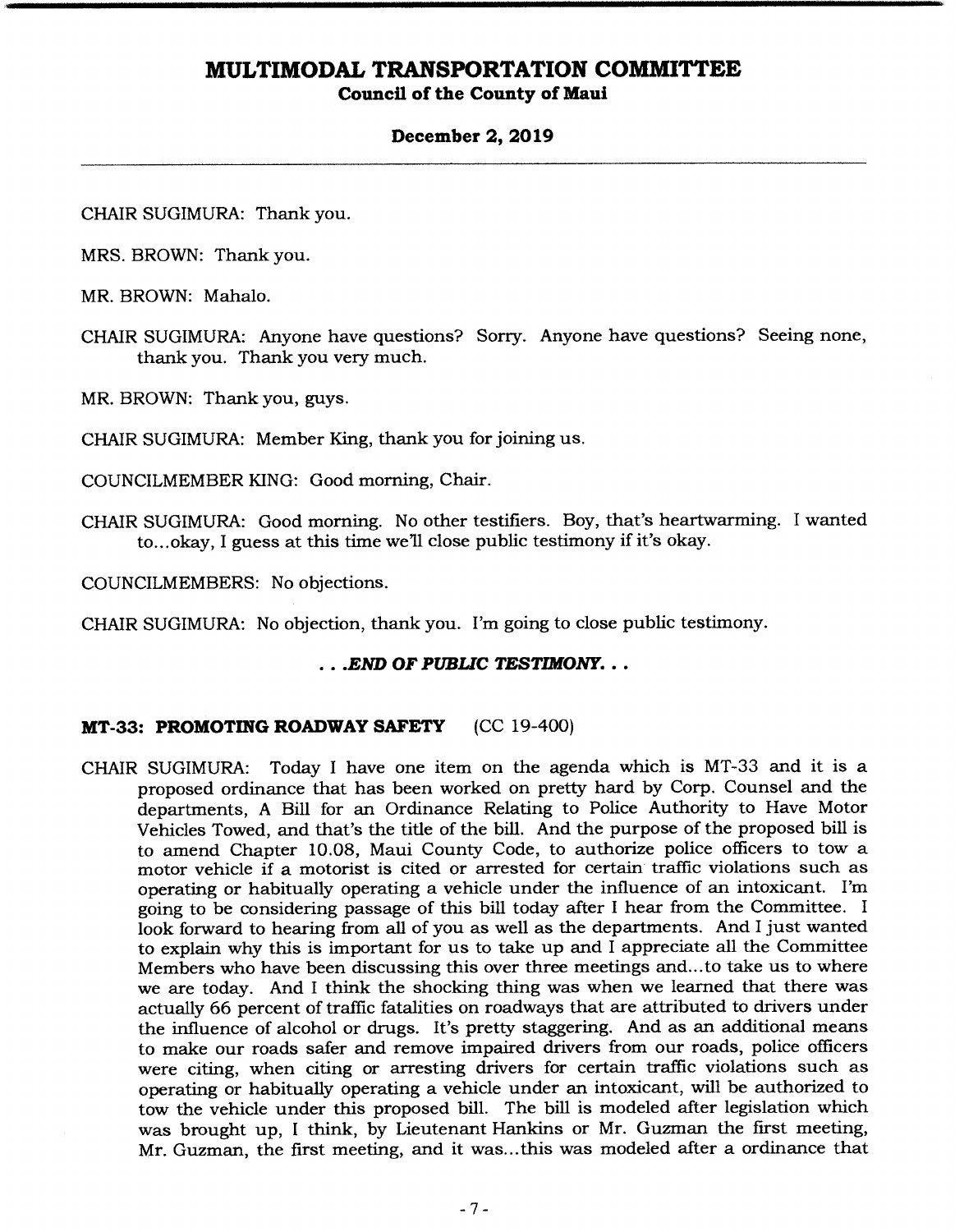### **Council of the County of Maui**

### **December 2, 2019**

Big Island did for Kailua-Kona, Aliyah Braden, who was a 17-month-old toddler who was killed in 2009 when her.. .when she was with her mother when a drunk driver ran a red light and plowed through their car. Since this law went into effect just as, in 2016, Hawaii County Police have ordered 2,168 vehicles towed at the driver's expense. Annually, traffic fatality counts have also decreased on the Big Island due to this ordinance. I wanted to get comments from Police, Prosecuting Attorney, and then Corp. Counsel if you have any comments, and then open up discussion to the Members. So at this time, Police, would you like to say a few words, Mr. Hankins?

MR. HANKINS: Yeah, good morning. Thank you for having me here. This ordinance, the purpose of this ordinance is to take away a weapon when you're arrested for impaired driving. Too many times we have to see the reality of exactly what Mr. Brown was talking about, and what he has to live with every day. By passing this bill and making this an ordinance for Maui County and giving us the ability to tow these vehicles, it's not something where we want to tack on an additional punishment, we want to save lives. That is the purpose of this bill. It will work. We'll have the publications put out there for the media for everybody else. The idea behind this is we want to generate voluntary compliance with people. We want people to think if you go back to the days when Keith Taguma was out here citing parking. Everybody knew if you parked in Wailuku Town and you were there for too long, you're going to get a citation. We need that mentality with the public where if you drink and drive, you're going to get arrested and you're going to get your vehicle towed. That's what we need to change, and that will save lives.

#### CHAIR SUGIMURA: Mr. Guzman?

MR. GUZMAN: Thank you, Madame Chair. Thank you, Members, for allowing my team and the MPD to be here on the floor to present the legislation. As Chair has mentioned, this legislation is not anything new. It's Aliyah's law on the Big Island, and has been effective. Currently, we have the highest rate of fatality that we've faced in the last decade. We've had 22 fatalities this year, 15 of those are related to impaired driving. And so, something needs to be done now. This is especially important because this December, this month, is National Impairment Month. And so, if this Council would pass something like this as a deterrent to our community saying, look, we're going to do something about this. If you are arrested, and this is the difference between our legislation and Big Island's. Our legislation, you have to be arrested in order for the car to be then designated as being forfeited... or not forfeited, towed. And once it's towed, the defendant or alleged perpetrator would have 30 days to then go to the impoundment and bail out their vehicle. So, basically we're saying, if you're going to drink and drive, we're going to take your car away and it's going to be your responsibility to then get your car back. As the Browns said, everything that is of consequence can be done through this bill in the smaller steps. So, if we can do something as small as just getting it out there and getting it known to the public that if you're going to commit these type of crimes, there are going to be consequences financially as well as criminal when we do take them to court. Our statistics right now in our court cases, we currently have had since October 1, 2018 up to September 30, 2019, approximately 563 DUI cases received from MPD. Approximately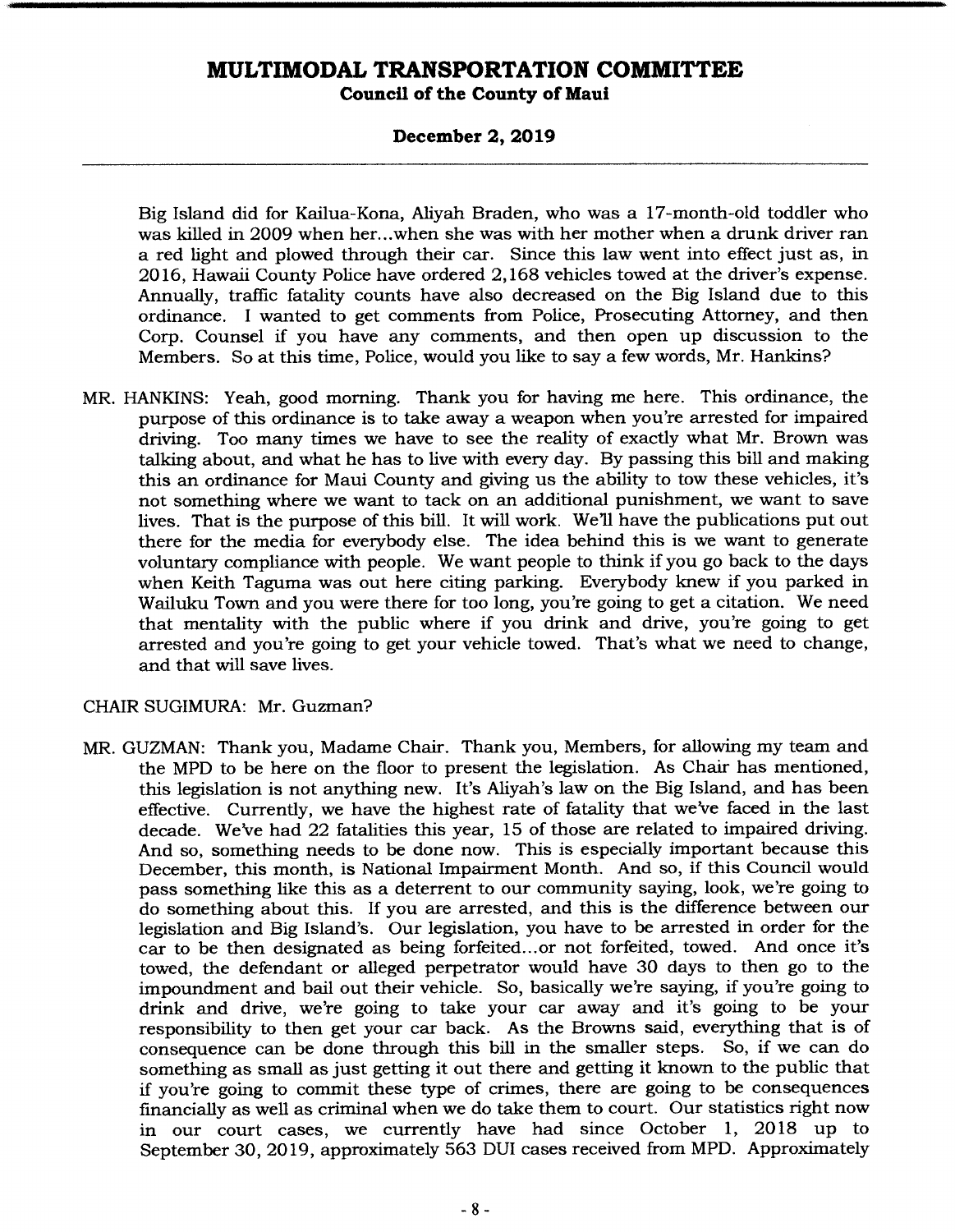#### **December 2, 2019**

18 of those cases were declined because of proof. We've actually been able to take on and convict 443 cases, 102 cases are still pending. We definitely are working, but we need the community's support. We need the Council's support. And with this bill, we fine-tuned it with Corp. Counsel. We've had a couple meetings on it. I believe it is Constitutionally sound. We do have provisions in here that include other offenses, but remember, MPD is not going to be able to tow your vehicle if you are not arrested. So, you could be cited and the legislation won't be in effect, but once you're arrested then it'll give the ability to, for MPD to then tow the vehicle. Okay, that's basically it. It would be nice if we could name this bill Hannah Brown Bill, just like Big Island's has their own special bill.

CHAIR SUGIMURA: Okay.

MR. GUZMAN: Thank you.

- CHAIR SUGIMURA: Thank you. Mr. Hopper, would you like to say a few words or any comments?
- MR. HOPPER: The only comments are this is essentially the same as the Big Island bill with some exceptions. The same exceptions to the ability to tow are listed here as the Big Island with a couple of changes and the effective date is January 1st. That's something that is up to the Council if you would like to change to allow for time to educate the public, but that's a policy issue for the Council. But, again, it's generally modeled after the Big Island's ordinance. The process for towing and notification of the car registered owner is already set forth in HRS, it's 291C-165.5(a) and that was cited in the Big Island ordinance, and is an existing HRS process that can be utilized if a violation authorizes towing for a traffic violation, and this would be the authorizing legislation by the County that would allow Police to use the existing HRS section for the towing process. So, that's just an additional clarification. But essentially, this is modeled after the Big Island ordinance with some exceptions.

COUNCILMEMBER KING: Chair?

- CHAIR SUGIMURA: Thank you. Ms. Lee had a question. I wanted to also recognize Mr. Hokama as my Vice-Chair after. So, Ms. Lee and then Ms. King.
- COUNCILMEMBER LEE: Okay, I have a question for probably Corp. Counsel, but others could also provide clarification. Mr. Hopper, under the E Section of 10.08.0 10 down at the bottom of the page under B, it talks about one, that operating a vehicle without a license. Does this include forgetting your license at home or not having a license?

MR. HOPPER: Are we talking about --

CHAIR SUGIMURA: F(1).

MR. HOPPER: --F(1). Yeah, I'd like to have Police --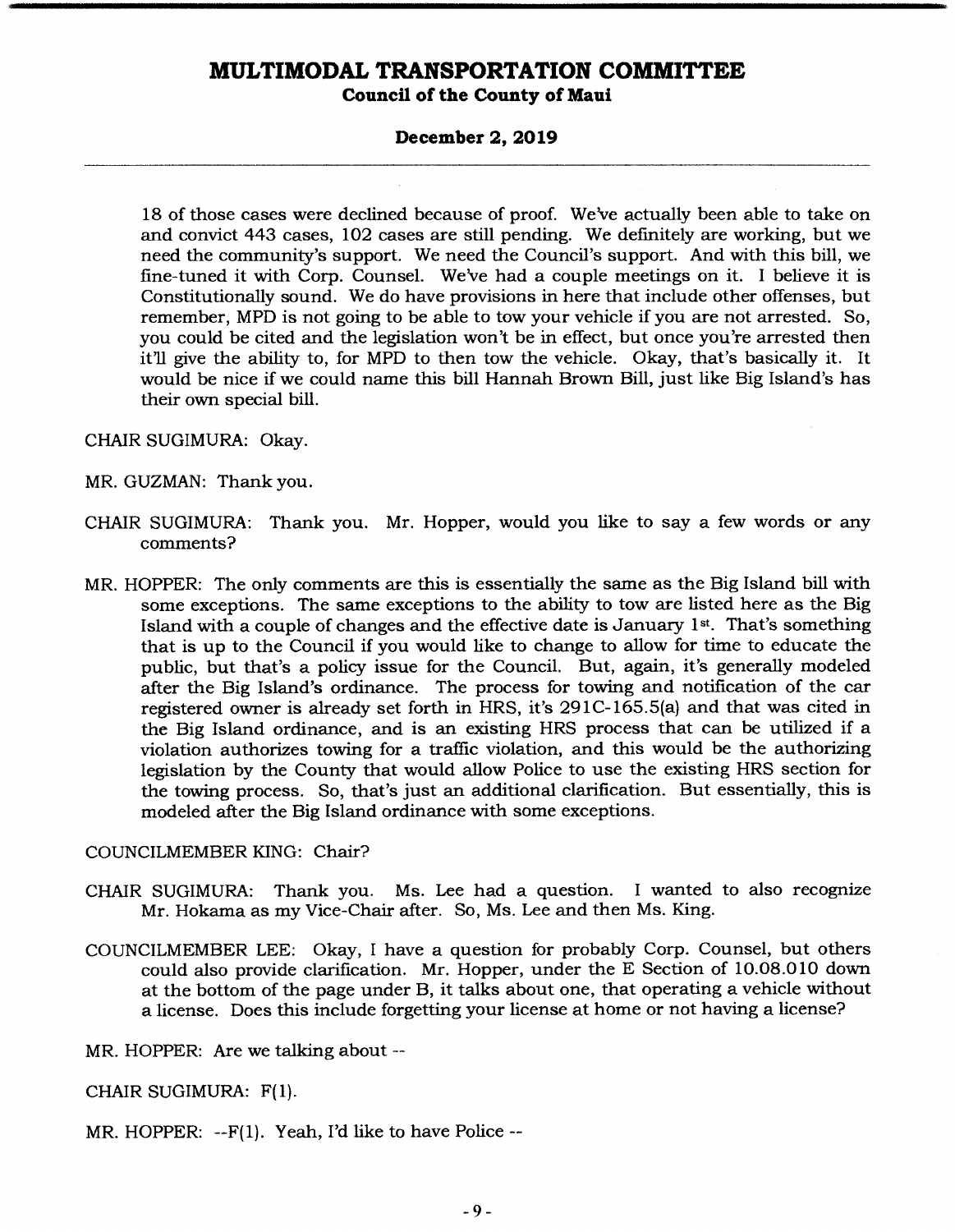### **Council of the County of Maui**

### **December 2, 2019**

COUNCILMEMBER LEE: Oh.

MR. HOPPER: --discuss that --

COUNCILMEMBER LEE: Was it changed?

- MR. HOPPER: --because this is the.. .oh, well the one I'm looking at is the one that was the one that was approved as to form and legality. It was given to the Committee on 11/22, so November 22nd.
- COUNCILMEMBER LEE: Oh, okay.

CHAIR SUGIMURA: Yes.

COUNCILMEMBER LEE: This is old...

MR. HOPPER: I think we're looking at the same wording but maybe a different section number.

COUNCILMEMBER LEE: Okay, so, what was your answer to the question?

MR. HOPPER: I would want Police to explain the driving without a license since that's an existing HRS traffic violation, if Police could assist with under what circumstances that would be a violation and when they would arrest somebody under that section.

CHAIR SUGIMURA: Mr. Hankins?

MR. HANKINS: The purpose of this ordinance is to attack impaired driving.

UNIDENTIFIED SPEAKER: Oh, okay.

MR. HANKINS: With regard to your question, Councilmember Lee. Anybody who does not have a valid driver's license can be subject to arrest. If you have your license at home, if whatever the case is you don't have a license on you, you will not be arrested for that because that is not an arrestable offense. Someone who basically has no license on person can be cited, but they cannot be arrested for that. So, they would not be arrested if they don't *[sic]* have their license at home. Anyone who's driving without a valid license could be arrested. But, again, the intent isn't to go after everybody who doesn't have a valid driver's license. The intent is to go after impaired driving. There are chronic people out there who we've seen over and over and over again who constantly keep driving, getting themselves into minor crashes here or there, and they don't have a valid license. This will also help us in those cases to take away the means of transportation for them when they don't have a legal right to be behind the wheel anyway. But to answer your question in short, if you do not have a valid license, yes you can be arrested. If you have no license on person, no you will not be arrested, and no this ordinance will not pertain to that.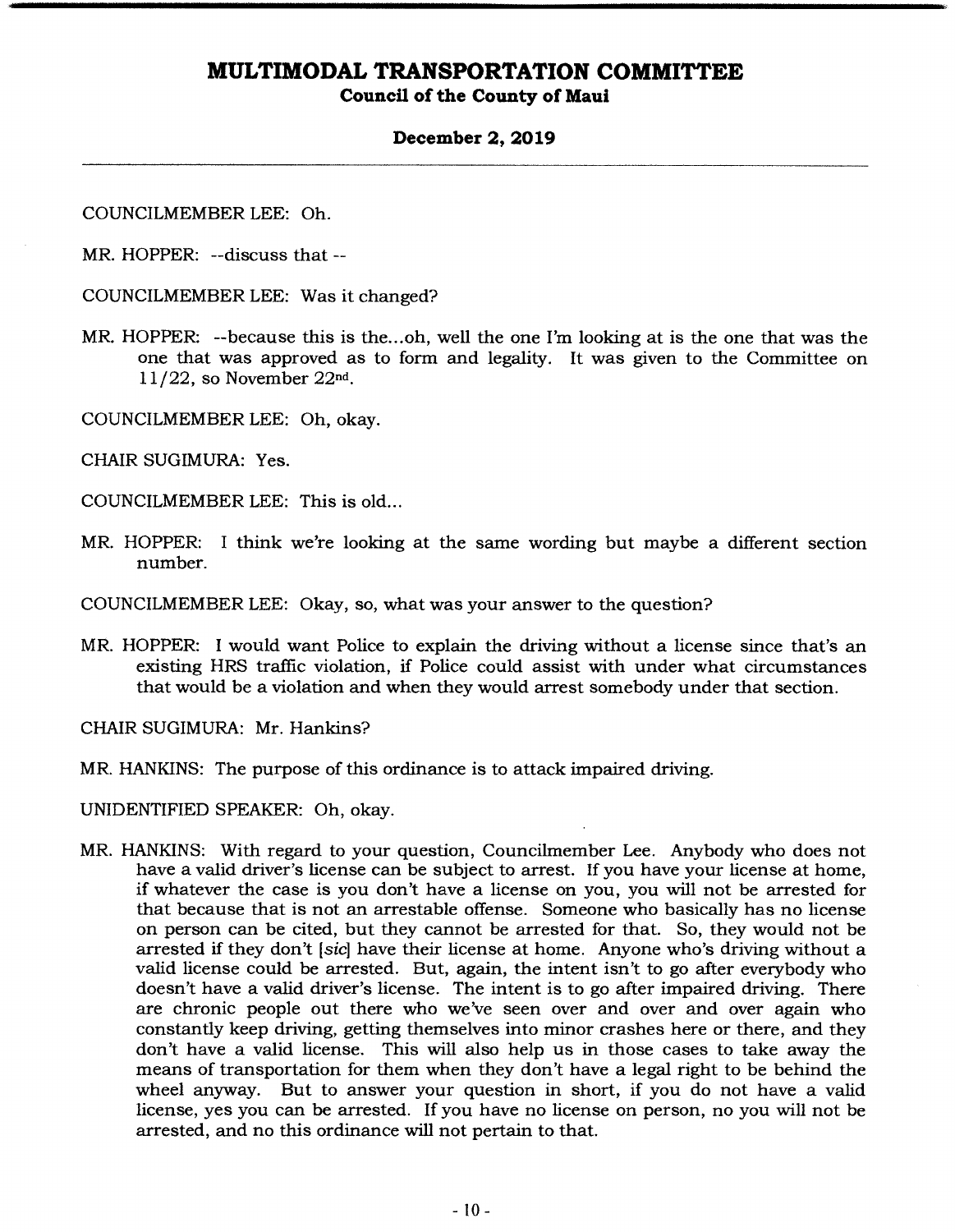#### **December 2, 2019**

- COUNCILMEMBER LEE: Okay, that was number one. So, number two and three, why would there be a need for four, I mean, three and four. Operating a vehicle under the influence of an intoxicant and then also habitually operating a vehicle under the influence of an intoxicant? Isn't that redundant?
- MR. GUZMAN: May I? Thank you, Madame Chair. Thank you, Councilmember Lee, for the question. Those are two... the number three operating a vehicle under the influence of an intoxicant is basically a DUI and specifically it's called OUI now, operating a vehicle under the influence. And so, that is separate and distinct from habitually operating a vehicle under the influence. Habitually is that you've been convicted or you've had multiple OUIs in the past and then you commit another one. And so, it's enhanced sentencing. So, if you're basically out there driving and you've had already four So, if you're basically out there driving and you've had already four convictions or three convictions in the past and you're arrested, the vehicle then can be subject to tow.
- COUNCILMEMBER LEE: Okay. Then the next page, operating, number six, operating a vehicle after consuming a measurable amount of alcohol for persons under the age of 21. What's a measurable amount of alcohol?
- MR. GUZMAN: That's any amount of alcohol. These are HRS sections that basically say no, zero tolerance for those who are under the age of 21, and so if you have any amount of alcohol in your blood system, then a .021 I believe, and that's very minimal, and you're under the age of 21, you shouldn't be drinking anyway. But if you get caught and you're driving, then you're going to be charged with this particular offense.

COUNCILMEMBER LEE: Okay, so actually any amount of alcohol, right?

MR. GUZMAN: Actually, .02...

COUNCILMEMBER LEE: No, I mean, it's not legal for them to --

MR. GUZMAN: Yeah.

COUNCILMEMBER LEE: --drink at all.

MR. GUZMAN: Yeah, they're not supposed to be drinking alcohol anyway if you're under 21.

COUNCILMEMBER LEE: Right.

MR. GUZMAN: Yeah.

- COUNCILMEMBER LEE: Okay. So, let's say somebody is perhaps a little bit inebriated and is parked on the side of the road, I guess because they know that they shouldn't be driving. Is that person subject to arrest?
- MR. GUZMAN: Well, it depends on the factual situation. If the vehicle is on, the engine is running, then it's operating. If they're pulled off to the side and they're off the public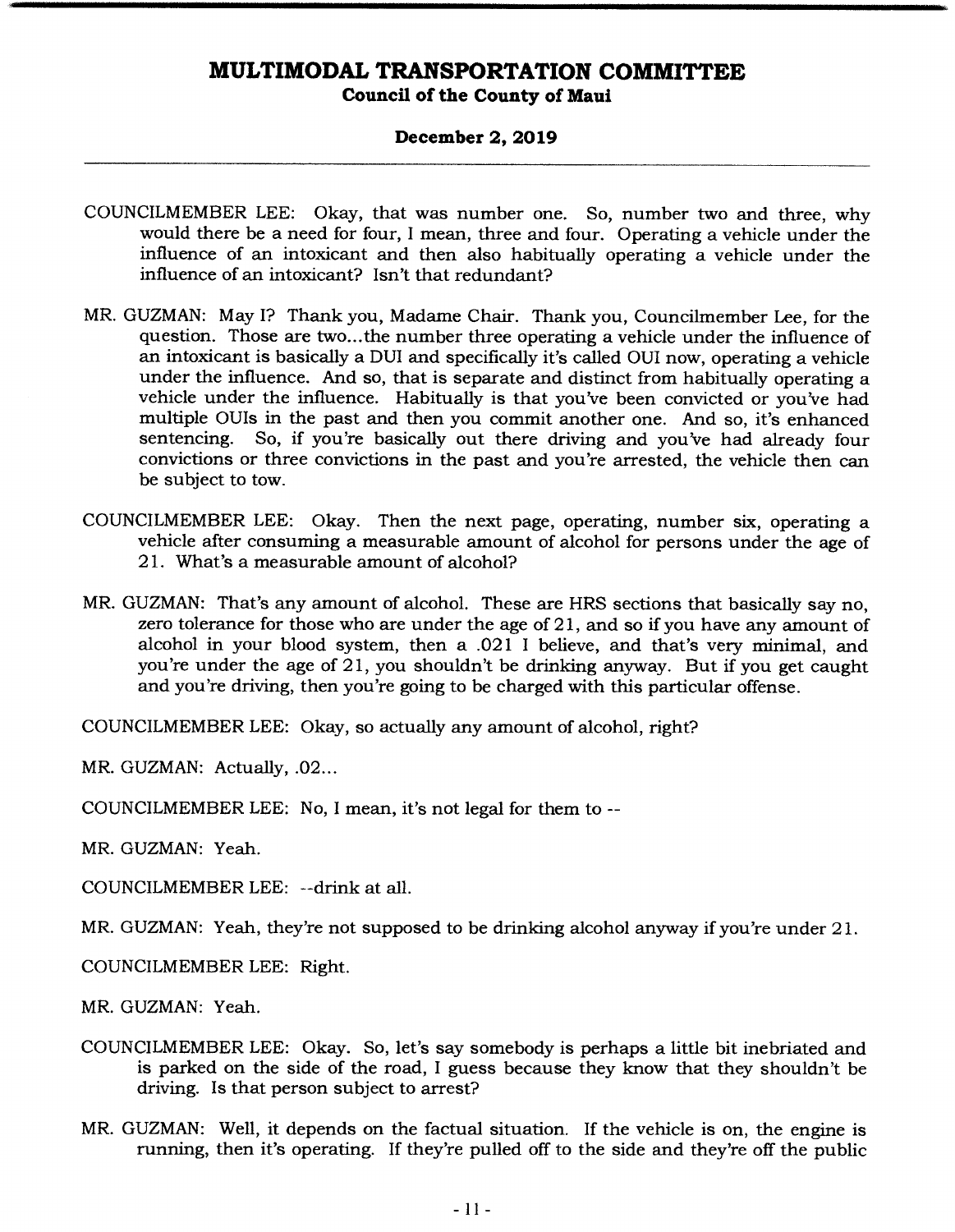**Council of the County of Maui** 

#### **December 2, 2019**

roadway then usually as Prosecutor's Office we don't tend to go after those type of cases. But in the field, I can have Lt. kind of explain that process.

COUNCILMEMBER LEE: Okay.

CHAIR SUGIMURA: Lieutenant Hankins, do you have more to add?

MR. HANKINS: In short to answer your question, in the 30 years or so that I've been doing this, somebody who realizes that they're impaired and pulls off to the side of the road, I honestly can't think of a single time that that's happened. But, again, to answer your question as far as can somebody be arrested, like Mr. Guzman said, it all depends on the circumstances. We have arrested people who have been parked in a vehicle when the officers get there, it could be because someone had called them in and we have a witness who can testify that they were operating a vehicle. And more so like the prosecutor said, if the key is in the ignition in the vehicle, you're in the operator's seat, you are actually in physical control of that vehicle, you can be subject to arrest.

COUNCILMEMBER LEE: Okay, thank you.

CHAIR SUGIMURA: Thank you. Vice-Chair Hokama, did you have any questions?

COUNCILMEMBER KING: You call on me next.

VICE-CHAIR HOKAMA: I appreciate Ms. Lee's earlier line of questioning. So, she brings up a good point and so for me, Lieutenant, under H...no, I(2), it says the registered owner or passenger with a valid driver's license that is willing and legally able to drive the vehicle at the time of the stop, but how would we allow that under F(7)? That's one illegal car? Or is it...

CHAIR SUGIMURA: So, it's I --

VICE-CHAIR HOKAMA: The car shouldn't be on the road.

CHAIR SUGIMURA: --Section I.

MR. GUZMAN: Under...

- CHAIR SUGIMURA: Mr. Guzman?
- MR. GUZMAN: Excuse me, Councilmember Hokama. Is it the... are you referring to the fraudulent use of plates?

VICE-CHAIR HOKAMA: Right.

MR. GUZMAN: Oh, yeah, the exception. Yeah, you're right. Actually --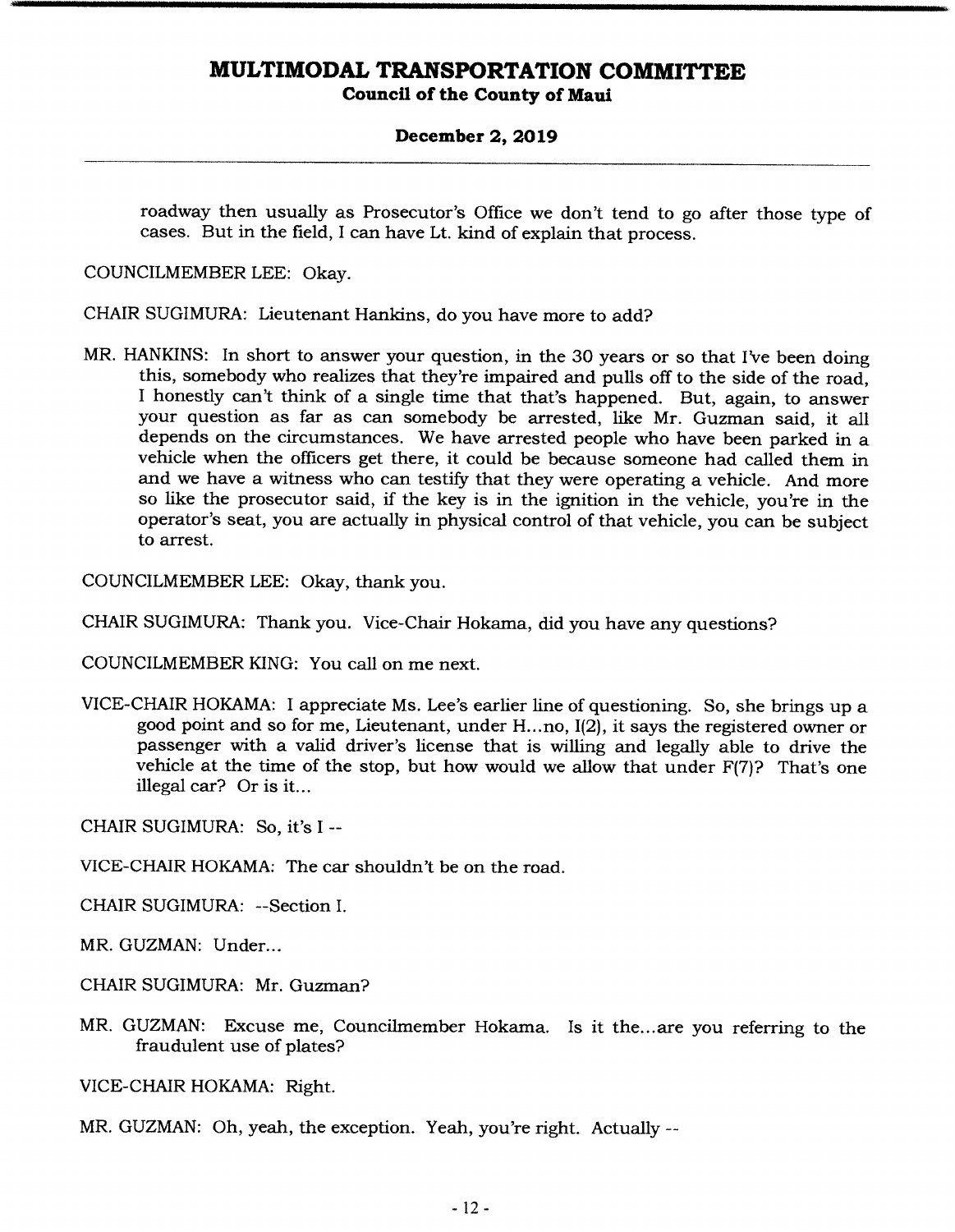#### **December 2, 2019**

VICE-CHAIR HOKAMA: So, why would the...

MR. GUZMAN: --the registered owner or the passenger present at the time of the stop has a valid driver's license and is willing.. .1 guess this number two exception would be applicable to driving without a license. If in fact there's a legal driver in the vehicle, they can then drive the vehicle.

VICE-CHAIR HOKAMA: Yeah.

MR. GUZMAN: I don't believe that all the exceptions work for all of the offenses but they are exceptions to connect up with the offenses that are applicable.

CHAIR SUGIMURA: Mr. Hopper?

MR. HOPPER: Just to add, I think number two, I don't think the driver would be "legally able to drive the vehicle," if the fraudulent use... if number seven happens to be the violation. So, I mean, I think you're correct that there would be no possible case that two could apply --

VICE-CHAIR HOKAMA: Right.

- MR. HOPPER: --in the case of an arrest for number seven. I think that's correct because it does say legally able to drive the vehicle at the time, and I don't think that anybody would be able to legally drive the vehicle if the crime is the fraudulent use of plates, tags, or emblems.
- VICE-CHAIR HOKAMA: Okay. Are we, Chair, you wish this is only to be about the drinking component or anything within a, what I would call, the parameters of this legislation?
- CHAIR SUGIMURA: So, the intent is to look at not only the intoxicant levels but as it would relate to the one through seven under F, one through seven.
- VICE-CHAIR HOKAMA: So, why wouldn't we.. .we already banned c-devices, cell phones and whatnot, why wouldn't we list that now?

CHAIR SUGIMURA: Why wouldn't we list it?

VICE-CHAIR HOKAMA: Yeah.

CHAIR SUGIMURA: In this?

VICE-CHAIR HOKAMA: I just had one fatality on Lanai because of a device distracted the driver and hit my resident, okay?

CHAIR SUGIMURA: Oh, that's what happened on Lanai. Mr. Guzman?

VICE-CHAIR HOKAMA: And that's already in the ordinance.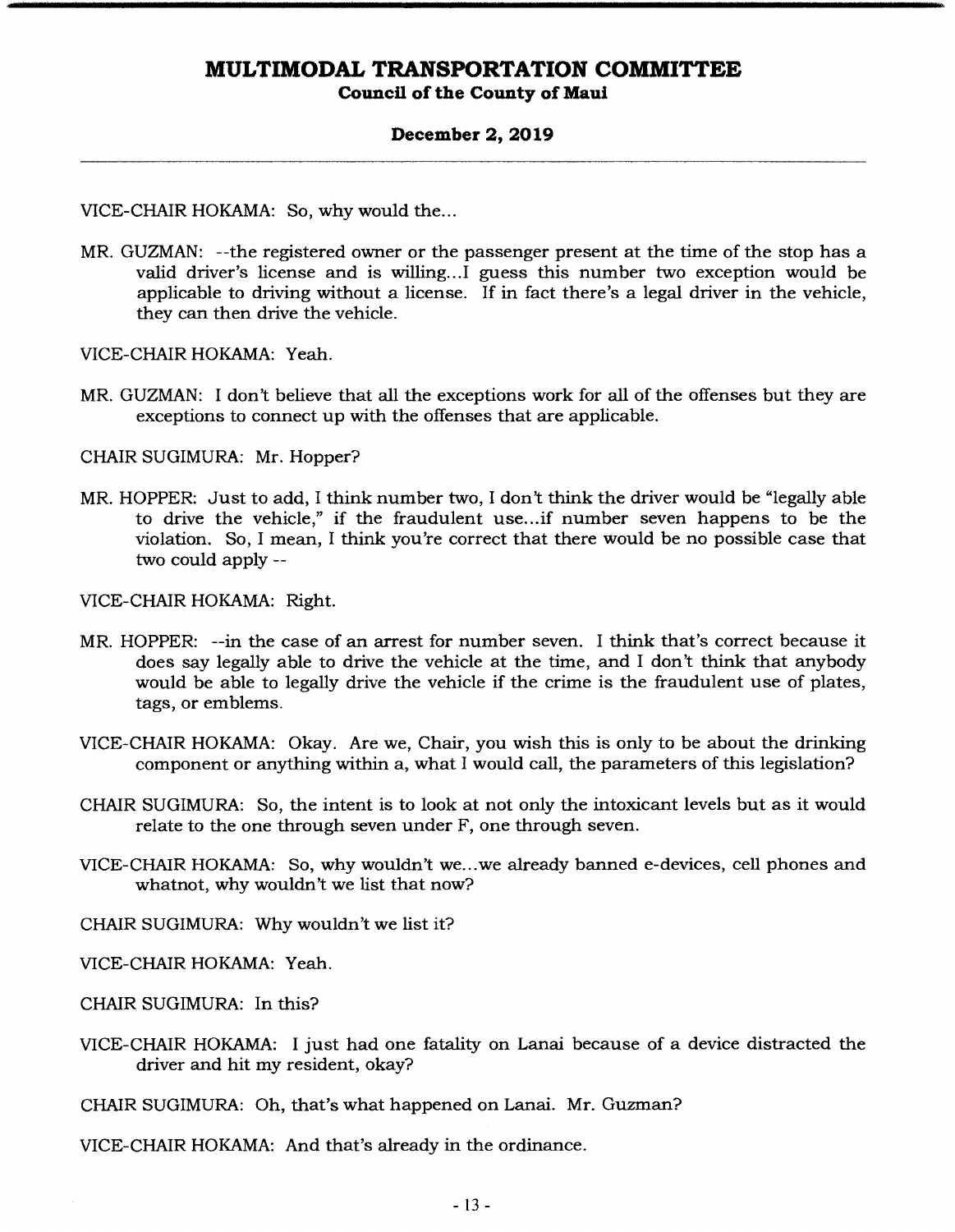### **December 2, 2019**

#### CHAIR SUGIMURA: Mr. Guzman?

MR. GUZMAN: Thank you. Thank you for the question, Councilmember Hokama. The citation, the offense for driving with a cell phone or talking on the cell phone is not an arrestable offense, it's via citation. So, these offenses that we have listed one through seven can be... they're arrestable offenses. So, if you are pulled over with any of these offenses, then it is a higher crime, it's like a petty misdemeanor versus a traffic violation, which a traffic violation similar to the cell phone, you would just be cited and, you know, pay a fine. But these offenses are more serious. So, that's the --

CHAIR SUGIMURA: Difference.

- MR. GUZMAN: --distinction. We wanted to make it more distinguishable than the Big Island. Big Island you can arrest and citation a person and then take their vehicle. We wanted to be a little bit more strict in this County and say we're only going to take your car if it's an arrestable offense, and...
- VICE-CHAIR HOKAMA: Yeah, I'm willing to take the license because that would force them to reissue licenses and they can pay a penalty on that.

CHAIR SUGIMURA: So, your... Mr. Hokama...

- VICE-CHAIR HOKAMA: So my thing, Chair, is I'm just trying to find out how wide the parameter because I think we should be looking at more things than just the so-called the drinking component, right? You know, just look across at the school. How many parents drive with using their... and texting with their kids in the car.
- CHAIR SUGIMURA: So, Mr. Hopper, would that be, or, Mr. Guzman, would that be a legislative, Legislature appeal because it, I think that's where the law came from?
- MR. GUZMAN: Yeah, that would actually be, if you wanted to change that particular law it would have to go through the State, the FIRS, for, to change it from a traffic violation to a traffic crime, which would be a petty misdemeanor or misdemeanor.

VICE-CHAIR HOKAMA: Okay, so this one is arrestable, citation, offenses?

MR. GUZMAN: Yeah, the reason why that they're designated as arrestable because they're petty misdemeanor or misdemeanor cases. They're not at the lower level, which is just a traffic, parking.

VICE-CHAIR HOKAMA: Intoxicants include opioids?

MR. GUZMAN: Excuse me?

VICE-CHAIR HOKAMA: Okay, I see the Lieutenant nodding, so the answer is yes, it includes opioids --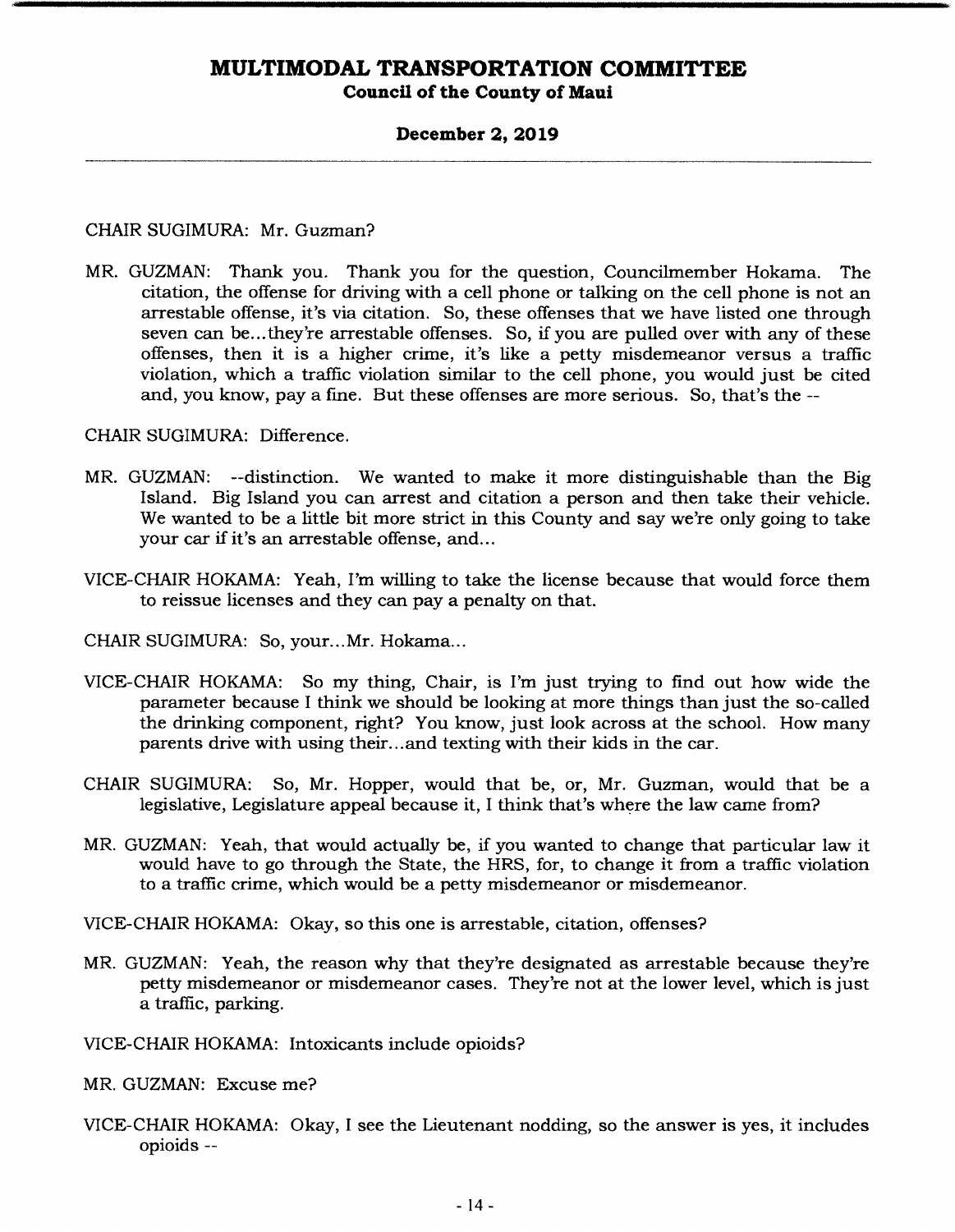### **Council of the County of Maui**

#### **December 2, 2019**

MR. GUZMAN: Yeah.

VICE-CHAIR HOKAMA: --and those type of narcotics.

MR. GUZMAN: Yeah. So, if we wanted to enhance the criminality of cell phones, you would have to change that in the HRS to make it a --

VICE-CHAIR HOKAMA: Okay.

MR. GUZMAN: --petty misdemeanor or misdemeanor.

CHAIR SUGIMURA: Okay.

VICE-CHAIR HOKAMA: And then in order, since the Prosecutor mentioned arrestable, have we looked at whether we can increase fines and penalties?

CHAIR SUGIMURA: Mr. Hopper?

- MR. HOPPER: I think generally for criminal matters, the HRS would be where you would have the penalties set forth. And I mean, I think because this references those HRS sections, those sections would need to be changed to change the penalties for those particular sections.
- VICE-CHAIR HOKAMA: The County couldn't impose our own fee or penalty under our ordinance? We're not prohibited.
- MR. HOPPER: Well, these are criminal fines and set forth in HRS, we could look at... I mean, again, that would be a different bill I think than this one to increase fines for specific violations. We could investigate that and, you know, we would have to put those in But my understanding is that if you're issuing a criminal violation against somebody in HRS, that generally the HRS section will go over the penalties, whether it's a misdemeanor...
- VICE-CHAIR HOKAMA: What if we just called it an administrative requirement that they relicense?
- MR. HOPPER: Well, we could look at something like that. But, again, I haven't reviewed that as part of this particular legislation as far as additional penalties for those HRS violations.

VICE-CHAIR HOKAMA: Okay. Can we see if that's something we can consider?

CHAIR SUGIMURA: Okay, so you want to look at...

VICE-CHAIR HOKAMA: Administrative requirements such as a relicensing.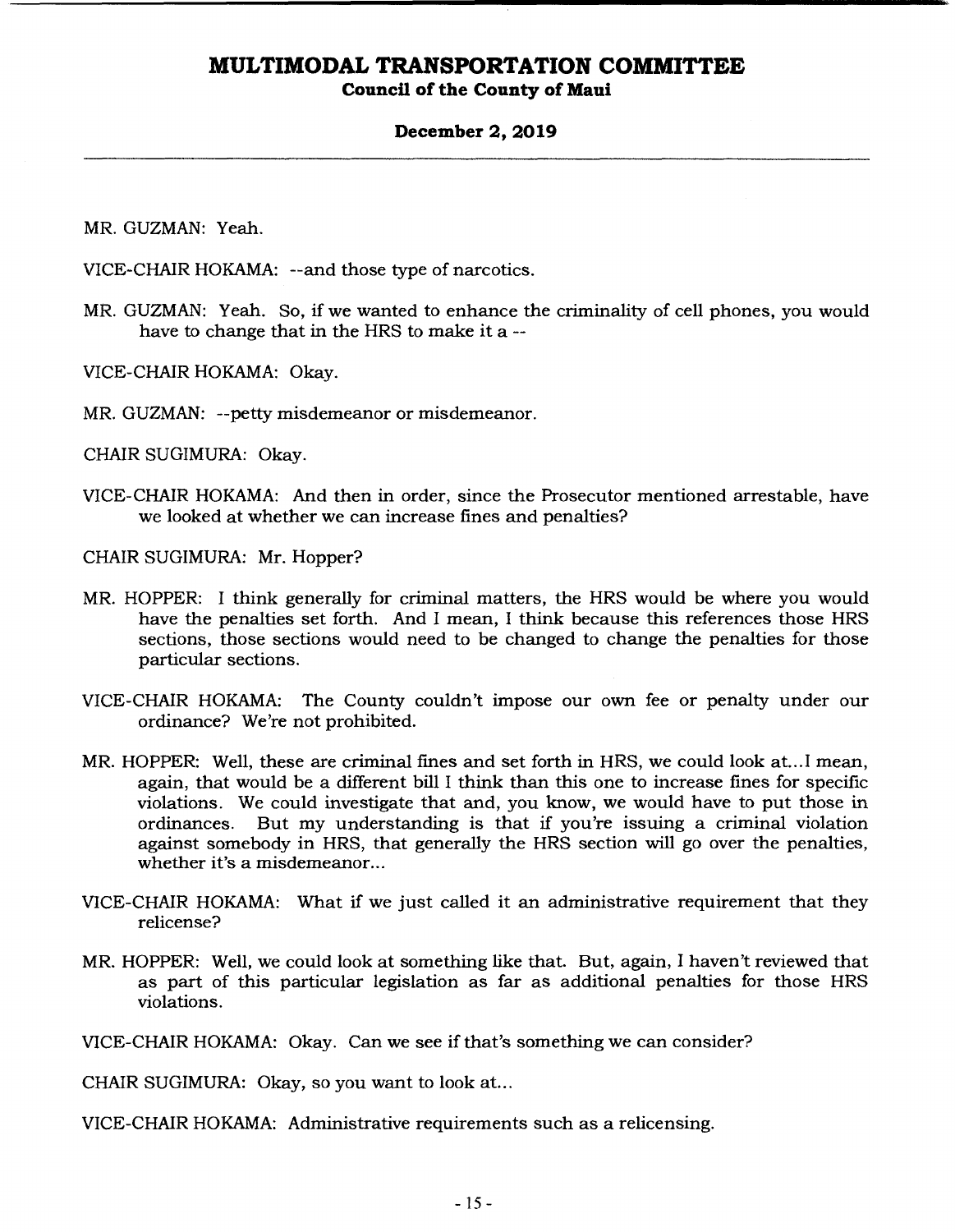#### **December 2, 2019**

- CHAIR SUGIMURA: Okay, so, Mr. Hopper, you're saying this would be a completely new bill to look at?
- VICE-CHAIR HOKAMA: No, we don't need to do it... slow this bill, I don't see a reason why...
- CHAIR SUGIMURA: Okay.
- VICE-CHAIR HOKAMA: You know, I think we should see what kind of...
- CHAIR SUGIMURA: In addition.
- VICE-CHAIR HOKAMA: I agree with like the testifier, you know, being nice about things doesn't work right now with this society, okay, you got to do the punishment. It's got to hurt to stop the bad behavior because there's a lot of other people who are hurting and in more hard predicament than us, Chair. So, let's adjust the penalties and punishments appropriately.
- CHAIR SUGIMURA: Okay. Can look at that. Thank you. Ms. King?

COUNCILMEMBER KING: Thank you.

CHAIR SUGIMURA: And then, Tamara, did you have a question after that? Okay.

- COUNCILMEMBER KING: So, some of my questions were answered. But I just wanted to ask Lieutenant, what would be... do you have a standard for... because of this bill saying may versus shall, do you have a standard for when you would enact this so that we don't get discrimination, you know, accusations about people letting friends go or, you know, acquaintances go since there's not a requirement to tow, it just says may. So, I'm assuming each arresting individual officer would make that distinction on their own.
- MR. HANKINS: What this bill will do, it will give us the authority to tow your vehicle. And with regard to your question, there's going to be a policy and... change, or not a change, but a policy that I'll have to draft up for the Police Department. That's why during the educational period if this gets passed, we're going to have to train the entire Department on when we can tow these particular vehicles. To kind of give you an example of when we can and maybe when we can't. Someone gets stopped say on Veterans Highway and they pull onto the shoulder of the road, we run them through the field sobriety, they fail, they get arrested. The vehicle's on the shoulder of the road. That's a safety hazard. We've had an officer crash into a vehicle on the shoulder of the road on a motorcycle, okay? That vehicle is eligible to be towed. However, if that vehicle is all the way off the shoulder and in the grass closer to the bike lane, that vehicle then would be considered legally parked. At that point, this ordinance would not apply and the vehicle would not be towed. So, to answer your question pretty bluntly, what I'm going to tell the Department in my policy recommendation and again, it has to be approved by my Chief, is that when the vehicle is eligible to be towed, it shall be towed in accordance to this ordinance.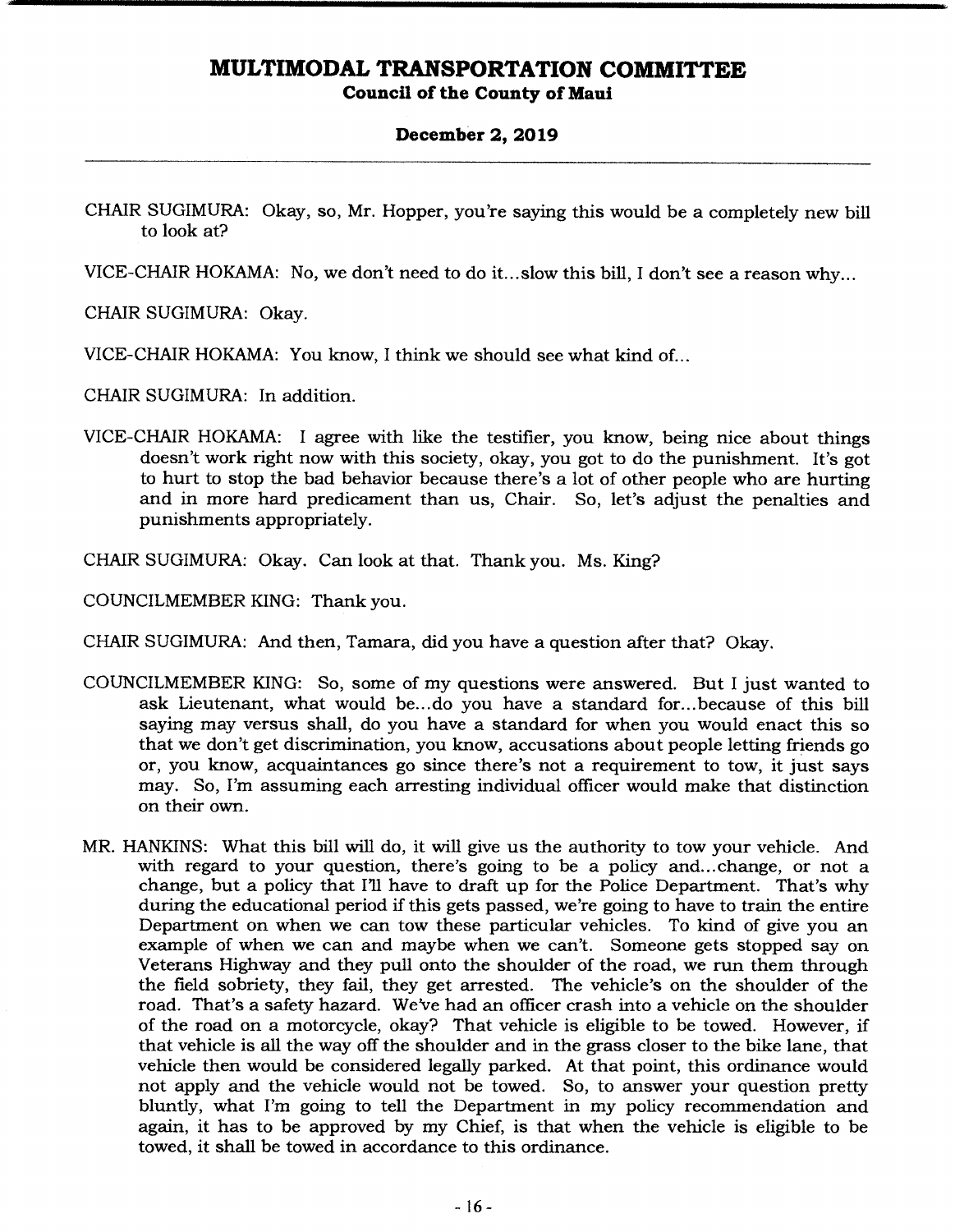### **Council of the County of Maui**

#### **December 2, 2019**

- COUNCILMEMBER KING: Okay, so that brings me to my second question about the, I guess Section I(3), the being legally parked at a time. So, if you're being followed by a police officer and you pull your car far enough over to be... and then park there, then you're not subject to the same towing?
- MR. HANKINS: You wouldn't.. if the vehicle is legally parked at the time of the stop, you're not eligible to be towed according to this ordinance.
- COUNCILMEMBER KING: Okay, even if it's been, you've been followed by a police officer being intoxicated. So, that's... that seems like sort of a loophole in this law that you could... as long as you get yourself... like you could continue being chased by the police until you can find a parking lot to pull into and then you could pull in and then you're not.., and then you won't get towed.
- MR. HANKINS: Not necessarily. Let's say we try and stop you up here, you know, on High Street and you go all the way down to Kaahumanu Center. And it's happened. That's impairment, it takes them a while to realize sometimes that we're trying to stop them. And they pull into Kaahumanu Center. Well, unless somebody from Kaahumanu Center comes out and tells me, yeah, it's okay, he can leave his vehicle here, that's not legally parked. That can be towed.
- COUNCILMEMBER KING: Okay, but you just said that there are ways to be legally parked if you get yourself to a place where you can pull all the way off, so...
- MR. HANKINS: If they pull all the way off the shoulder of the roadway to a place that is legally parked on State or County property, yes. If you park on private property, you're going to need that property owner's authorization to keep the vehicle there. That's the way I'm reading this ordinance.

COUNCILMEMBER KING: Okay.

MR. HANKINS: And that's the way the Big Island --

COUNCILMEMBER KING: Okay.

MR. HANKINS: --has been doing it.

COUNCILMEMBER KING: Okay, so that's the way Big Island does it and they don't seem to have a problem --

MR. HANKINS: No.

COUNCILMEMBER KING: --with evasiveness or...

MR. HANKINS: No.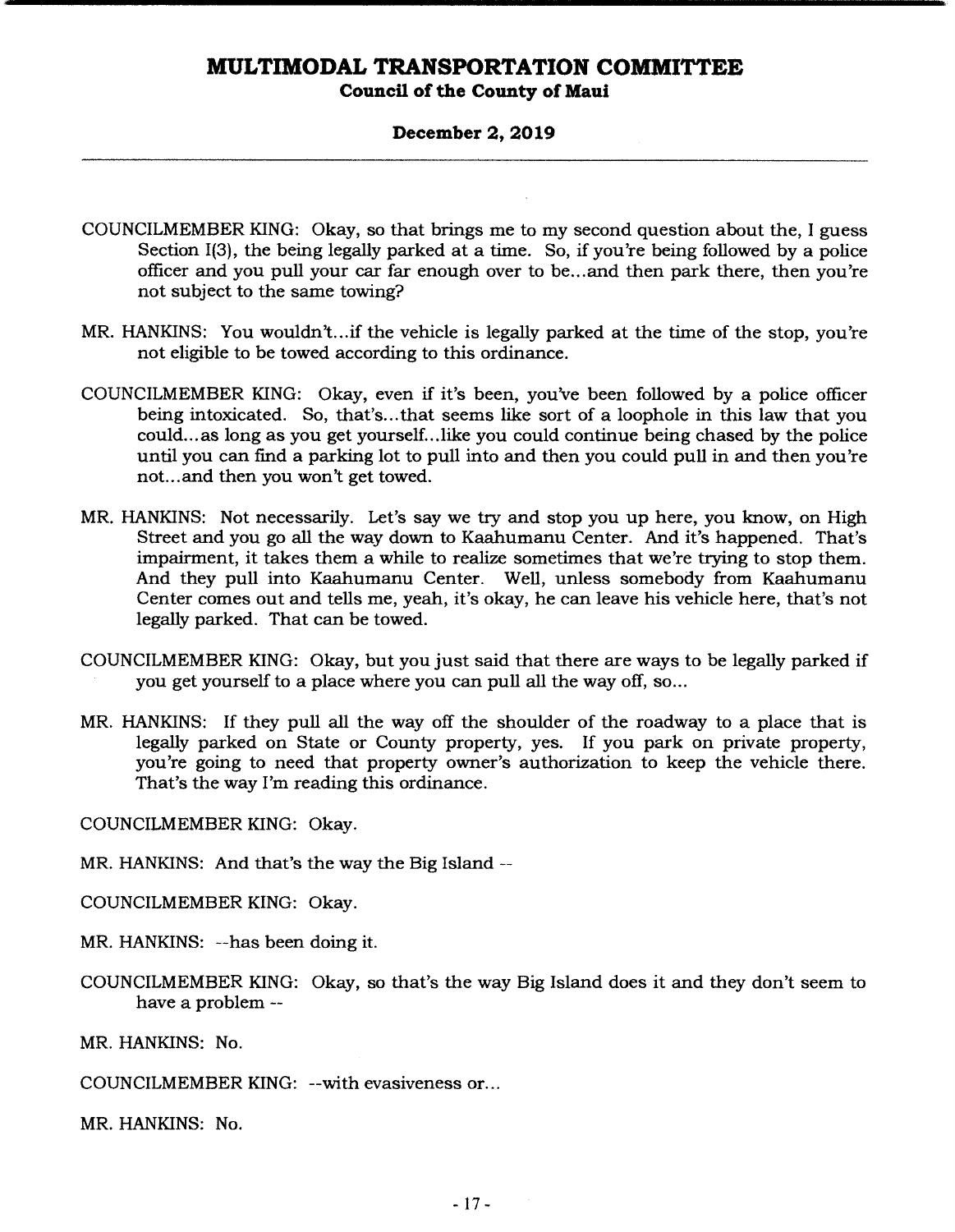**Council of the County of Maui** 

### **December 2, 2019**

COUNCILMEMBER KING: Okay, maybe people who are impaired can't think that far ahead, right?

MR. HANKINS: Exactly.

COUNCILMEMBER KING: But that's still.. .1 think that still seems like a loophole to me. And then this doesn't apply to State highways, so, you know, I'm thinking about somebody who gets, you know, you start, try to pull them over onto a County road they get onto Veterans Highway and then they're safe because they're on a State highway. No?

MR. HANKINS: No.

- COUNCILMEMBER KING: Okay. So, as long as the initial light, the light goes on, you're on a County road, you're still subject to getting pulled over?
- MR. HANKINS: Yeah, wherever you stop it can make a difference in this. I mean, some do, some don't, I mean, it's really hard to say. Some people will pull way off the shoulder of the road. If there's room sometimes they take it. Most cases, they don't, you know. They pull over, they're in the shoulder of the road, that's where we conduct our field sobriety maneuvers in the shoulder, the bike lane of the road. That's where the vehicle's at. Once that person's arrested, that vehicle is in a bike lane, it's on the shoulder of the road, it's a hazard, it's deemed a hazard, we're going to tow it.
- COUNCILMEMBER KING: Okay. But, I mean, it's not a way to evade this... an incident by... if you are on a County road and you see a police following you with the lights on and you get yourself onto a State highway, which, because this doesn't apply to any roadway under jurisdiction control of the State, you can still pull them over?
- MR. HANKINS: Oh, yes, absolutely.
- COUNCILMEMBER KING: Okay.
- MR. HANKINS: We have jurisdiction on all State and County roads.
- COUNCILMEMBER KING: Okay. Because under authority of Chief of Police, item D says the authority granted by this section does not apply to any roadway if under the jurisdiction control of the State of Hawaii, DOT.

CHAIR SUGIMURA: Yes. Mr. Hopper?

MR. HOPPER: Just to clarify, that authority of Chief of Police is a carryover from a previous section of existing law right now. That's totally.. .1 understand it's a bit confusing because that's Ramseyered, but what happened was if you see in the earlier Ramseyering, there's actually.., that section is deleted from existing code. It's on page, Pages 2, 3, and 4. It's being Ramseyered out and moved there. That is the authority of the Chief of Police to close roads in certain cases, and that doesn't apply to State roads.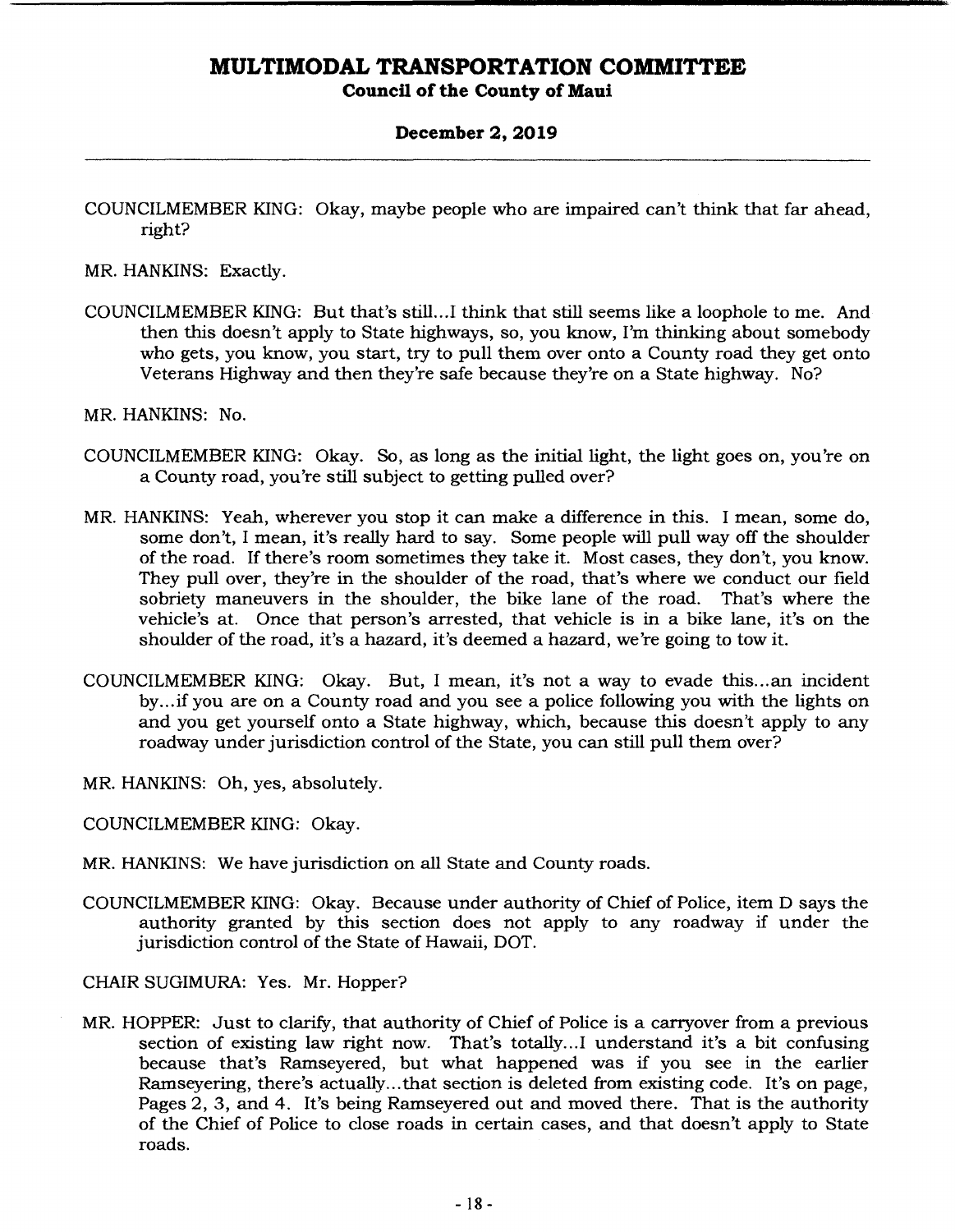**Council of the County of Maui** 

#### **December 2, 2019**

COUNCILMEMBER KING: Oh, okay.

MR. HOPPER: But the DUI...the towing because it deals with HRS sections that apply regardless of, as I understand it, State or County roadways. You know, if you have a DUI, police can pull you over whether or not you're, you know, on a State highway or County highway. I believe this section would still apply to those cases. But, yeah, this other section, it's a bit confusing because it's underlined, which is normally new language. That's just being moved from a previous section to this section, and is in existing code and deals with the police authority to close down roadways, which is in existing code, but is separate from this current ordinance. So, just to clarify that and sorry if it was confusing, but --

COUNCILMEMBER KING: Okay.

MR. HOPPER: --that's not intended.

COUNCILMEMBER KING: Yeah, it was a little confusing.

MR. HOPPER: Yeah.

- COUNCILMEMBER KING: Okay, and then my last question is for you, Mr. Hopper. If the effective date is January 1st and we don't have two full Council meetings before then to get this through second reading, is there any way to get it through, you know, to waive the second reading or what was the intent in having it take effect January 1st?
- MR. HOPPER: We were... I just asked Police essentially in drafting it what's the, a good effective date, and they came up with the  $1st$ . That can be adjusted by the Council depending on your schedule. So, if you want more time out there to get the word out before the towing starts, you could put that in there. But if you want to say this takes effect upon its approval, you could say that so whenever it's approved it takes effect, or pick another date. You could do that at the full Council if you like. If you have a recommended amendment to it, you could do it now. If you anticipate, you know, needing this month to do that and have it take effect in February. But, this is a discretionary decision by the Council and that date can be adjusted.
- COUNCILMEMBER KING: Okay, and I think it's a good idea to give the public something, to put some education out there but is there a process if we wanted to get this enacted sooner where we could waive second reading or get this done quicker --

CHAIR SUGIMURA: Mr. Hopper?

COUNCILMEMBER KING: --or is that non-existent --

MR. HOPPER: Offhand --

COUNCILMEMBER KING: --for an ordinance?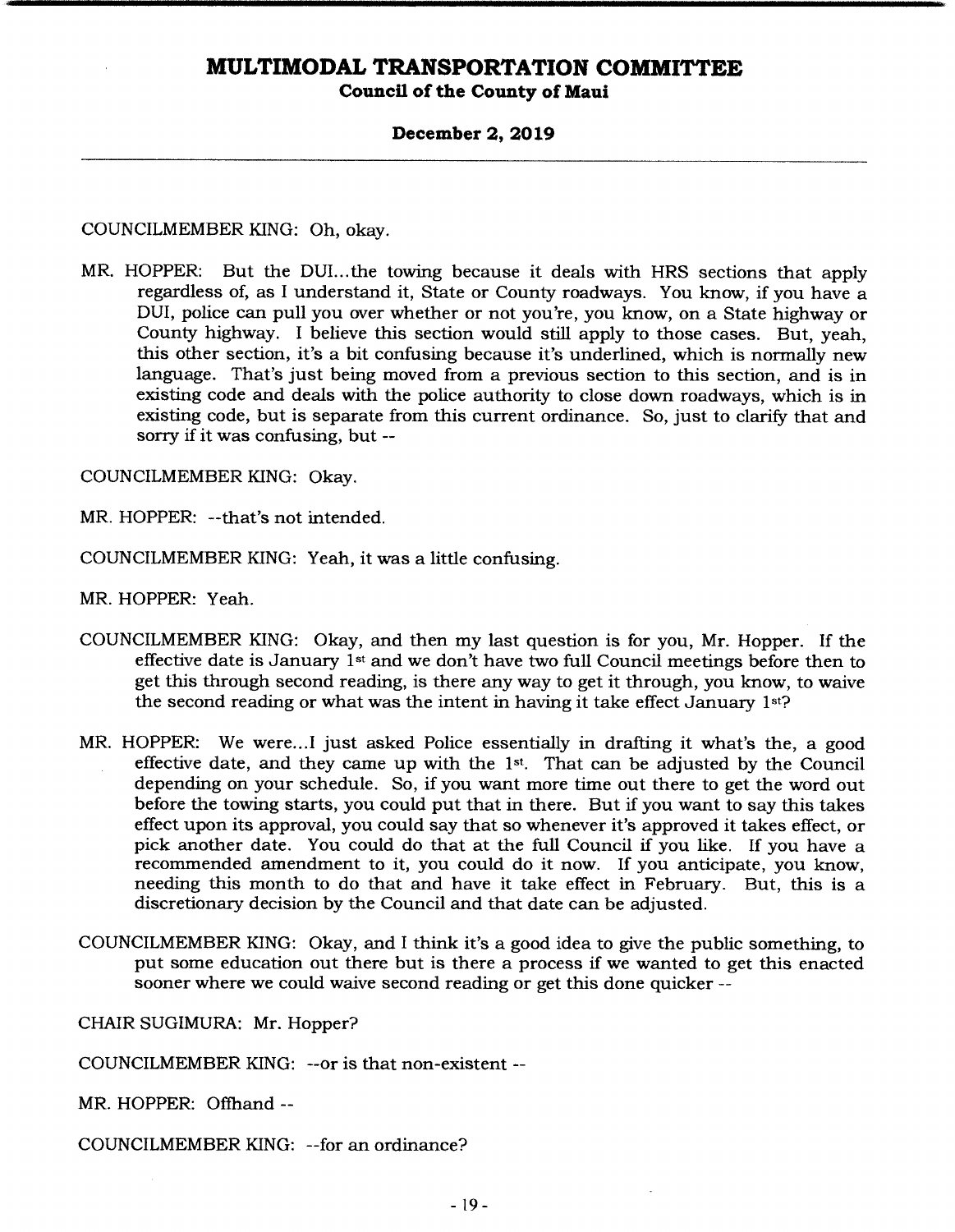### **Council of the County of Maui**

#### **December 2, 2019**

MR. HOPPER: --not that I know of.

CHAIR SUGIMURA: Charter says two readings.

MR. HOPPER: You have two readings for the Charter, there might be emergency-type legislation like if there's a natural disaster, but I'm not sure if that's something that we can utilize. My understanding is you would need at least two readings. There's options if it's at the.. .1 don't know if there's a way to introduce this at Council as a separate bill or something and waive Committee referral, but you still need two readings --

COUNCILMEMBER KING: Right.

MR. HOPPER: --so that's really not going to speed up anything.

COUNCILMEMBER KING: Right.

MR. HOPPER: So, yeah, not that I can think of offhand.

COUNCILMEMBER KING: Okay, I just wondered because it would be.. .would've been good to get this enacted before the holiday season, but as it stands it will be alter New Year's at some point. So, Chair, when we're ready, I would be happy to recommend an amendment to say that this ordinance takes effect upon approval.

CHAIR SUGIMURA: Its approval. Okay.

COUNCILMEMBER KING: Thank you.

CHAIR SUGIMURA: Thank you. Mr. Hokama, you had a comment before I turned it over to Ms. Paltin in the discussion?

VICE-CHAIR HOKAMA: Oh no, you can give Ms. Paltin the opportunity.

CHAIR SUGIMURA: Oh, okay. Ms. Paltin and then Ms. Kama after.

COUNCILMEMBER PALTIN: Thanks, Chair. A lot of my questions were answered but I still had a few questions for  $F(7)$ , I was wondering if you could clarify what a fraudulent emblem is.

CHAIR SUGIMURA: Is it Lieutenant Hankins or Mr. Guzman?

MR. GUZMAN: Yeah, thank you, Madame Chair. Thank you, Councilmember Paltin, for the question. The fraudulent use of plates, these are plates or tags, safety --

VICE-CHAIR HOKAMA: Safety check stickers.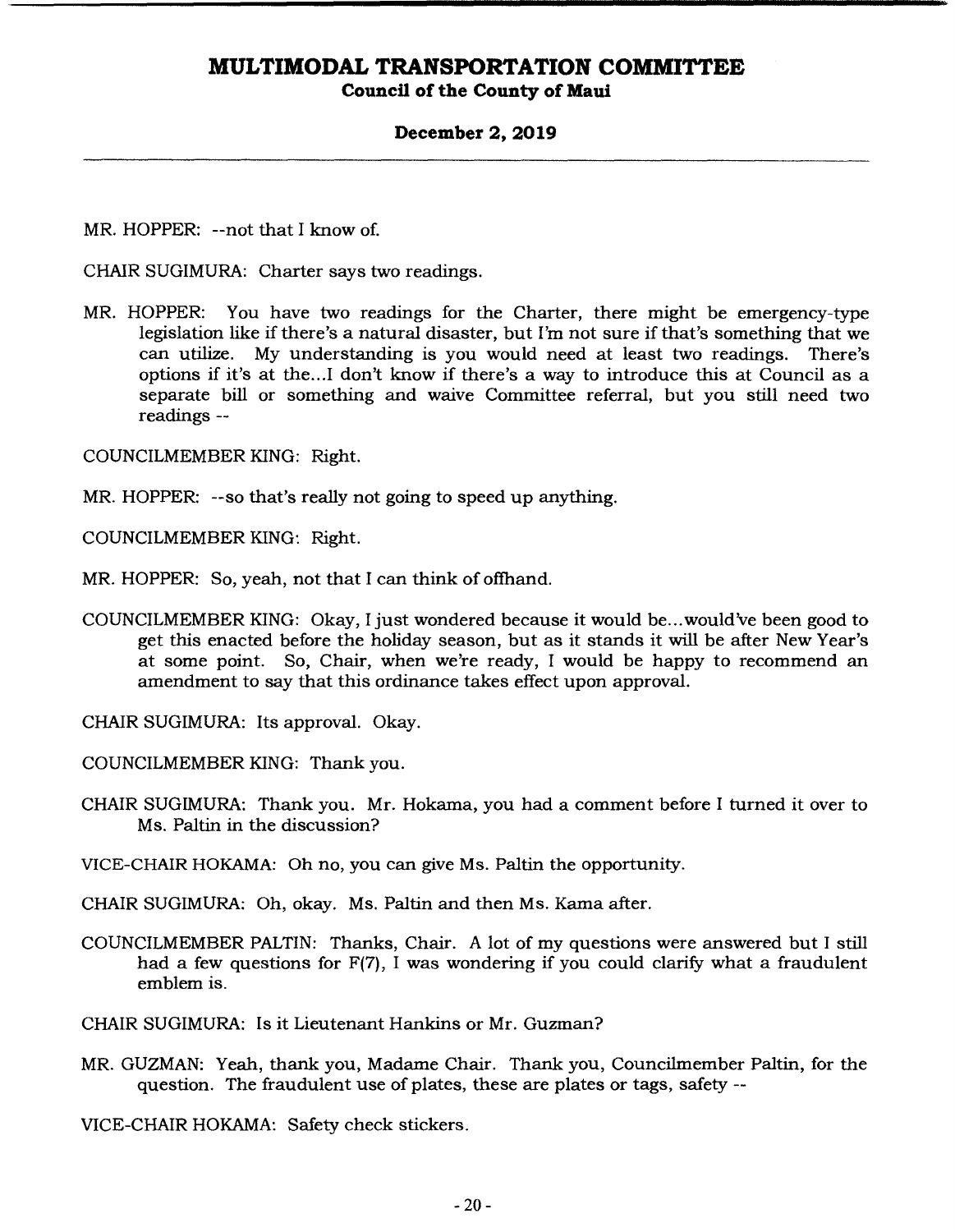**Council of the County of Maui** 

#### **December 2, 2019**

MR. GUZMAN: --stickers that people may peel off of others, put it on there, or they make their own kind.

COUNCILMEMBER PALTIN: Oh, so that would --

MR. GUZMAN: Yeah.

COUNCILMEMBER PALTIN: --cover emblems --

MR. GUZMAN: Yeah, emblems, yeah.

COUNCILMEMBER PALTIN: --like a safety or a registration?

MR. GUZMAN: Or, like --

VICE-CHAIR HOKAMA: Registration.

MR. GUZMAN: --registration, things that are fake --

COUNCILMEMBER PALTIN: Oh, okay.

- MR. GUZMAN: --and they're trying to fool the, you know, the MPD in the field to say that their vehicle's all good so that to avoid pull over, yeah. But if they're ever figured out then it is a crime.
- COUNCILMEMBER PALTIN: Oh, okay. And then under the exemptions, Section I for number 2, would that also apply for like violation F(3) or F(4), or would that not apply how similarly it wouldn't apply for 7?

MR. GUZMAN: F...

- MR. HOPPER: Oh, I think it would apply. The driver, of course, the other driver could not be intoxicated either. So, they'd have to be legally able to drive the car. So, I mean, you wouldn't... if you're talking about someone... registered owner or a passenger present is legally able to drive, so if, obviously if they're the one that got the DUI, they're not legally able to drive and so they wouldn't be able to do it. The other passenger in the car would have to be legally able to drive the car.
- COUNCILMEMBER PALTIN: So, the part that I'm not clear about is if we're being stringent and strict that we're not going to tolerate this anymore, that we've had enough then the other person who wasn't intoxicated should've driven from the start. This is like okay, well if you get caught, then have your DD drive, you know what I mean? So, I mean, if we're serious about it, then I wouldn't like for number two to apply to number three, four, five, and six. Is that a possibility?

CHAIR SUGIMURA: Mr. Hopper or Mr. Guzman?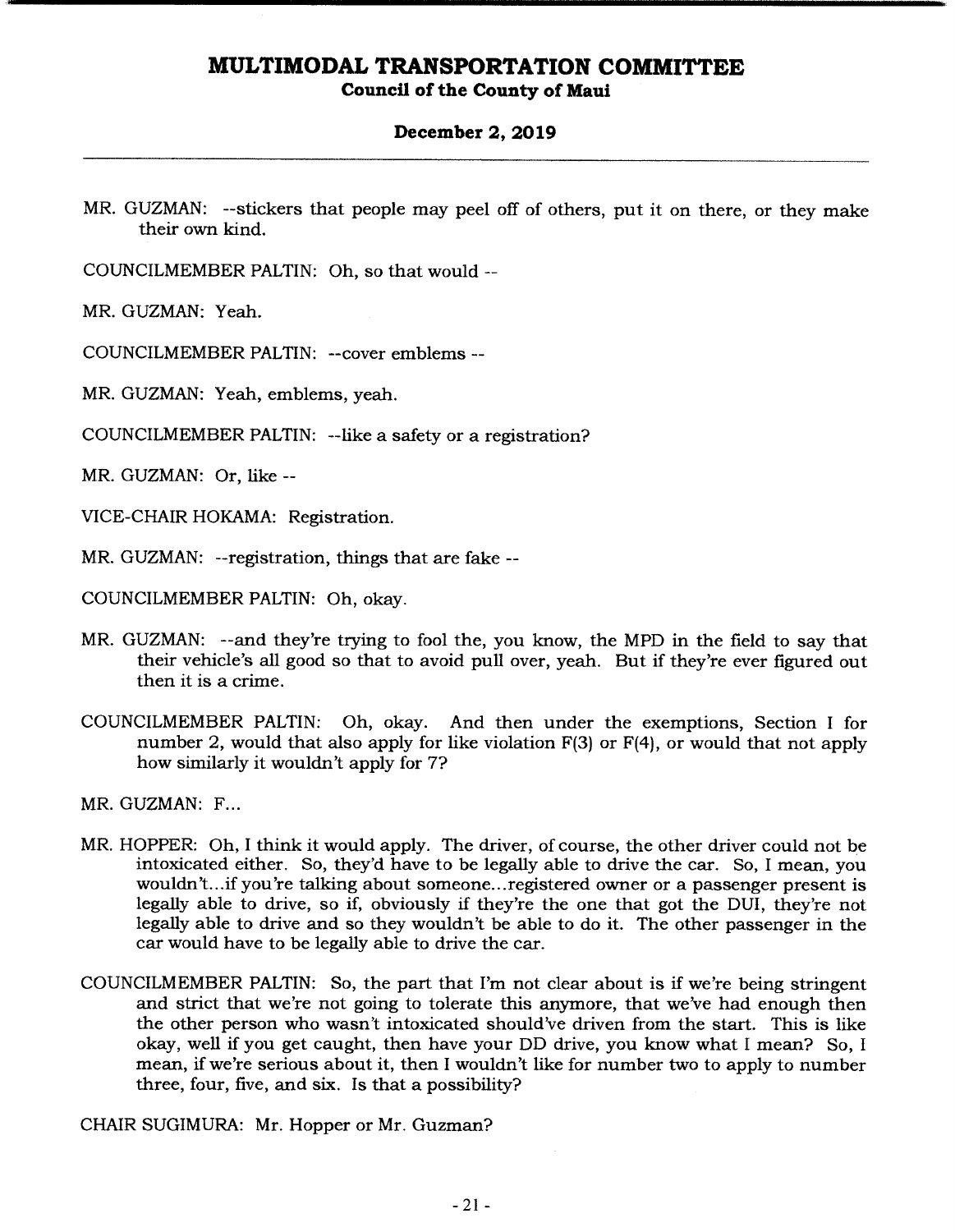### **Council of the County of Maui**

### **December 2, 2019**

- MR. HOPPER: I mean, this mirrored the Big Island's exception. My presumption is that they're looking at balancing, you know, due process issues with removing the vehicle with the County's interest in safety. And so, I think their logic, and again, I wasn't at the Big Island when this passed, but I think their logic would be that the State's interest in towing the car is diminished if there's someone who's legally able to drive the car away anyway at that time. So, that's, I believe, why this was in here is to...the three exceptions are to balance those interests which may get raised as the vehicles are towed. If someone says, you towed my car but I had someone there that could drive, and I get your argument that that person should have been driving from the getgo. And honestly without talking to Big Island, I don't know how often this would happen because, I mean, I happen to agree with you. You would think the person who's not impaired would be driving the car in the first place But I believe that's the history behind it. We can research that more, but this is verbatim from the Big Island's ordinance as it was passed, and I think the desire wasn't to tweak that section.
- COUNCILMEMBER PALTIN: Well, the other point that, you know, say the passenger is sober and then they need to then Uber or whatever out, then it becomes a personal matter. So, if it comes to taking the keys or riding with a drunk driver and then their car could possibly get towed and that guy is stranded with no means of transportation, I would imagine that person would be a little bit more adamant about being the designated driver than getting in a car with somebody that is intoxicated and could subject them to that type of consequence.
- MR. HOPPER: I think you did bring up a good point, though. I think there's probably also a desire not to have people stranded. I mean, if you arrest the driver and there's two other people in the car and they're legally able to drive, I think that's another issue is what happens to those people? I mean, if you tow the car and arrest the driver, then you are talking about leaving a couple of people.. .I'm not sure how Police would handle a situation like that, but I imagine that's probably another reason for the exception, is to look at the issue of what we would do if people who, you know, who would be stranded in those cases. I mean, I'd be interested to hear from Police what would happen in those cases, but I think.., and that was I think part of the basis of taking away the language for citation or arrest that the Big Island's ordinance had was the concern is if you just get a traffic citation but then you don't arrest the person but you tow the car, what do you do with the individual. So, that's something that I think was considered here, and I think there was an effort to minimize leaving people on the side of the road in those cases, but maybe Police can speak to what would happen if that was changed and there was a requirement that, you know, you tow the car, arrest the driver, and then leave people there. I'm not sure what would happen to them in those cases.

COUNCILMEMBER PALTIN: Yes, please. I'd like that.

CHAIR SUGIMURA: Mr. Guzman, did you have a comment about that?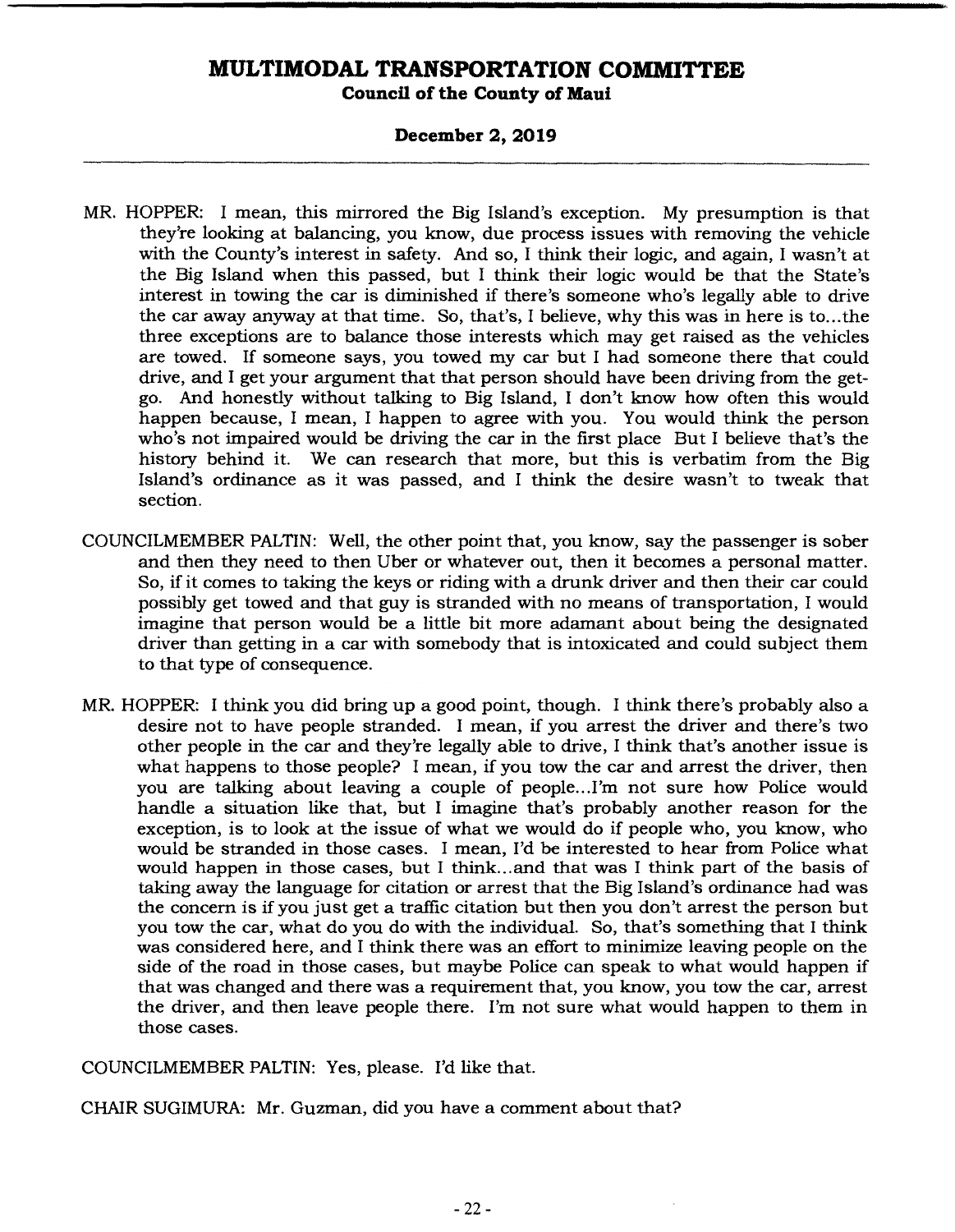**Council of the County of Maul** 

### **December 2, 2019**

- MR. GUZMAN: Oh, yes. Thank you, Madame Chair. Just a follow up with Mr. Hopper's answers. If we're looking at the HRS, HRS has a law out there that says hey, other counties, you can create enabling legislation to enforce towing, and that's where this legislation is coming from. Now, if we're looking at another offense which is you're going to be committing a crime if you don't become or step up to be the designated driver, that is a specific, another area that maybe the State should be looking at. But us on the... I mean, sorry, you on the County Council do not have the jurisdiction at this point to create that type of law. So, I think what we have here is reasonable, it's not subject to constitutional dispute. If you're driving and you get arrested for DUI and your passenger is okay to drive, then that passenger can drive the vehicle to your house. I think that's a reasonable assessment. We've had a case where the driver was arrested and the passenger was not able to drive but did drive after the arrest happened. The passenger was left with the vehicle and drove away and we apprehended that person. So, there are exceptions to what you're saying too and I agree, but at this point it's outside the scope of the, our current legislation.
- COUNCILMEMBER PALTIN: And if I may ask Mister, or sorry, Lieutenant Hankins, if... how.. .you guys don't have mobile breathalyzers, it would just be a field sobriety test if the passenger is legally able?
- MR. HANKINS: Can I kind of back up a little bit because I want to highlight some of the points that you made? To put it... anybody knows me, I'm pretty blunt, so I'll tell you point blank. You're using common sense and logic in a situation where people are not using common sense and logic. Obviously if you're using common sense and logic, you're not going to get in the car with an impaired driver. That unfortunately is not the case. On a regular basis, the least drunk person is the one that gets behind the wheel and we see it all the time. So, to kind of go back to letting someone else drive the vehicle, you know, oh, you know, so and so's sober, they can actually drive the vehicle, it's few and far between I think that we're going to see that happen. It's good to have that option in there for people, you know, for whatever reason, but it's.. .you're usually seeing the least drunk person operating these vehicles at the time. That being said, when we do have people that are arrested, what are we doing now with the passengers of the car? We make sure that these people get rides, whether we call taxis for them, throughout my career, you know, if a female is on the side of the road at night, we're not going to leave them out there. We take them to a populated area. Everybody's got cell phones now too. And with Uber and everything else, they're pretty well taken care of and then we make sure they get to where they need to be safely. So, with regard to this portion of the bill that you're bringing up. It's a valid point and I applaud the fact that we're trying to make it actually tougher, but at the same time, I'm not the legal expert here and I have to go with what Corp. Counsel and the Prosecutors are telling us on due process and I think it would behoove us to listen to what they're saying and, you know, the way the bill is written is the way it's working in the Big Island right now. So, with that, you know, I think this is really going to save lives and I think this is going to send a message. And, again, I thank you for bringing up that point because this is something that I've been trying to get out, you know. Buzzed driving is drunk driving right, you know. Just because you had, you know,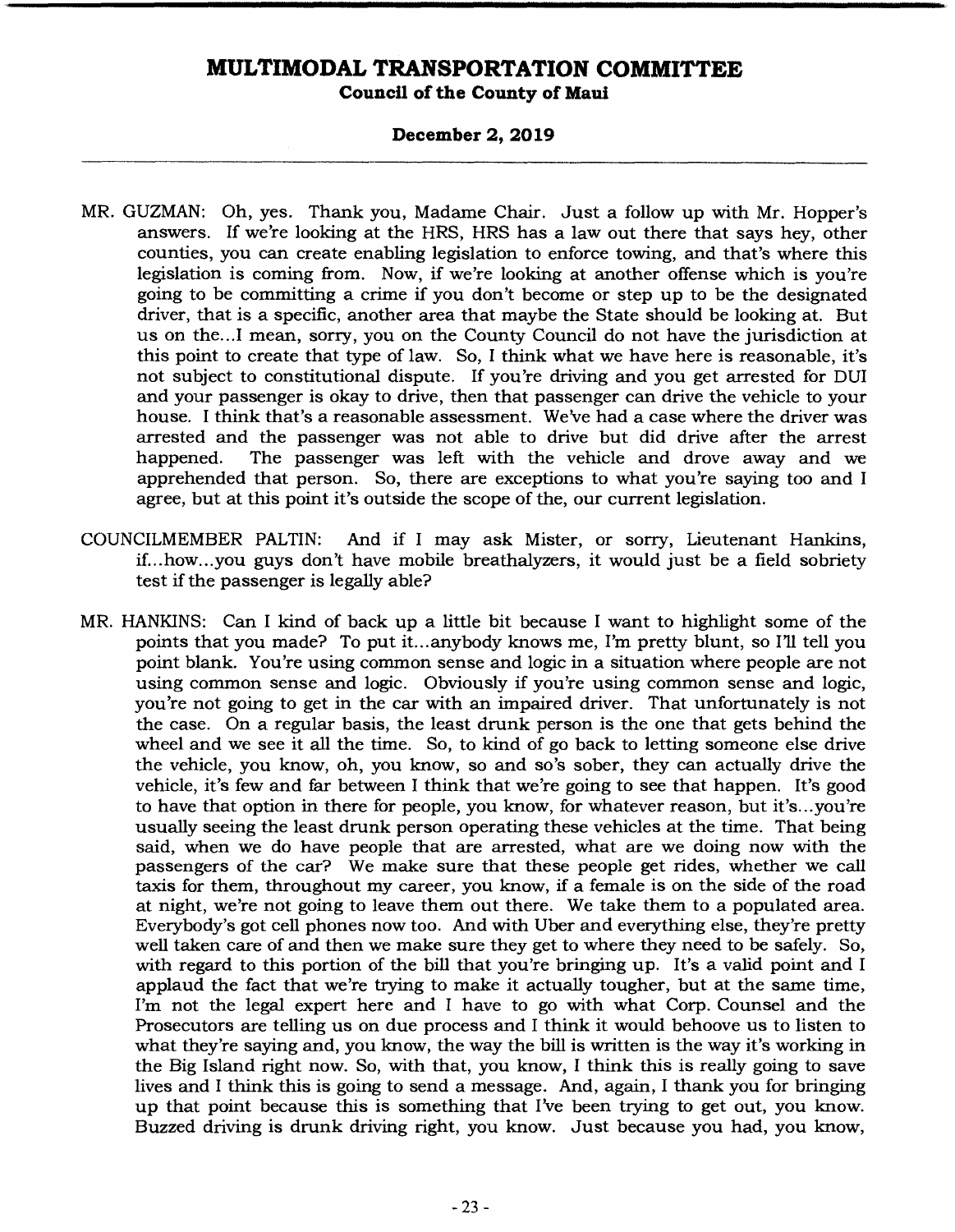### **Council of the County of Maui**

### **December 2, 2019**

two beers less doesn't mean that you're able to drive because these are the ones that are crashing and killing people.

- COUNCILMEMBER PALTIN: And my third or my final question was for the third exception, what if we just removed that? Is that a possibility?
- CHAIR SUGIMURA: Mr. Guzman, do you have any comments?
- MR. GUZMAN: Thank you, Chair. Thank you, Councilmember Paltin. *Yeah,* you guys, excuse me, the Council can do whatever you feel is appropriate with this bill. This exception, if you delete it, it won't harm us, it won't...

COUNCILMEMBER PALTIN: Not constitutionally bad.

MR. GUZMAN: No, it's fine. I think you do... Chair King had a valid point on exceptions, you know, like hey, if the person is driving and they find a parking lot, and they, you know, drive through there --

COUNCILMEMBER PALTIN: Yeah.

MR. GUZMAN: --that could possibly be a way of, you know, telegraphing to others that, hey, there's a way to beat this.

COUNCILMEMBER PALTIN: Yeah.

MR. GUZMAN: And so, by --

COUNCILMEMBER PALTIN: I would like to be --

MR. GUZMAN: --removing that --

COUNCILMEMBER PALTIN: --more stringent than this.

MR. GUZMAN: --exemption, then there is no more, I guess, backdoor or loophole.

COUNCILMEMBER PALTIN: Yeah. Maybe too, like when you say don't drink and drive maybe the establishments could make their own drink or drive, not both or something like that. Because they want to sell, right, and so it's not that we're telling folks don't drink, but you can drink or you can drive, but don't both.

CHAIR SUGIMURA: Okay.

MR. GUZMAN: That's a very valid point, I think that, I believe that the Liquor Commission was on the floor and they do have the jurisdiction to promulgate further administrative rules and regulations, they have full on jurisdiction to do that which I feel is a little bit overboard, but I think they Council should be able to oversee that power or authority. But, yes, if the Commission, the Liquor Commission wants to go ahead and start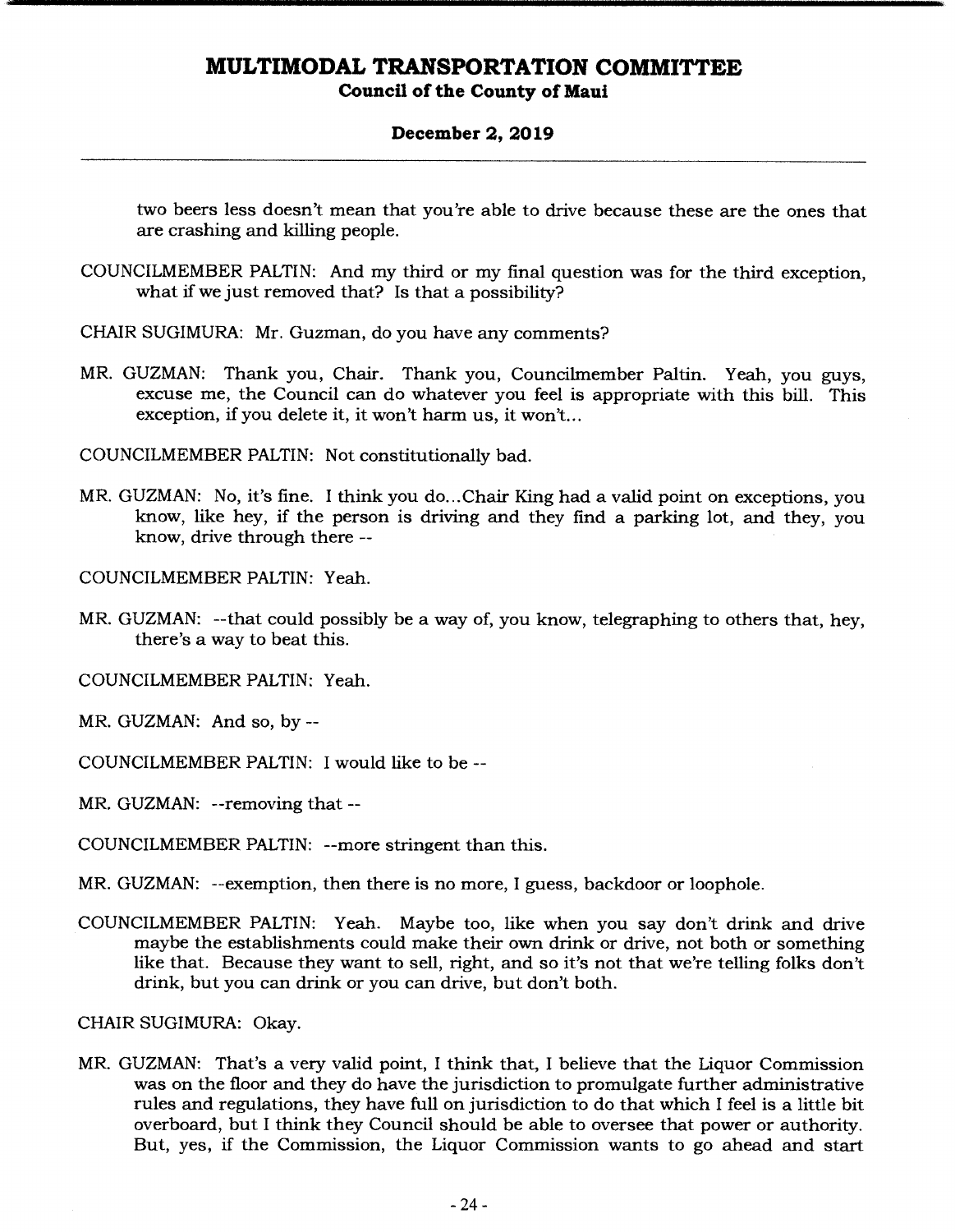#### **Council of the County of Maui**

#### **December 2, 2019**

promulgating or creating laws that would affect those who leave the establishment into their parking lot, then it could be done through them, definitely. In terms of the effective date, as mentioned earlier, this month, the month of December, is National Impairment Month. And so, if there's a timing of it, it would be great if we could pass it, but if not, maybe if there's some kind of assurances we can start putting out PSAs during the month of the holidays saying that, look, in preparation of this bill being passed, do not, you know, drink and drive because your vehicle will be taken away. In just preparation we can do a joint PR, my Department with the Council, with MPD, you can.. .we can just send it out there and really get the message out.

CHAIR SUGIMURA: Okay. Ms. Kama and then Ms. Lee.

COUNCILMEMBER KAMA: Thank you, Chair. So, I just wanted to just read the part in the ordinance that says in the Section 1, it talks about the harmful effects in the first sentence and then the second one says therefore it is important to implement measures to promote safer roadways by allowing for stronger Police action and et cetera. But, so, my whole sense is that I was just saying to Mr. Brown testified when he was a kid with my kids, right, and if we've been trying to prevent drunk drivers since we were kids, and I'm sure our kids are doing the same with their kids and our grandkids, how do we stop it? How does this happen? So, my whole thought is that while the idea of this bill is to remove the weapon, which is the automobile, right, get it off the road. What you're really doing is you're removing the driver off the road, right? But what if we remove the cause of it, which was the alcohol to begin with. If I had my druthers I would. Not because I don't drink or I drink, but just because if that's the problem, why are we not taking care of it. Why are we not being serious about alcohol. And while we have a Liquor Commission who has the power to do a whole bunch of things, they could restrict the timing and the selling of it, or the amount of it, or whatever. But, you know, I don't know what the alcohol sales are during holidays, but I am assuming it's really high and therefore if the sales are high, that means the accident rate is probably going be higher. But that's just me, I'm just a mother of 11 kids, what do I know. But also that, you know, teens, their cerebral cortexes are not formed until they're at least 25. So, you know, they don't think rationally. And so, we have this drinking law that says you got to be 21. Well, I think 21 might be too low. I think maybe we need to raise the drinking age to 25. But, again, that's just me, just a mother of 11 kids, what do I know. But I'm just saying that if we're serious about taking care of this and we're serious about saving the lives of our children, Mr. Brown is right. When he talked about can you imagine what it would be like if it was your kid? It's devastating just to think it was someone else's child and the pain that they go through and the loss and the miss. And during the holidays it's even worse, because the things that you miss about them is just what you have in your head, the memories, the videos you might have. But it's heart-wrenching, it's heartbreaking, so how serious that we are about taking care of this issue. I support this ordinance, but I think we could do more things. Thank you, Chair.

CHAIR SUGIMURA: Thank you very much. Mr. Sinenci?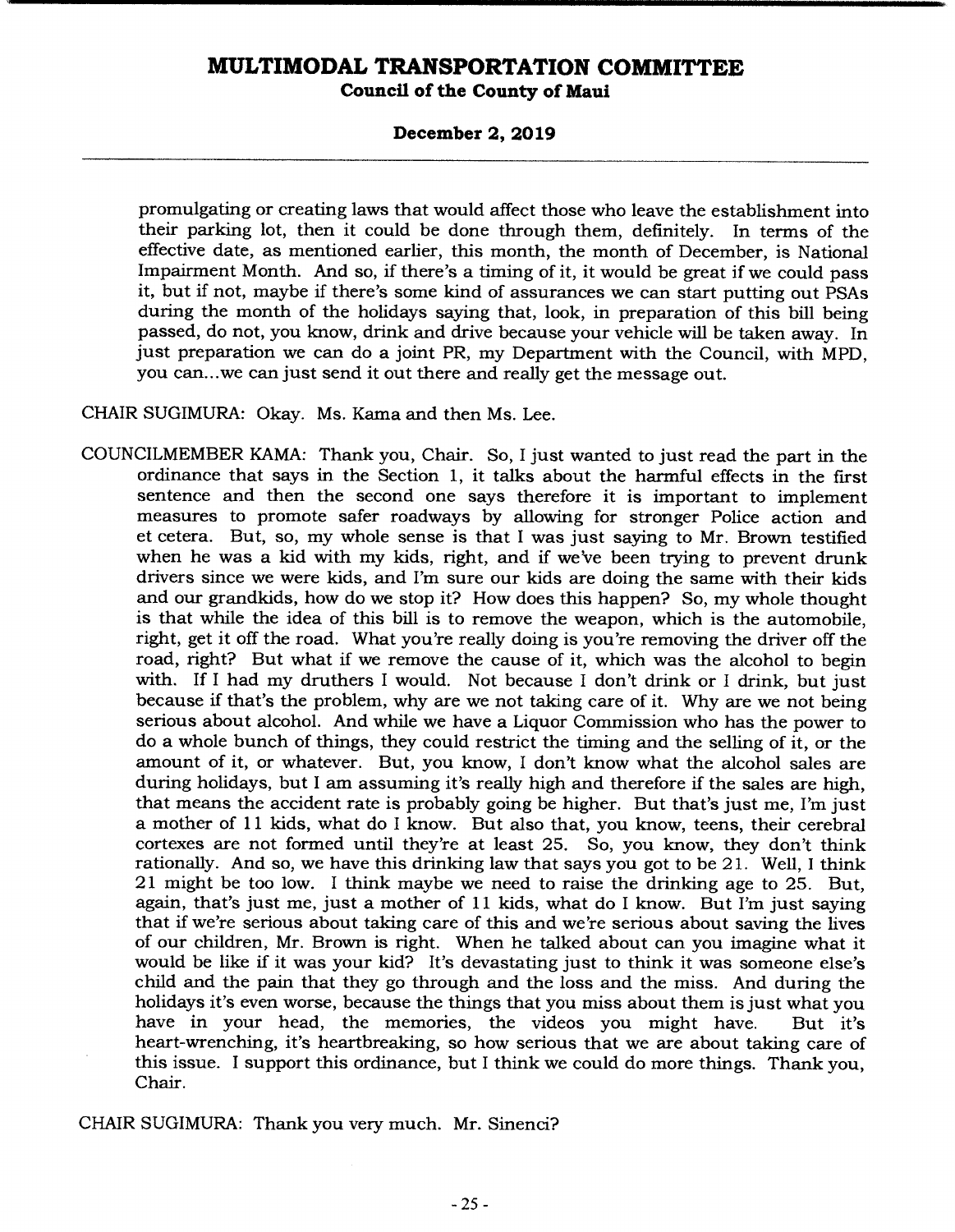**Council of the County of Maui** 

### **December 2, 2019**

COUNCILMEMBER SINENCI: Thank you, Chair.

CHAIR SUGIMURA: Oh, I'm sorry...

COUNCILMEMBER SINENCI: Thank you, Chair. Just a couple clarifying questions. So, on Page 2 it says this ordinance will not incur additional cost to the County because vehicles will be impounded to private tow yards and at the expense of the violators. So, there's no added costs beside the towing to the violators, is that correct?

CHAIR SUGIMURA: Mr. Guzman?

MR. GUZMAN: Thank you, Madame Chair. Thank you, Councilmember Sinenci, for the question. This section basically says that if you're arrested and your vehicle gets towed, then it goes to a private.., the MPD will call a private towing company, which we did discuss during our meetings with Chair as well as Corporation Counsel how that would go in terms of the different private towing companies like maybe a RFP, send out a RFP and see how many private towing companies there are that are interested and then go by a selection of, you know, a series of, you know, you're number one, you're number two, you're number three, and they then would be authorized to tow it to their facilities. The defendant or the person, the driver, would then have up to 30 days to go up and bail out and pay for the impoundment of their vehicle. After the 30 days, it could be subject to forfeiture so meaning that they could lose their vehicle altogether if they don't pick it up and the proceeds of that would then go to the towing company that is actually the custodian of their vehicle.

COUNCILMEMBER SINENCI: Oh, I see.

- MR. GUZMAN: So, there's a little bit of incentive there for private towers to volunteer or be part of the RFP.
- COUNCILMEMBER SINENCI: So, the potential cost to the violator would be the loss of the worth of his car --

MR. GUZMAN: Right.

COUNCILMEMBER SINENCI: --his or her car?

- MR. GUZMAN: Right. We did speak about whether or not the County could get a percentage of the forfeiture and I was dabbling into that, but then at some point we want to be able to distinguish ourselves from that forfeiture because we're the arresting entity and so we wanted to keep it very clean where it's not any perspective of saying, oh, we're out there to make money. So, we kind of stayed away from the forfeiture percentage.
- COUNCILMEMBER SINENCI: Okay. A follow-up, Chair? Is the.. .would the violator also have to incur if they were arrested some fees for being arrested?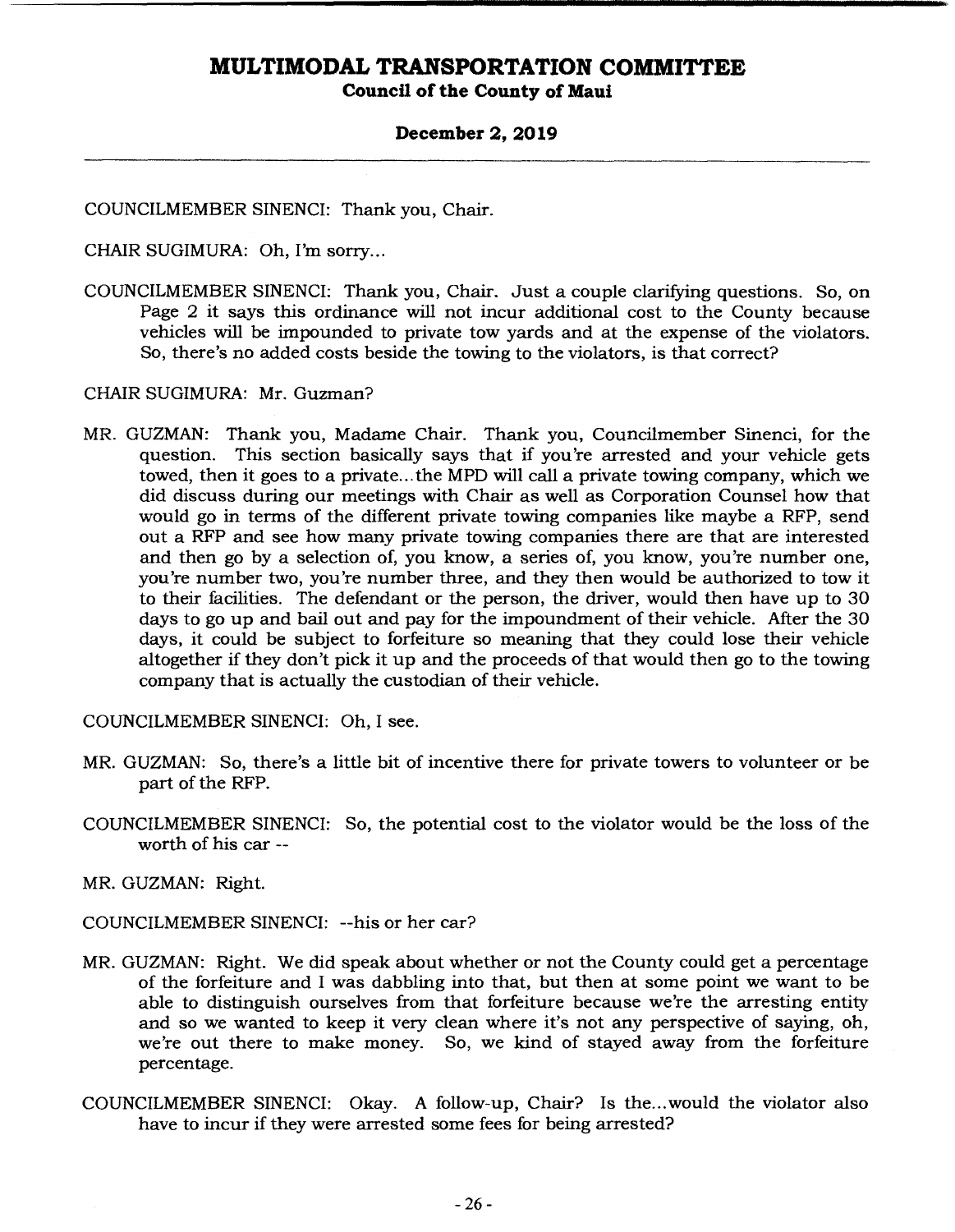### **Council of the County of Maui**

### **December 2, 2019**

- MR. GUZMAN: Yeah, they probably would if they were to do a bail bonds and also they would incur fees if they were convicted of the crime, court cost as well as drug testing and OUI tests, blood tests, things like that, those additional fees and fines that go along with it. But in terms of the arrest itself, no, there's no additional fees that I foresee them incurring from the County. It's a straight arrest. If you're arrested then the vehicle gets towed by a private company and it's there for 30 days. You have 30 days to pick it up. If you don't pick it up, it's subject to forfeiture.
- COUNCILMEMBER SINENCI: Okay. Thank you. My next question was the Ramseyered sections of the bill, are these just added, additions? The Ramseyered sections?

#### CHAIR SUGIMURA: Mr. Hopper?

MR. HOPPER: Well, Madame Chair, the Ramseyered sections show what's being changed. The Ramseyered section on Page 4 to the top of Page 5 is new language, that's our... that's the new towing law. And you can see the language on the bottom, the, actually, most of Page 5 is taken directly from the Page 3 existing law. If you see Page 3 of the ordinance, there's an E there and it has a bracket on it, and then the bracket starts before Section E, and then on Page 4 it, the bracket, is also alter the first few sentences there. That bracket means that language is being deleted in that section, and that same language is being added on Page 5. So, basically what happened was there's an existing Code section, several sections of that were retained, the new section was added to that, and section E was deleted and just moved to a different part. So, on Page 5, the underlined language, Section 3 and the underlined language there, that's existing language in the Code, it's just been moved to a different section. And then on Page 4 and the top of Page 5, the underlining there is the new language, and that's the ordinance we're really looking at that is new language in the Code there. So, those are the differences there. It takes a bit of reviewing to get it, but basically anything that's bracketed is being removed, anything that's being underlined is new language, but the stuff on Page 5 for the most part is existing language that's just been moved to there. So, it has to be reflected as underlining, but it's existing Code, so.

COUNCILMEMBER SINENCI: All right, thank you. Thank you for that clarification.

CHAIR SUGIMURA: Yeah, thank you for the clarification.

COUNCILMEMBER SINENCI: Chair, my last question was, you know, I agree with Mr. Guzman about honoring Ms. Hannah Brown as part of this bill, and I just wanted to maybe get clarification from the family if that was appropriate or not --

CHAIR SUGIMURA: Oh.

COUNCILMEMBER SINENCI: --prior to --

CHAIR SUGIMURA: Yeah.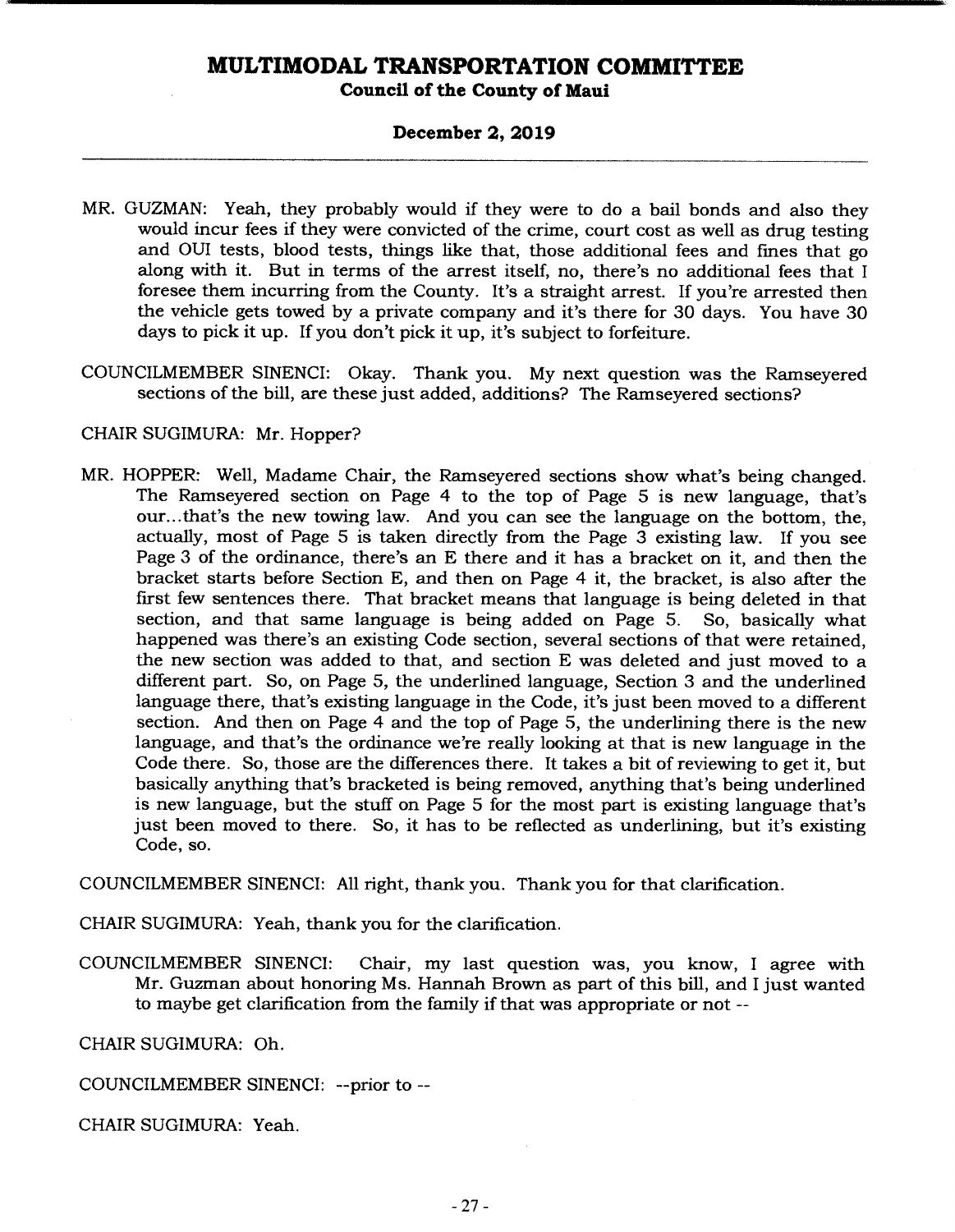#### **December 2, 2019**

COUNCILMEMBER SINENCI: --making such an amendment.

- CHAIR SUGIMURA: Okay, so, Mr. Brown, Mrs. Brown, you want to answer that question? If you don't mind. So, where's Hannah? Oh.
- MR. BROWN: I just wanted to answer that question. You know, we appreciate everything you guys want to do for our daughter. However, I getting hard time with this ordinance listening to everything that's bouncing back and forth, yeah. I hear a lot of coulds and may, not enough is and will, you know. I listen to how you guys talk about what about their stranded passengers. I wish my daughter was stranded, not dead, you understand. So, while you guys stay thinking about other things, just think about the problem at hand, yeah, and take care that. Everything else should take care itself. So, I don't know if I can allow my daughter's name to be applied to something that I get hard time deal with.

CHAIR SUGIMURA: Oh, okay.

MR. BROWN: And that's how I feel, my broken heart stay beating so fast right now. So, that's how I feel. I not sure if I'm out of line or what, but that's how I feel. This is coming from the heart.

CHAIR SUGIMURA: Okay.

MR. BROWN: Mahalo.

MRS. BROWN: There is a lot of loopholes we're hearing from up there.

MR. BROWN: We're not even...

MRS. BROWN: And we're not even got into trouble for drinking and driving.

- MR. BROWN: We don't even know those and it just sounds like guys going get away with murder again.
- MRS. BROWN: What I'm hearing is if me and my husband were at the beach with a bunch of our family members with our children. My husband decided to have a 12-pack of Heinekens, I decided to have a 6-pack of whatever I decided to drink. Or maybe I didn't even drink that day, but my husband decided to drink. He's the driver in my family. He doesn't drink, but he's the driver in our family. So, if that day he said, "I get 'em honey, no worry. I get 'em." Okay honey, I going listen to my husband because I love my husband and respect my husband, I trust my husband. He gets into the driver's seat. He's drunk, but he get 'em. I'm sober, I'm in the passenger's seat. We get stopped because my husband no get 'em. I shouldn't be stranded on the side of the road, but you know what, I should have used my head first. And plenty families do that. Plenty families. Plenty people do that on a daily basis. We go beach plenty, or we used to. We used to go plenty family outings. We cannot even do that because we get family and friends that we cannot watch drink, drive in their cars with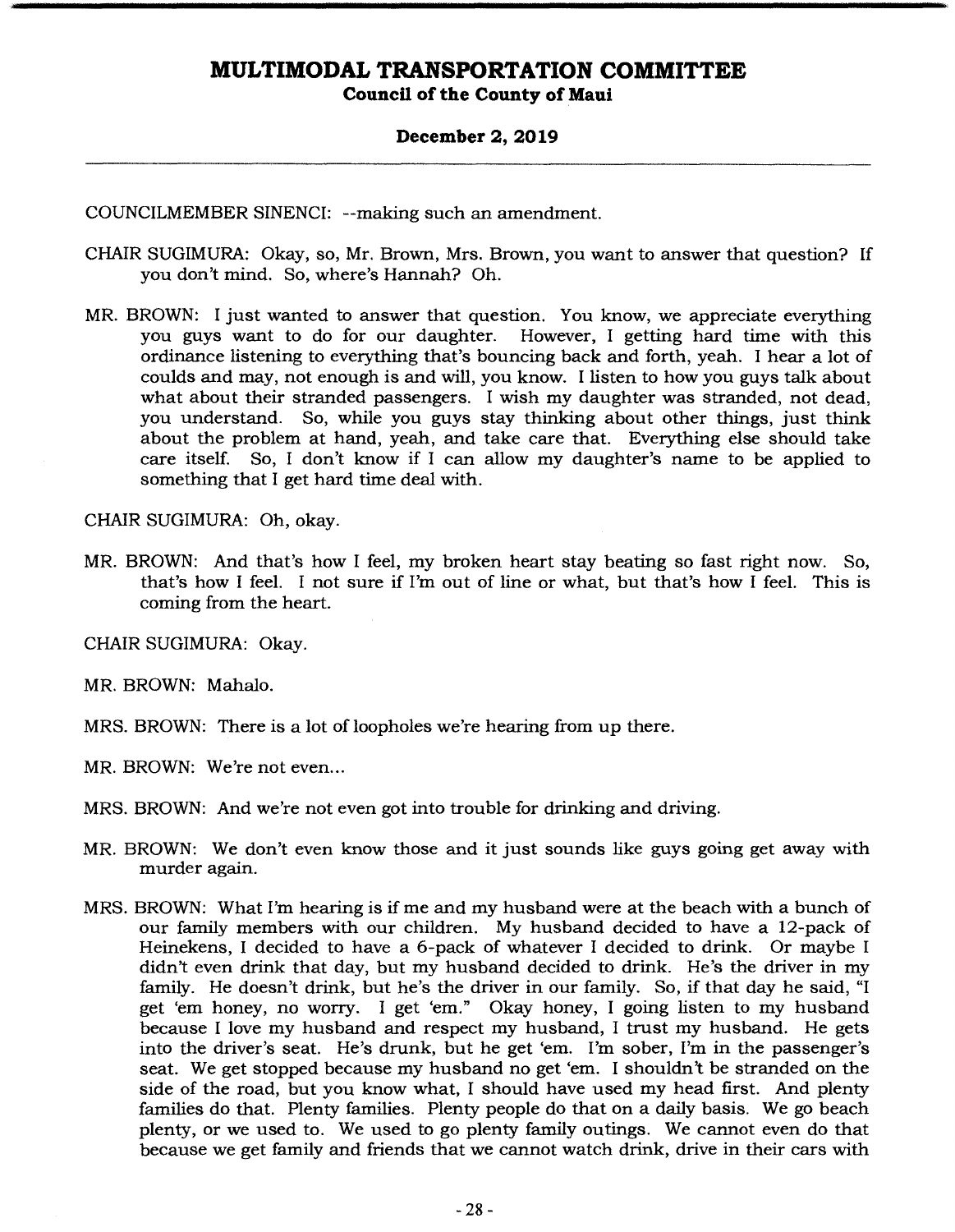**Council of the County of Maui** 

#### **December 2, 2019**

their families, and no even listen to us or hear everything that's going on. So, sorry if your family's going be stuck on the side of the road. You should have thought of that before you guys got in the car. Just like how you guys said, you can get stopped at one checkpoint, he could be drinking, I not drinking. Shit, we should have thought about that before we left the checkpoint, before we left the bar. I'm sorry, I'm sorry. I get really emotional when it comes to my daughter. I decided couple days ago that I had enough and I was stressed, my head was going crazy. I had a glass of alcohol at home, I couldn't even barely feel my legs. One glass. Now, how can these people get into a car after 1 beer, 2 beer, 3 beer, 4 beers, 18-pack, 24-pack. Who knows. Big coolers coming. We got to think about all those little things because people going find loopholes. People going find it on social media. They going let each other know. You know what, that's okay because if this person can drive, you guys still get your car. They still get the car. Never get taken away.

MR. BROWN: . . . *(inaudible)...* 

MRS. BROWN: So, tomorrow, they can go drink and drive again, and they know, oh, if I pull into a parking lot, if I go do this, if I go do that, I can just come back tomorrow and get my car. Ten years ago... so, I got pulled over. And unfortunately I had a violation. I asked the police officer if I could go and pull my car over into the shade while I wait because he told me I couldn't leave. I could not leave that location because I didn't have insurance. I had a baby in my car, I had Hannah in my car, and I was on the way to pick up my kindergartener from school. I asked him if I could please go home at least, which was right around the corner. He said, "no. You stay here until somebody picks you up." Can I please go into the shade? Your windows are tinted and you have AC, you can stay right here. My husband left work and flew it, had to come Upcountry to pick me up. I had to leave my car there and I wasn't even drinking and driving. The laws is unfair. Everything is unfair. We got to fix this. Please fix these loopholes, it really needs to be done because people will find them. I see it every day on social media, it's possible.

CHAIR SUGIMURA: So, I guess that --

MRS. BROWN: Thank you.

CHAIR SUGIMURA: --Mr. Sinenci had was would you be comfortable with naming this ordinance if it passes after Hannah, your daughter?

MR. BROWN: I think that -

CHAIR SUGIMURA: Sounds like not.

MR. BROWN: --yeah, I think I'd like to come to more of these meetings and hear more about what has been changed and what has been --

CHAIR SUGIMURA: Because I think we're --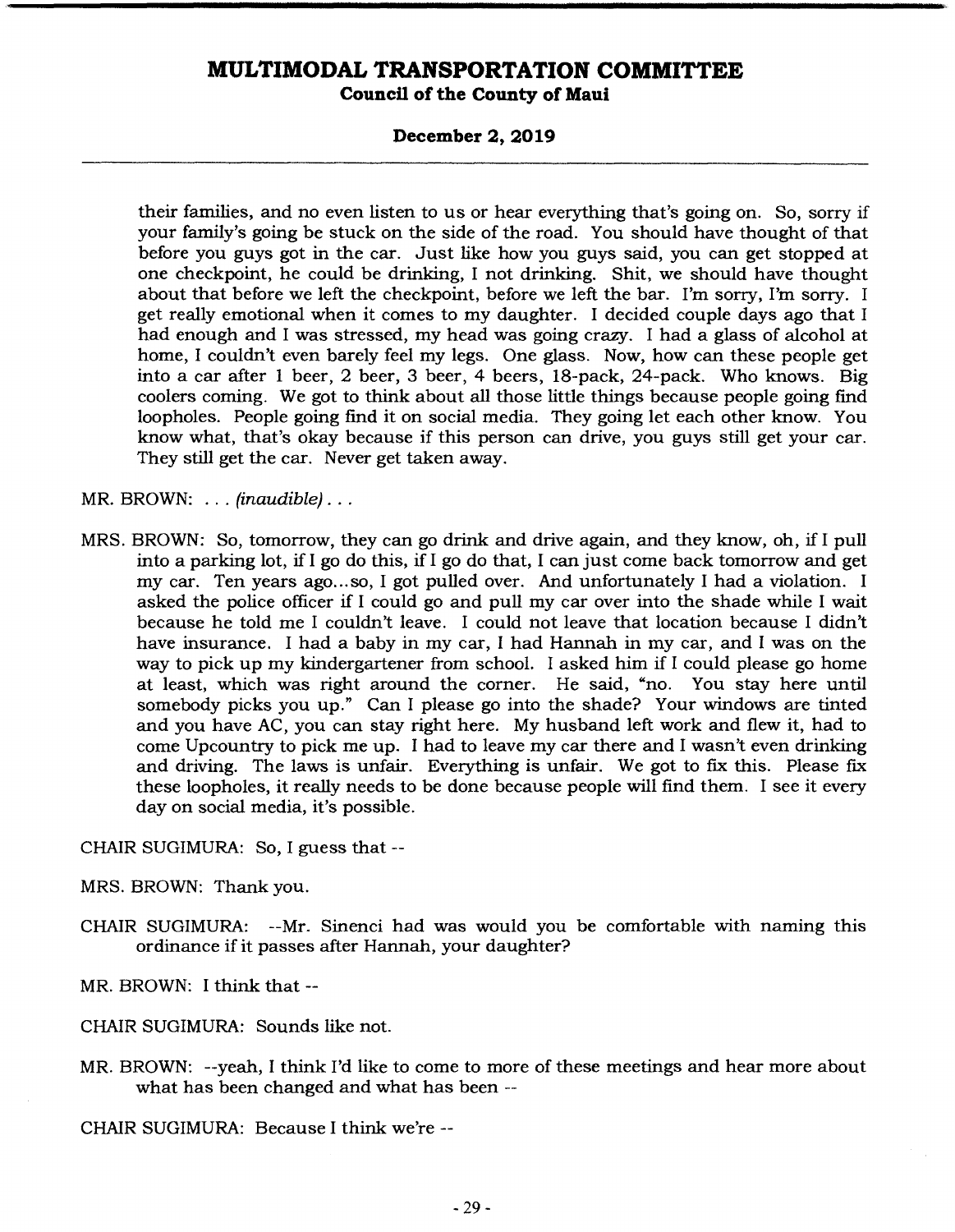### **Council of the County of Maui**

#### **December 2, 2019**

MR. BROWN: --applied.

CHAIR SUGIMURA: --yeah, we're working towards --

MRS. BROWN: Yes.

CHAIR SUGIMURA: --all that.

MR. BROWN: Yes.

MRS. BROWN: Right.

CHAIR SUGIMURA: All the things you're hearing are comments that the Committee has --

MRS. BROWN: Yes.

CHAIR SUGIMURA: --and in terms of... because we're a legislative body that works with words and ordinance, may and shall and all the things you're hearing by sitting up there are.., is a process that we go through to tighten up the law. There may be some amendments that are going to be made, I think we're looking at the effective date also, just by listening to discussion, and possibly other ordinances as Mr. Hokama brought up relating to cell phones, but that would have to be a separate matter. But what you're hearing is exactly the process that we go through as Councilmembers to make sure that the law is sound, to make sure that we protect those that we need to. Your situation, Mrs. Brown, about the car and not having insurance is a completely separate matter.

MRS. BROWN: Yes, I understand.

MR. BROWN: We just looking at the penalties, yeah?

MRS. BROWN: We just looking at the bigger pictures, you know.

MR. BROWN: The penalties that we've suffered and the penalties that we've seen applied.

COUNCILMEMBER KING: Chair?

MRS. BROWN: Different, regardless.

CHAIR SUGIMURA: Yeah, thank you.

COUNCILMEMBER KING: Chair?

CHAIR SUGIMURA: Ms. King?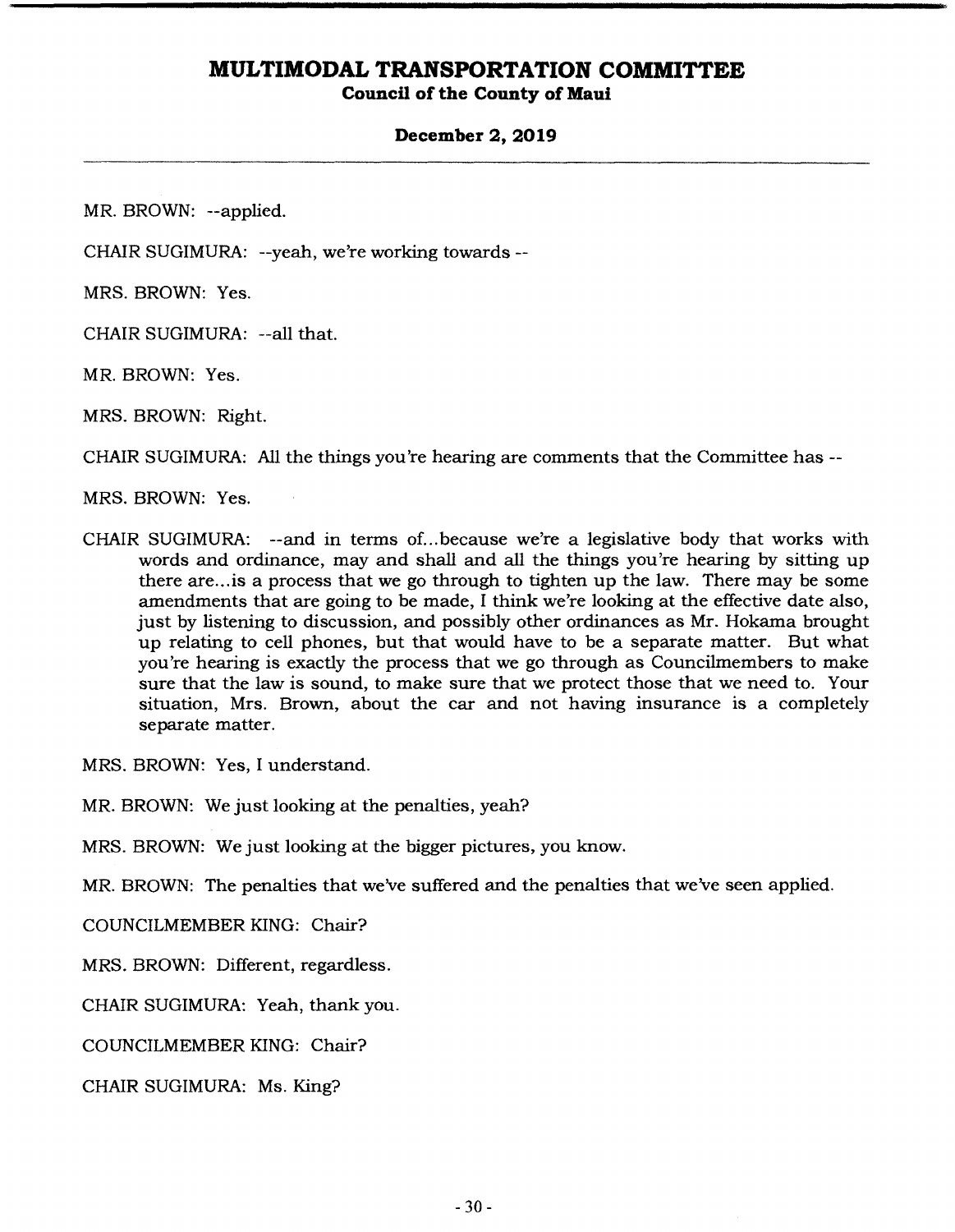**Council of the County of Maui** 

### **December 2, 2019**

COUNCILMEMBER KING: Thank you for recognizing me. Maybe instead of putting the Browns on the spot we could let this go until we get to first reading and then we can have that question answered.

CHAIR SUGIMURA: Good idea.

COUNCILMEMBER KING: There's also a Statewide piece of legislation that we're working on to lower the legal blood-alcohol limit with the entire... all the police departments and SHOPO, and that may be a more appropriate namesake for Hannah Brown. But, you know, if we can kind of take this ofifine instead of putting them on the spot and having them make a decision right now, we can certainly have that discussion between now and first reading. But thank you so much for your input and, you know, as we've been sitting here Councilmember Paltin and I are talking about whether or not to remove, if we could remove the loopholes that are number two and three, or the exceptions, and maybe we can get a comment from the Lieutenant on how that would affect the bill if we removed...

CHAIR SUGIMURA: Thank you.

MRS. BROWN: Thank you, guys.

CHAIR SUGIMURA: Thank you.

MRS. BROWN: Sorry.

CHAIR SUGIMURA: Thank you very much for everything.

MRS. BROWN: We appreciate it.

MR. BROWN: Yeah.

COUNCILMEMBER KING: No, thank you for your input it's really helpful.

MRS. BROWN: We really appreciate everything.

UNIDENTIFIED SPEAKER: Yeah, mahalo.

CHAIR SUGIMURA: Thank you.

COUNCILMEMBER KING: So, it would be I--

CHAIR SUGIMURA: Wait, Mr. Sinenci --

COUNCILMEMBER KING: --two and three.

CHAIR SUGIMURA: --are you done?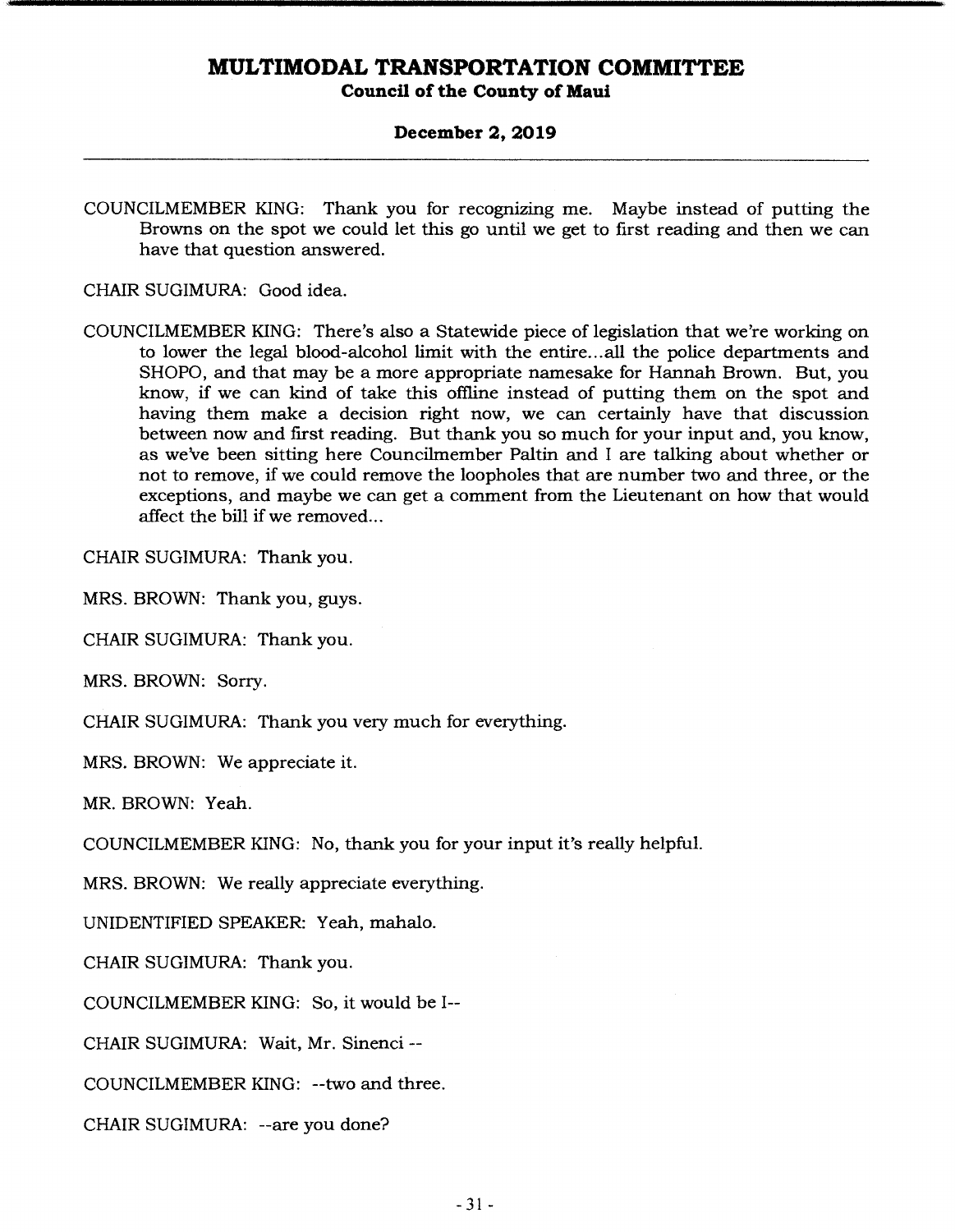### **Council of the County of Maui**

### **December 2, 2019**

COUNCILMEMBER SINENCI: Yeah.

CHAIR SUGIMURA: I'm sorry, that was your question.

COUNCILMEMBER SINENCI: Yeah, thank you, Chair.

CHAIR SUGIMURA: Okay. Thank you.

COUNCILMEMBER SINENCI: Mahalo.

CHAIR SUGIMURA: Ms. King?

COUNCILMEMBER KING: Yes, so, how would this bill be affected if we removed letter 1(2) and (3)?

### CHAIR SUGIMURA: Mr. Hankins?

MR. HANKINS: First of all, I want to recognize the Brown family. And like I told them many times in my discussions with them, you guys don't have to apologize for anything, okay? You have the right to come in here and let everybody know including myself the way you feel. But as I've kind of told you before, this... there's a process to everything. You know, you're right, the laws sometimes aren't fair. And when you've lost so much, it's never going to be fair because nothing's ever going to equate. And I wish I could tell you I understand, but I don't, okay. You're in a unique situation. A small club, so to speak. And we've tried to reach out and get some people to work with you that can help guide you through what's coming next even with the criminal prosecution. So, I understand your frustration with this, but this is a good thing, okay? This is good. This is going to save lives, and this is going to take people's cars off the road. With direct answer to your question as far as taking that section out, I'm all for it.

#### COUNCILMEMBER KING: Okay.

- MR. HANKINS: It's not going to have any impact, it's going to make life actually a lot easier for our officers in determining if the vehicle is or isn't legally parked.
- COUNCILMEMBER KING: Okay, yeah, my proposal would have been to, is to take out 1(2) and (3), and then you would just have basically this section does not authorize the towing or impounding of vehicles if the vehicle's parked on private property that's lawful residents or the registered owner. So, if we took out two and three that would remove, you know, some of those loopholes we've been talking about.

MR. HANKINS: Yeah, that's, again, that's something I would support.

COUNCILMEMBER KING: Okay.

MR. HANKINS: I have no issues with that at all.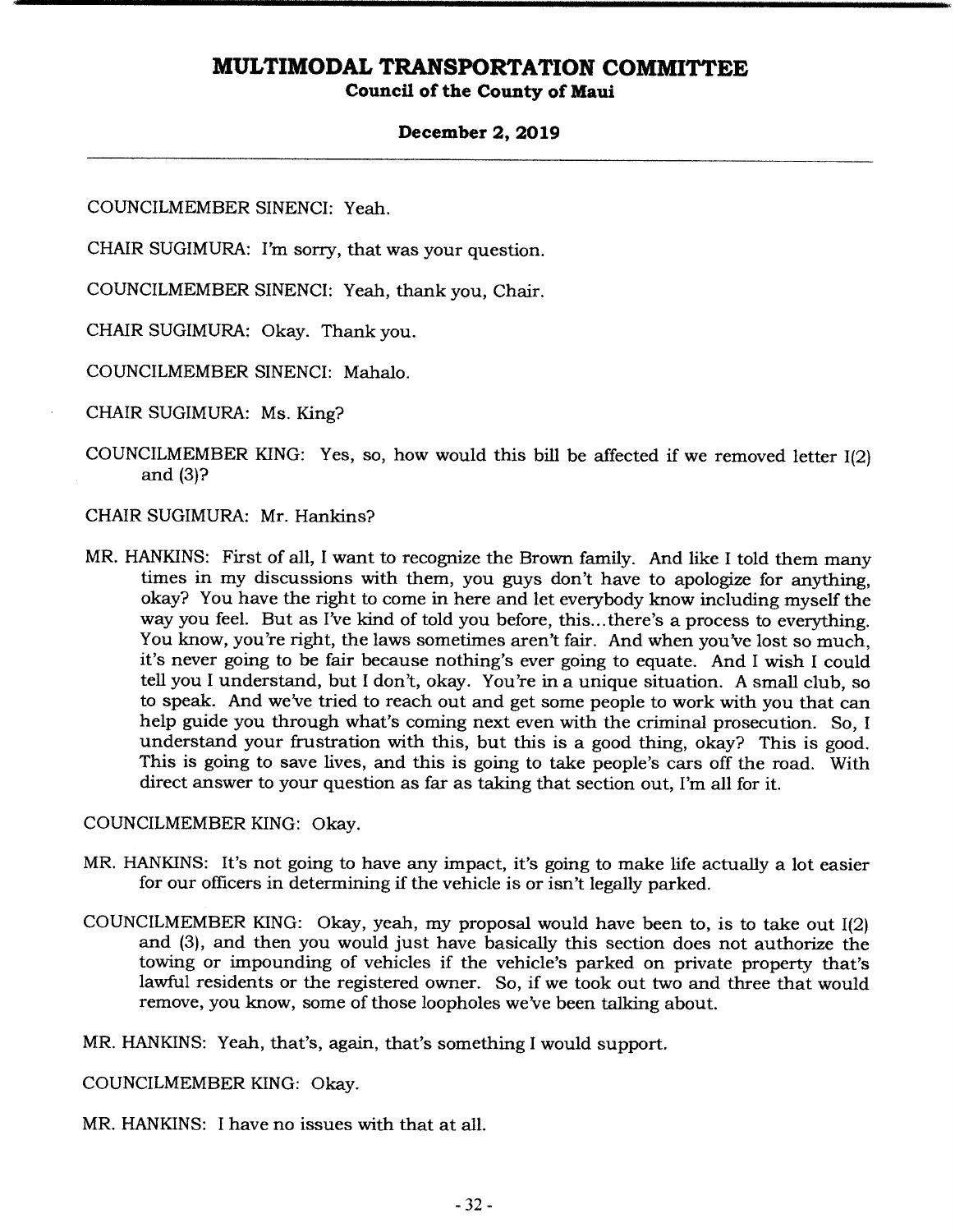**Council of the County of Maui** 

### **December 2, 2019**

COUNCILMEMBER KING: Okay.

MR. HANKINS: Again, the reason that they're in there, this is something that is working on the Big Island. That doesn't mean that we have to do it exactly like the Big Island. I mean, I can tell you right now when I go to the traffic meetings Statewide I kind of do my own thing and we lead the way on a lot of things. So, why not make it more stringent. I have no problem with that.

COUNCILMEMBER KING: Okay.

MR. HANKINS: And I think it would be a good thing and you'll probably save more lives.

COUNCILMEMBER KING: Okay.

CHAIR SUGIMURA: Thank you.

COUNCILMEMBER KING: Thank you.

CHAIR SUGIMURA: Byron, do you have something to add?

*MR. FUJIEDA:* ... *(inaudible)...* 

CHAIR SUGIMURA: Oh, just press.. .yeah.

MR. FUJIEDA: But, you know, I don't want my... the Prosecutor thinks on this matter. But having those taken out I think is a good idea given the questions that the Council has asked earlier. Basically with these type of loopholes that we're looking at and people extending their drive to get to a place... because word will get out that if I'm in a legally parked area, they're not going to tow my car; therefore, I'm not going to incur this additional expenses and what have you. But that also, you know, if this bill is to promote public safety, which it is, you know, the safety on the highways and the roads of our County, the sooner the police can stop these vehicles on the road the less risk we have in incurring more tragedy in our community. And having people drive to their driveway or to a parking lot where the officer, you know, may determine that it's in a legally parked area, I don't think should be a factor in regards to this bill. Because the bottom line is public safety, saving lives, and not having people in our community subject to these type of tragedies and losses. So, I don't see any issues, really, with taking that out of the bill. And it is worth the fight later on, I believe, if our bottom line is saving lives.

COUNCILMEMBER KING: Okay, thank you. And then the other thing.. .oh, Mr. Guzman?

MR. GUZMAN: Oh, yeah.

CHAIR SUGIMURA: Mr. Guzman?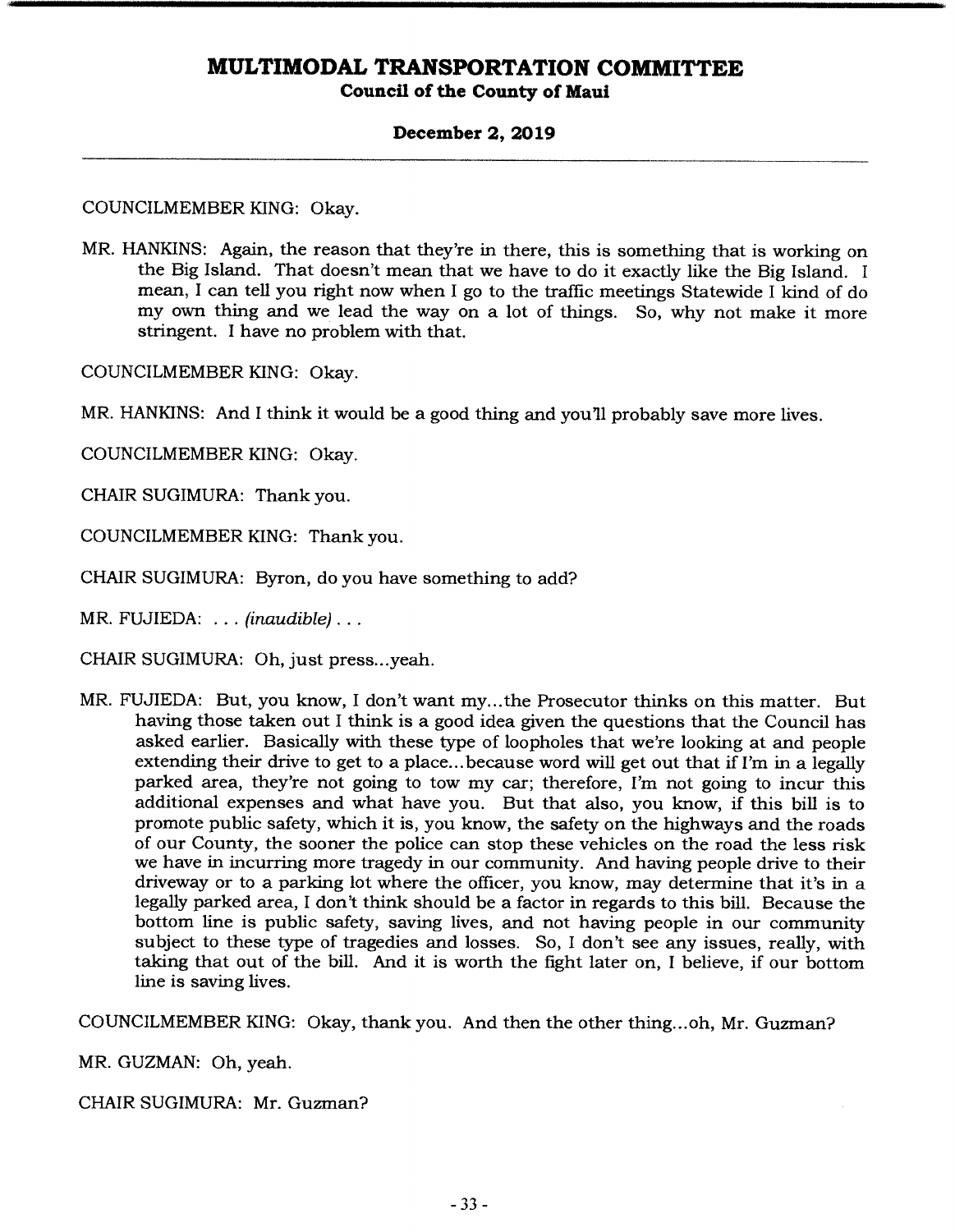**Council of the County of Maui** 

### **December 2, 2019**

MR. GUZMAN: Chair King, you also want to delete the other exception, number two which is --

COUNCILMEMBER KING: Two and three.

MR. GUZMAN: --yeah, which is basically if the passenger is able to drive then now we're looking at having MPD make sure that all passengers, because we're going to basically take that exception away, which if the passenger can drive they're allowed to take the vehicle. We're going to take that exception away, and therefore, the vehicle gets towed, MPD now has to put into their process or procedures how to deal with the stranded passengers.

COUNCILMEMBER KING: Right, and --

MR. GUZMAN: *Yeah.* 

COUNCILMEMBER KING: --you know, as I think it was mentioned earlier, everybody's got a cell phone, they can call Uber or they can... I think what that does by taking this exception out is it makes it a group decision. If you're leaving with three people from a bar and one of you is legally able to drive, that person better be driving, you know. Otherwise, the other two might get stranded. I think that's what Member Paltin was trying to point out. But it kind of makes it... puts it on the responsibility of all parties in the car too. So, to me that's not a bad thing and...

MR. GUZMAN: That completely addresses Mrs. Brown's --

COUNCILMEMBER KING: Right.

MR. GUZMAN: --analogy of the family at the beach and, yeah.

COUNCILMEMBER KING: Right.

MR. GUZMAN: That...

COUNCILMEMBER KING: And then --

- MR. GUZMAN: By removing that exception, but...
- COUNCILMEMBER KING: Okay, and then the other thing... thank you for that, Mr. Guzman, and then the other issue, Chair, is it is possible that we could call a special Council meeting either on the 13th of December or the 27th to do, you know, to get the second and final reading done before the end of the year, which would still be in the holiday season. So, you know, if we agreed to just do this one item and we could come back on the  $13<sup>th</sup>$  to do first reading we can get it done, the second reading done by the  $20<sup>th</sup>$ . So, I just wanted to offer that to the body because I think it is really important that this happens sooner rather than later.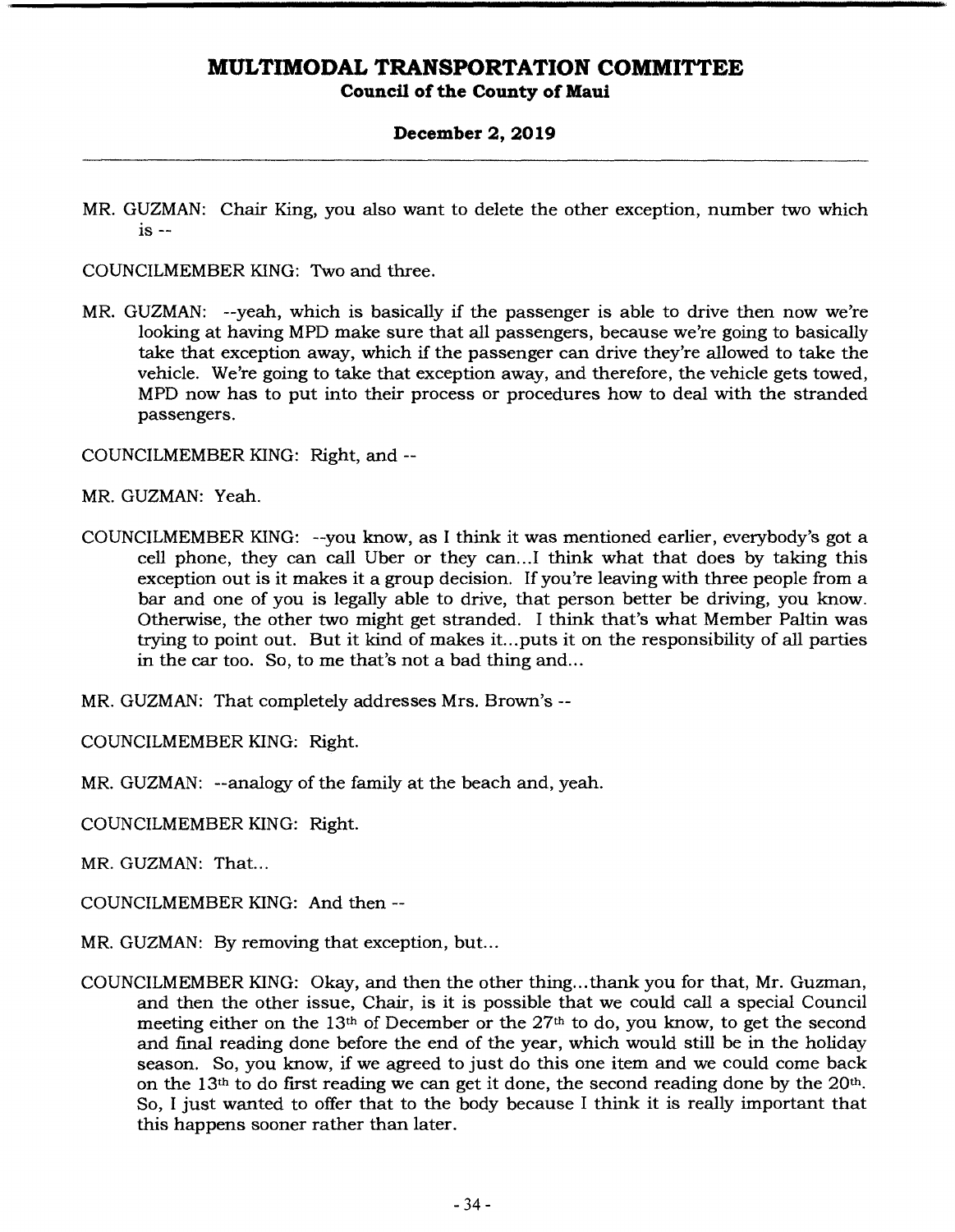### **Council of the County of Maui**

#### **December 2, 2019**

- CHAIR SUGIMURA: Thank you, I was going to ask you that during the recess so I guess Shelly got to you before I did.
- COUNCILMEMBER KING: Well, I was thinking about it while we were talking about how to get this done, so, you know, that would be a possibility.
- CHAIR SUGIMURA: Thank you. You know, Alice has been waiting patiently and then Mr. Hokama.
- COUNCILMEMBER LEE: Okay.

### CHAIR SUGIMURA: Ms. Lee?

- COUNCILMEMBER LEE: Thank you, Madam Chair. I just wanted to get some clarification from the Police and the Prosecutors that a stranded passengers will be accommodated, because I have been an advocate of domestic, of victims of domestic violence and abuse for many, many, many years and although I am not a drinker, I have been present at a number of occasions where the husband or the boyfriend insists on, you know, on driving drunk, and the partner has to go along with it or suffer the consequences. Yeah. So, although everybody wants to blame the passenger for saying, "I'll drive," a lot of times they can't because nobody's going to allow them to drive. So, because of this situation, I can understand where nobody wants to give a break to the driver, I understand that. But there could be innocent bystanders involved so I hope the Police through rules or policies will consider accommodating innocent passengers. Thank you.
- CHAIR SUGIMURA: So, Mr. Hankins, Lieutenant Hankins or Mr. Hopper, I guess somebody has...
- MR. HANKINS: Councilmember Lee, thank you so much for bringing that up because exactly what you're talking about is pretty much an everyday reality for our DUI guys. We see what you're talking about a lot. When we have situations like that or in any situation, I can tell you right now, we've given rides. There is a policy in effect an officer will request permission from a supervisor to take a female passenger from point A to point B. It's called off on the radio, it's mileage checked. So, there are policies in place. I've done it myself countless times where someone's been arrested, a husband, boyfriend, whatever the case may be has been arrested and we've given the female, sometimes depending on where they live, a ride home. I've given them a ride to friends. Whatever the case may be, these people are taken care of. I mean, that's part of our core statements, you know, compassion. We're not just going to arrest the drunk driver, take your car, and, you know, to hell with the rest of them. That.. .we don't operate like that. Everybody's taken care of, we want to make sure everybody's sale because the person that we end up leaving walking, even if they are impaired, is a potential fatality. We've had people get run over drunk walking down the middle of the highways here as it is. So, to answer your question, I can assure you that these people will be taken care of and they are being taken care of now.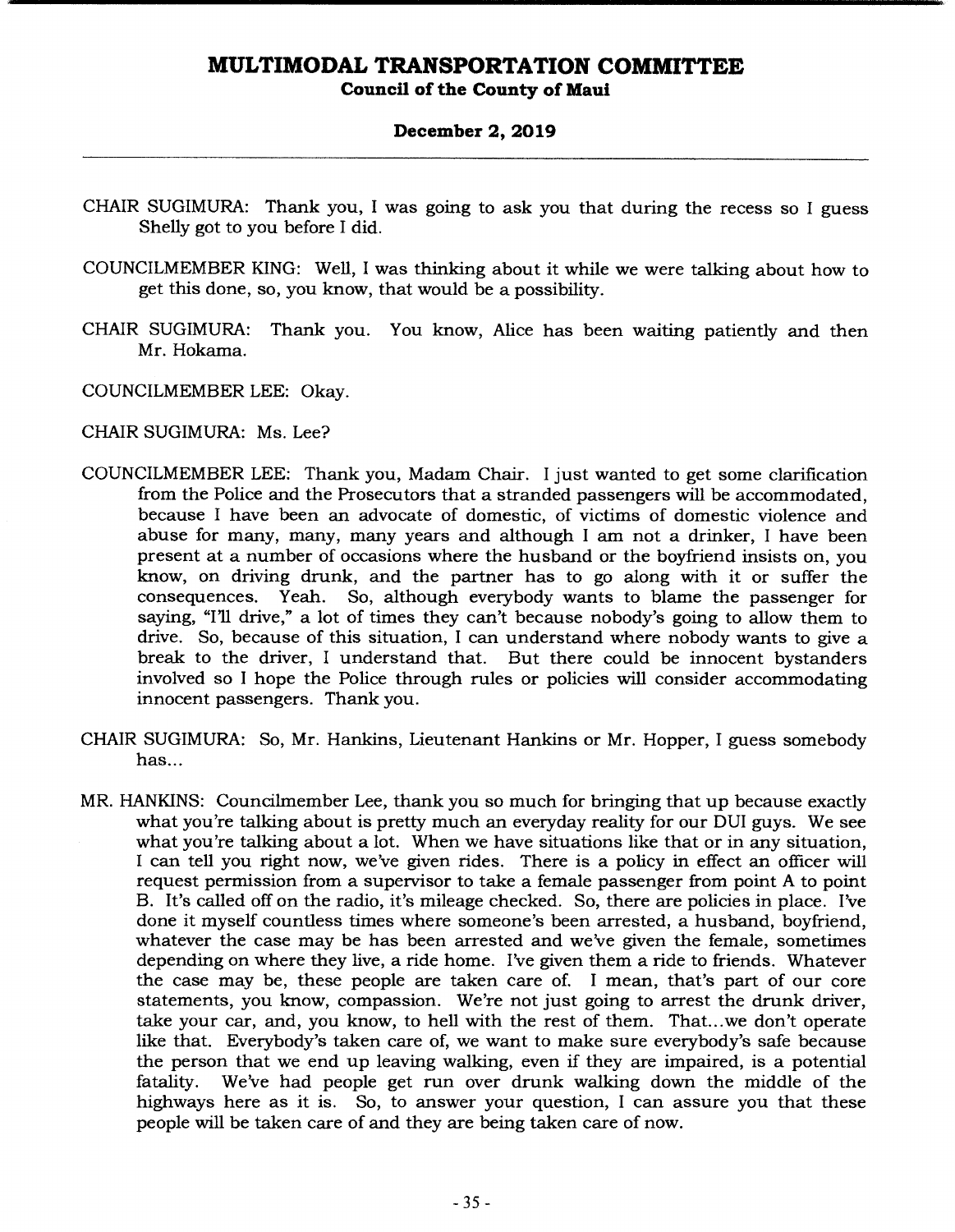### **Council of the County of Maui**

### **December 2, 2019**

### COUNCILMEMBER LEE: Thank you.

CHAIR SUGIMURA: So, to her question... oh, Mr. Guzman, you want to add to that?

MR. GUZMAN: Thank you, Madame Chair. Yes, just a follow-up with Lieutenant Hankins. What I can request from MPD is our SOPs or standard operating procedures, which will have to be created and enabling if and when you pass this legislation, then MPD is going to have to do an SOP in regards to this particular matter. So, I could request MPD to send over copies of their SOP to you to make sure that, you know, they, you know, those issues are being addressed with the passengers in those particular situations. Thank you.

CHAIR SUGIMURA: Okay.

- MR. GUZMAN: May I also --
- CHAIR SUGIMURA: Yes.
- MR. GUZMAN: --I would like to just thank Councilmember Lee as well as Councilmember Paltin, Chair King, and yourself, Chair, for coming out and being with the Brown family last week during the checkpoint. And Shane, yes, Councilmember Sinenci. I think it was very important that you were there onsite and you could see the field sobrieties going on and you could see at least three or four vehicles that were able to pull over and make the arrest. Those were three or four vehicles that are off the road that night, and it was just only a matter of three to four hours. So, it's so important that we have that ability. So, it's just another tool in our tool case. Thank you so much, Members.
- CHAIR SUGIMURA: Okay, so I guess we're hearing that there are policies that you need to put in place, there's education that you need to put in place for the entire Police<br>Department. I guess with Prosecuting Attorneys also there's probably some I guess with Prosecuting Attorneys also there's probably some information that you need to share. And I'm just wondering about timing of all of this and how much time you would need for if the bill passes second reading and if it passes out of Committee and we go through first reading and it would be on, what, the 13<sup>th</sup> and the 20<sup>th</sup> to call a special meeting just to pass this on the month of December, what does that mean in terms of timing of everything you need as to when you would enact this and move it forward? I see Lesley Mathers [sic] also wants to say some things, but I'm curious to see what your process would be to put this in place for the entire departments.
- MR. HANKINS: Well, once this becomes a law I got to come up with the policy and procedures. How long is that going to take me? It's obviously a top priority of mine. Couple months maybe to get everybody out there up to speed. I mean, even if it, just for example it did pass on January 1st, we may not actually start towing until we get everybody trained. But during that time, I really, really believe that we need to get a public message out there. This is not something that should be kept quiet. This should be screamed from the mountaintops so to speak that this is what's going to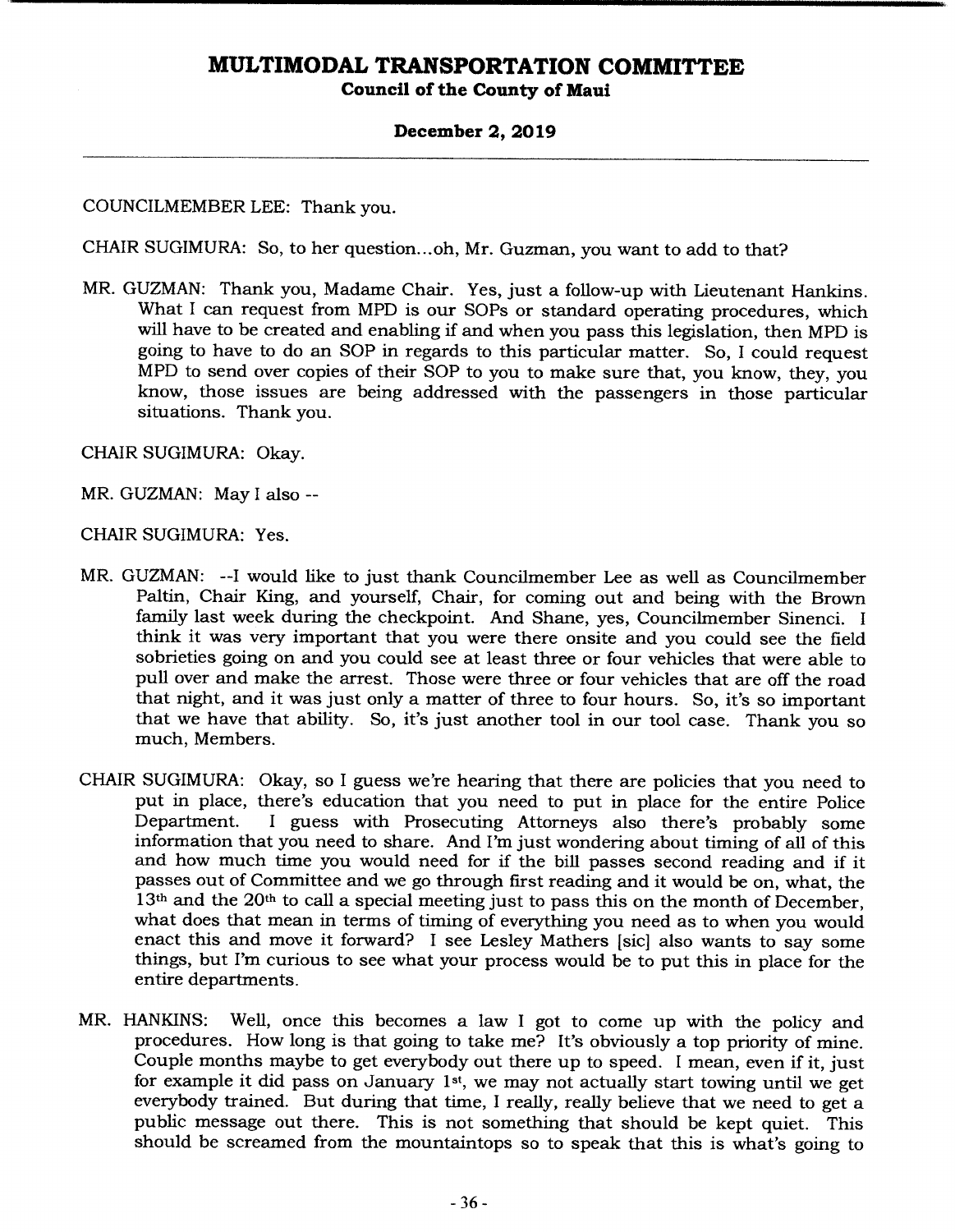### **December 2, 2019**

happen. And, you know, again, I applaud the Brown family because the message that I've been saying for months or years in my career is not being heard. But to have real family victims come out here and talk, people shut up and listen. It's real, you know. And same thing for Andrea and MADD, these are core pieces of the puzzle that we need their help with to get this message out. So, during that time that I come up with the policies and procedures and, again, everything that we do has to be approved by my Chief and there's a procedure policy that we go through for that. That's our education time, you know. That's the time that we have press release on this. That's the time that we get the media involved. That's the time that we put this over every social media outlet that we can to let people know that there's real consequences for poor decisions.

### CHAIR SUGIMURA: Thank you. Mr. Guzman, how about your Department?

MR. GUZMAN: Thank you, Madame Chair. I think also addressing like, for instance, there are some State legislation out there that my Department wasn't ready to move forward on implementing like our electronic search warrants. And basically although our Department wasn't ready to implement it on the due date of the effective date, we went out there and basically let the people know in our departments and the other agencies know that we will be implementing, we're just not ready and equipped to do it. So, even if you do pass it in the month of December, it's okay if there's a little bit of a lag time for the departments to catch up. I think Lieutenant Hankins is correct, we could use that time period to go out and publicly give notice to the community that it will be enforced and you did pass this in the month of December. There are 22 fatalities in our County, the most in the last decade. Fifteen of those dealt with impaired driving. So, we as a County are going to take a stand and put it out there, you've passed it. Of course there's going to be a lag time for MPD and my Department to catch up, but you've passed it.

CHAIR SUGIMURA: Okay.

MR. GUZMAN: Yeah, thank you.

CHAIR SUGIMURA: Thank you. Mr. Lieutenant Hankins?

MR. HANKINS: One thing I think that we need to, I need to address that we kind of overlooking is the tow companies. I did reach out to three different tow companies, Wade Kitagawa from Kitagawa's Towing, Duane from D&D Towing, and Vic Campos from Campos Towing, and I kind of told them what we're looking to do, why we're looking to do it, and if this is something that they would support. I invited them to come today, unfortunately they said they couldn't make it they were busy with tows, but they all basically had the same response to me when I talked to them on the phone is, why has it taken so long for this to even come up, I've been talking about it for years. This is something that they also believe in. Duane from D&D actually said that, you know, let us know when there's a road block, well give you a truck. You got to be careful with stuff like that I understand, but at the same time, you have to admire the enthusiasm that the tow companies are putting behind this as well. You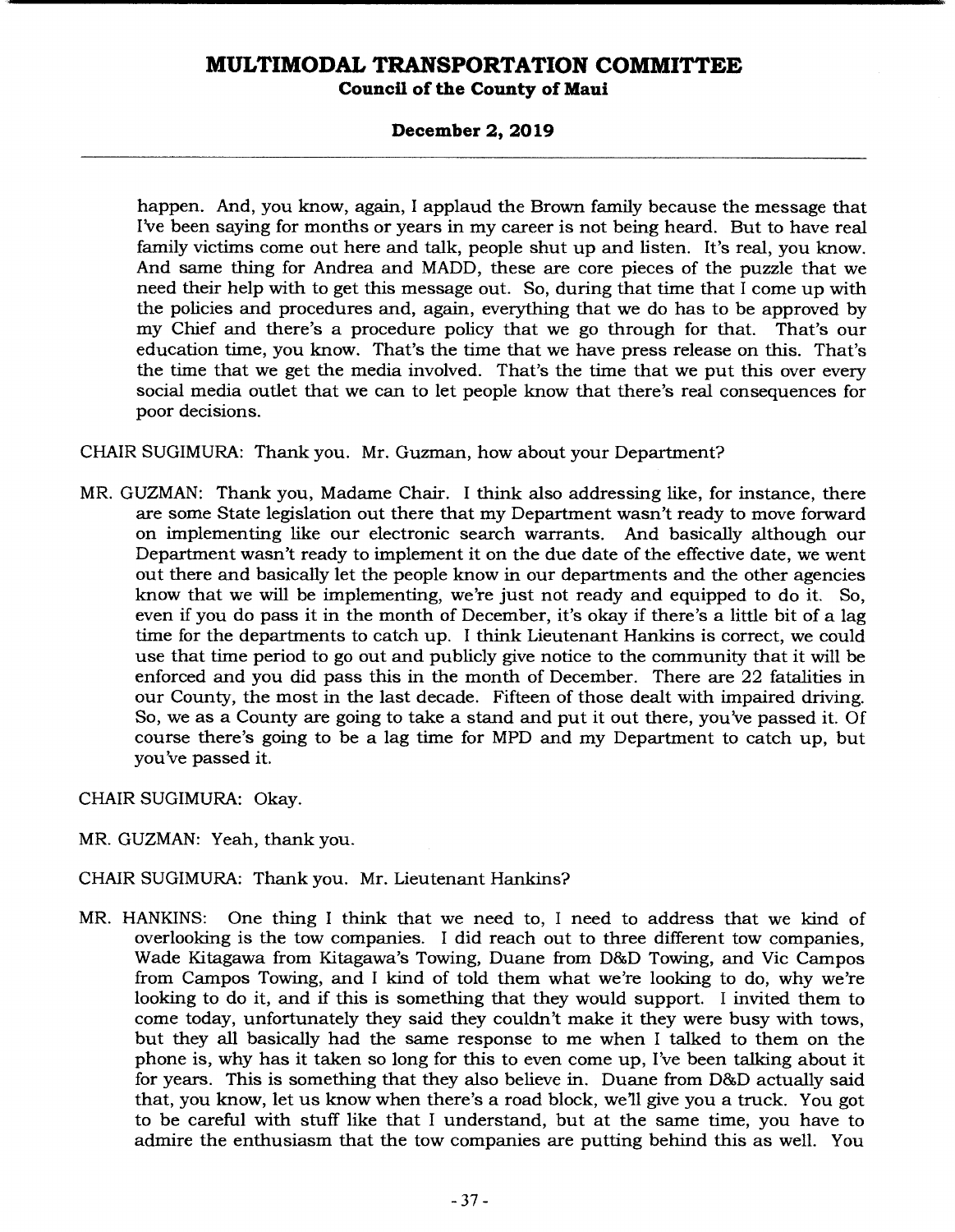### **December 2, 2019**

know, yes, there'll be a profit for them but also they see the wreckage from the crashes just the same as the officers do, and they have to deal with the families when vehicles are recovered, so it's important to keep them in mind as well.

CHAIR SUGIMURA: Thank you. Lesley Mathers *[sic],* do you have...

UNIDENTIFIED SPEAKER: Williams.

CHAIR SUGIMURA: Oh, Williams, I'm sorry.

- MS. MATTHEWS: Matthews. Thank you, Madame Chair, and I wanted to thank you, Madame Chair and the other Councilmembers that joined us with the Brown family. The Deputy Prosecuting attorneys that are here with me, especially Deputy Prosecuting Attorney Uehara, we see the defendants that are being charged with operating a vehicle under the influence of an intoxicant weekly. And on a first offense, the maximum penalty that they can have is five days in jail and \$1,000 fine. And after talking with Mr. and Mrs. Brown and Mrs. Brown sharing with me at the OUI checkpoint that she'll never be able to cry to her daughter again, pick out a wedding dress, have her child give birth, we have to send a stronger message. And so, I want to thank this Council for putting this on the agenda especially during Impaired Driving Month. We have to have something that's stronger so that other families don't go through this. I also want to thank this Council for considering putting forth I also want to thank this Council for considering putting forth legislation for the .05 intoxication. You all have the power to help grieving families get And so, you know, I support this measure because both Deputy Prosecuting Attorney Uehara and I in the last month have had people that were arrested for .336, almost 5 and 6 times over the legal limit. We've had people that get arrested and two days later they're arrested again for operating a vehicle under the influence of an intoxicant. So, I do see this as Mr. Guzman said, as an additional way to deter drinking that has consequences where people can die. And I thank you all for thinking about other ways that we can deter drinking and driving. I think getting these weapons off the road is such an important thing because as the representative for Mothers Against Drunk Driving who lost her son said, this is often times their 80th time drinking and driving, and we're seeing them numerous times. So, if there is a provision to take away their weapon, you know, I fully support it and I know that our division will work with MPD. We have a great working relationship with them to be able to do what we need to do. We've already started working on a different PSAs for this month and that is something that we are certainly will work on as well to help. And thank you, Chair King, for thinking about the different ways that we can get this done. I think that this is something that's really good and it will help save lives.
- CHAIR SUGIMURA: Thank you. Great discussion, everybody. You know, I haven't taken a break, so I'm going to take a ten-minute break and then well get into the bill or with more questions if you don't mind. Any objections?

COUNCILMEMBER KING: Maybe we can get some more Councilmembers back.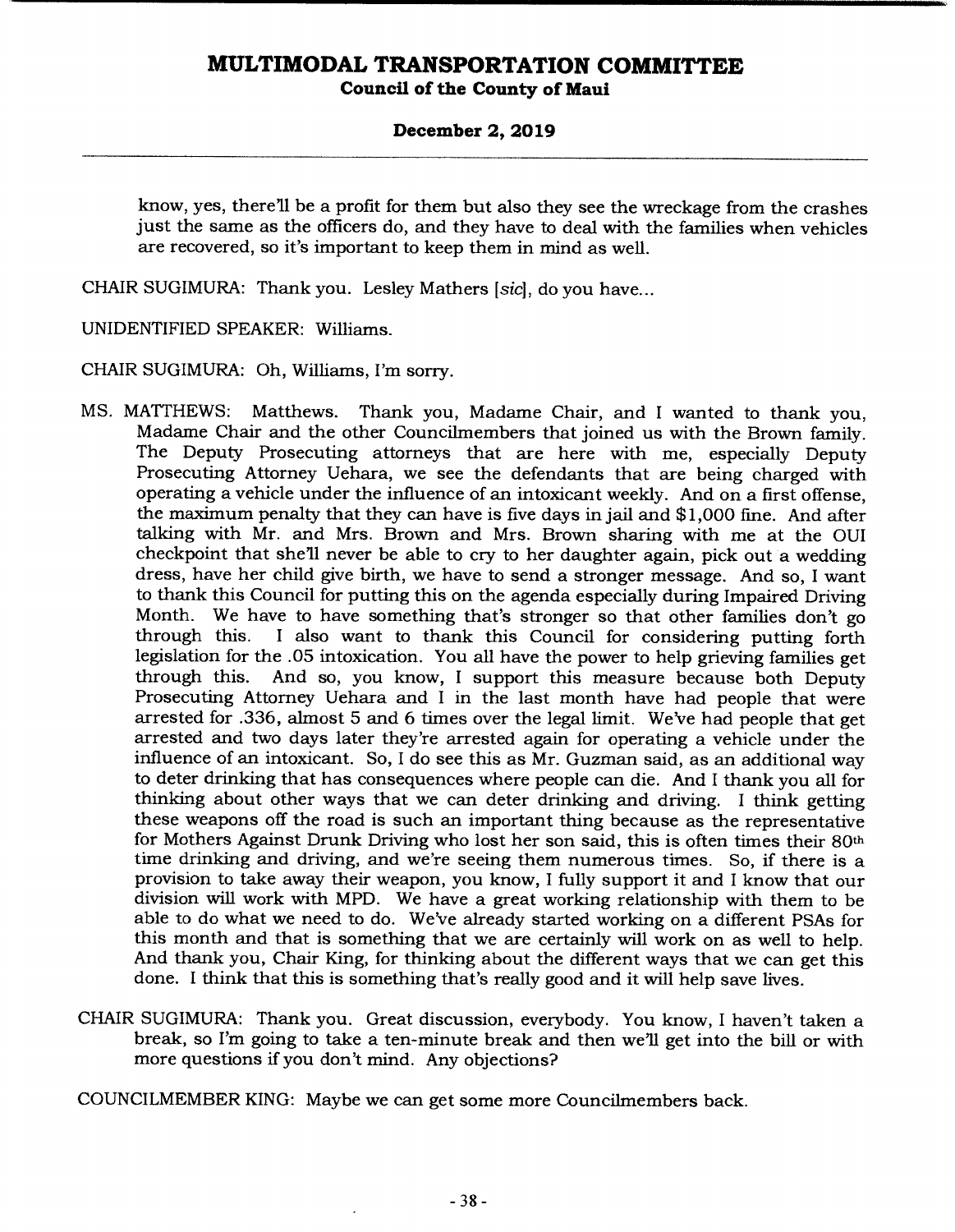### **Council of the County of Maui**

#### **December 2, 2019**

CHAIR SUGIMURA: Yeah. I'm going to take a ten-minute break, everyone, and recess, call of *the Chair.* . . .*(gavel)...* 

**RECESS: 10:41 a.m.** 

#### **RECONVENE: 10:59 a.m.**

CHAIR SUGIMURA: . . . *(gavel).* . . All right, calling back the Multimodal Transportation Committee meeting, oops. Calling back to order the Multimodal Transportation Committee meeting. It is now 10:59. I can tell by the discussion that we're on to passage out of this Committee this proposed ordinance. And so, I'd like to recommend passage of a bill on first reading including any non-substantive revisions if necessary.

COUNCILMEMBER KING: So move.

COUNCILMEMBER KAMA: Second.

- CHAIR SUGIMURA: Thank you. Moved by Member King, second by Ms. Tasha Kama. And just for your information, I'm not going to file this communication because I want to keep it open for further discussions. But we have some amendments.
- COUNCILMEMBER KING: Chair, yes, okay, I'd like to propose amending the bill by removing items  $I(2)$  and  $(3)$ .

COUNCILMEMBER PALTIN: Second.

COUNCILMEMBER KING: And changing Section 5 to read this ordinance takes effect upon approval.

CHAIR SUGIMURA: Okay.

COUNCILMEMBER PALTIN: Second.

CHAIR SUGIMURA: So, we have one amendment --

COUNCILMEMBER KING: And then --

CHAIR SUGIMURA: --which will be... oh, more?

COUNCILMEMBER KING: --no, I just wanted to explain my amendment.

CHAIR SUGIMURA: Okay. So, we have.., so, the motion is to delete Section I item 2 and 3 for items that were discussed earlier. And then the effective date would be upon passage of this bill.

COUNCILMEMBER KING: Right.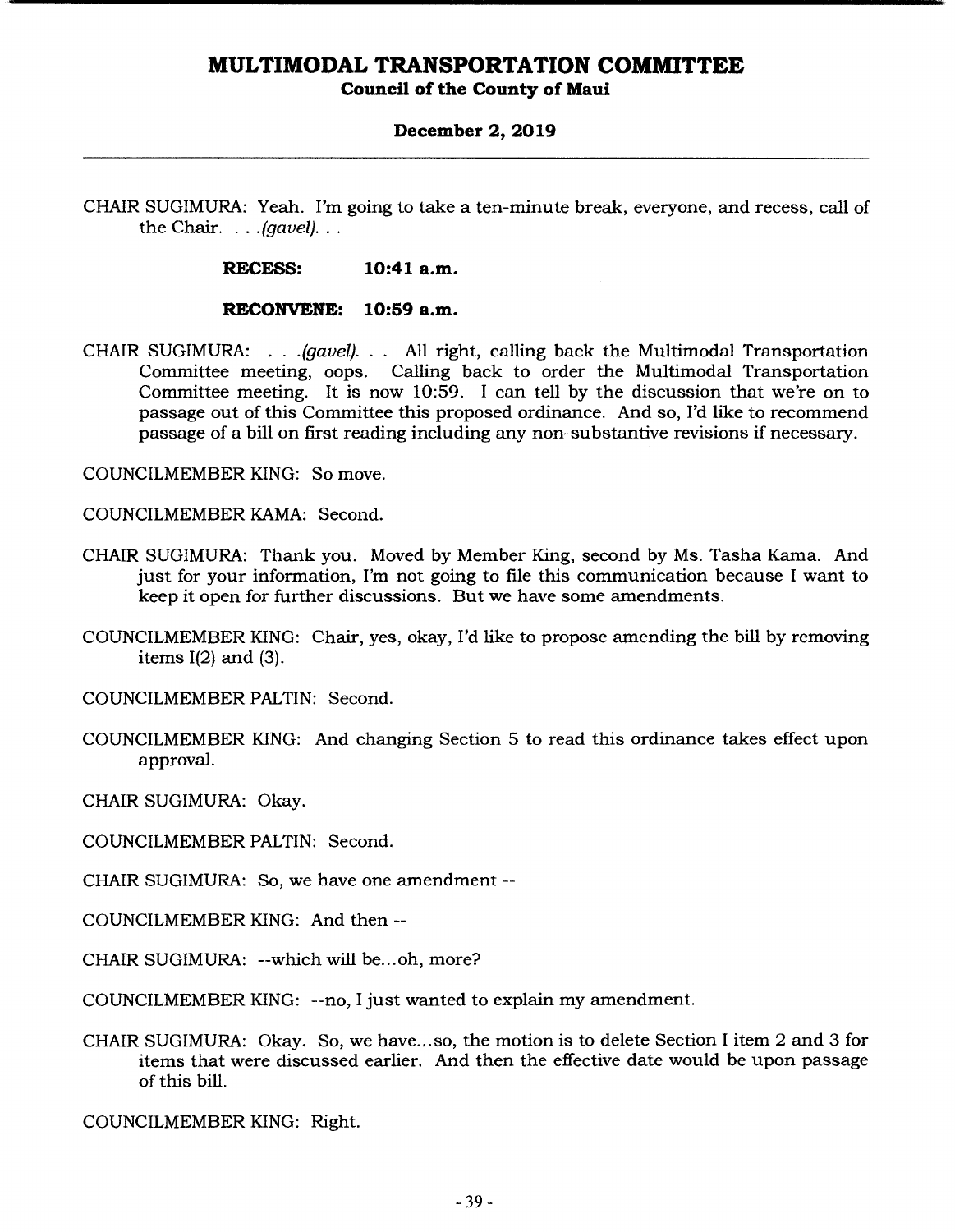### **Council of the County of Maui**

#### **December 2, 2019**

CHAIR SUGIMURA: So, Member King?

COUNCILMEMBER KING: And so, what we're doing is eliminating the two exceptions which we had discussed could lead to major loopholes, and then it would also allow the Staff to make non-substantive changes, which is probably just to change Section I into one sentence instead of having an 1(1), saying this vehicle...does not authorize the towing or impoundment of vehicles parked on private property that is lawful residence of the registered owner or the operator, or if the owner of the property where the vehicle is parked does not object. So, that would be the only exception.

CHAIR SUGIMURA: Right. Okay. Anybody else have comments on that? Ms. Paltin?

- COUNCILMEMBER PALTIN: I just had a... I'm not clear, like say we pass it and it's effective and the Police Department needs further training, is that still appropriate?
- CHAIR SUGIMURA: I'll let them answer, but I think they need an ordinance for them to proceed with the next steps.

COUNCILMEMBER PALTIN: Oh.

CHAIR SUGIMURA: So, this is like one of the...

COUNCILMEMBER KING: Right.

CHAIR SUGIMURA: And we'll let Lieutenant Hankins and maybe Mr. Guzman explain.

- MR. HANKINS: Yeah, just so you understand, Councilmember, once this becomes signed in this law, then I can create a policy for the Department and the training shouldn't take too long, I can have the entire team get out and it's just a simple special order that the Chief would be able to sign as far as the policy on when we tow vehicles following OUI arrest. It's just going to take a little bit of time to get the policy approved by the Chief and send things through so that we make sure that we're all on the same page with the Prosecutors. Again, you're not talking about a great deal of time. I would say on the very long end, maybe two months. But I got to have the ordinance passed so that I can create a policy because if I tell them I want to create a policy for a potential ordinance, they're going to think I'm nuts.
- COUNCILMEMBER PALTIN: Thank you for that clarification and also thanks to the Members for allowing the amendments to close the loopholes because I think we heard it loud and clear from the ohana that, you know, go all the way because enough already with the drinking and driving and the acceptedness *[sic]* of it. So, I think it's good to take out the exceptions.

CHAIR SUGIMURA: Thank you. Mr. Guzman, did you have any comments to that?

MR. GUZMAN: I don't have any further comments. I just agree with Lieutenant Hankins.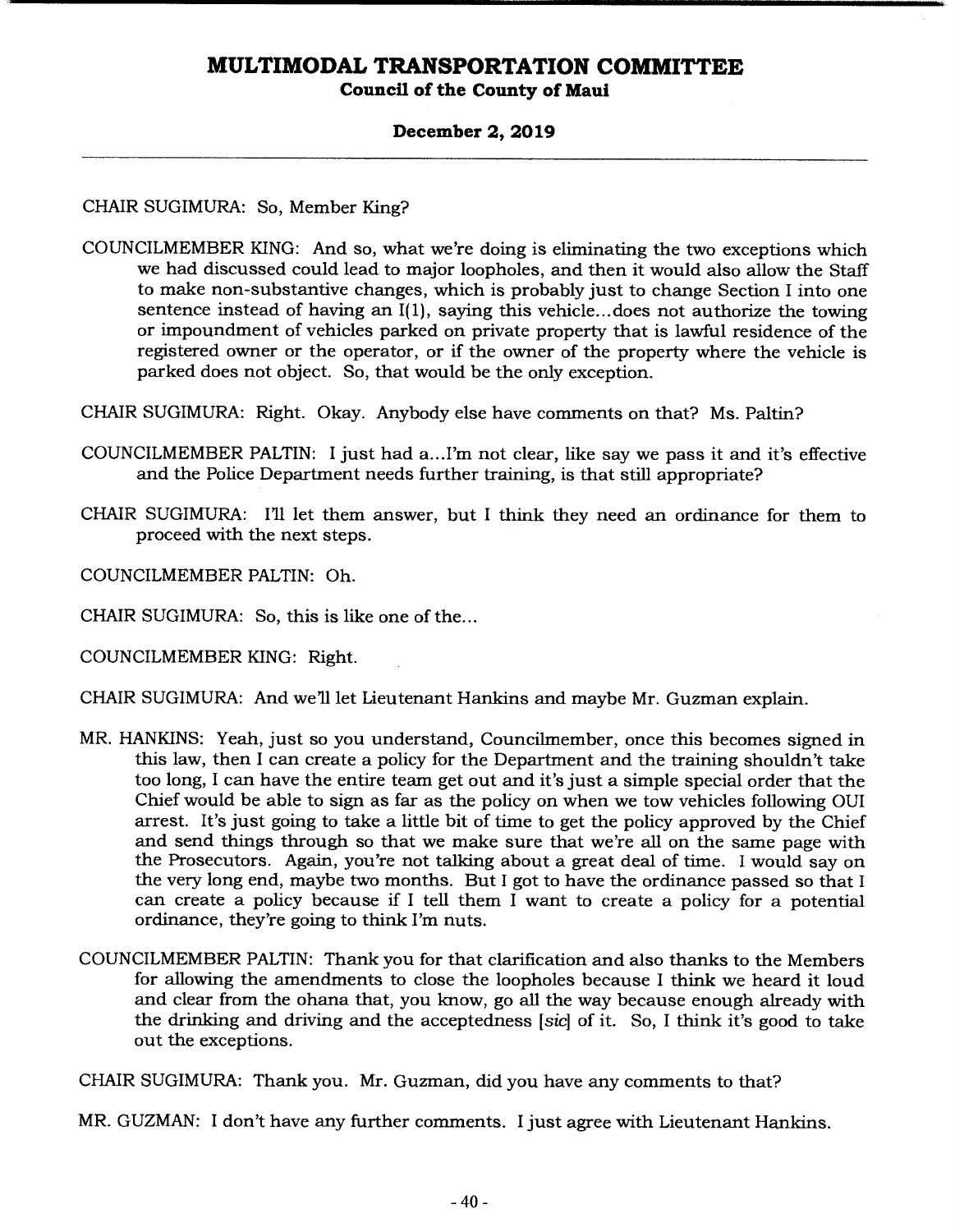### **December 2, 2019**

- CHAIR SUGIMURA: Okay. So, as the Police are coming up with the policy and do training, what's going to be happening with Prosecuting Attorneys?
- MR. GUZMAN: Oh, so what we'll do is we'll...since there is going to be a lag time, we could help support the Council on the PSAs, public service announcements, as well as any other, you know, news conferences that we need to do to get the word out.

CHAIR SUGIMURA: Okay.

- MR. GUZMAN: I think it's a fabulous opportunity to get this passed in December.
- CHAIR SUGIMURA: Okay. Thank you. Any other comments, Members? Good discussion. This is... I'm thrilled that we're at this point. I thought maybe we would have to continue on to the next meeting to get questions answered.

COUNCILMEMBER KING: Chair?

CHAIR SUGIMURA: Yes?

- COUNCILMEMBER KING: I just wanted to congratulate this Council and make comment on a comment that was made earlier by the Lieutenant that the towing companies were wondering why it took us so long, and I think most of us on this Council, this is the first time we've addressed this. And the first time that we've had someone like Lieutenant Hankins who was such an advocate for, you know, cracking down on the drunk driving. So, I think we're moving at pretty fast speed and Mr. Guzman can attest to that having been a Councihnember and I really appreciate you bringing this to the Committee.
- CHAIR SUGIMURA: Yeah, thank you. Thank you. Any other comments, Members? If not, all in favor of the amendment and then well vote on the main motion. So, all in favor of the amendments, which is to delete 1(2) and 3, Sections 1(2) and 3, and to make this policy effective upon its approval. All in favor say "aye."

COUNCILMEMBERS: Aye.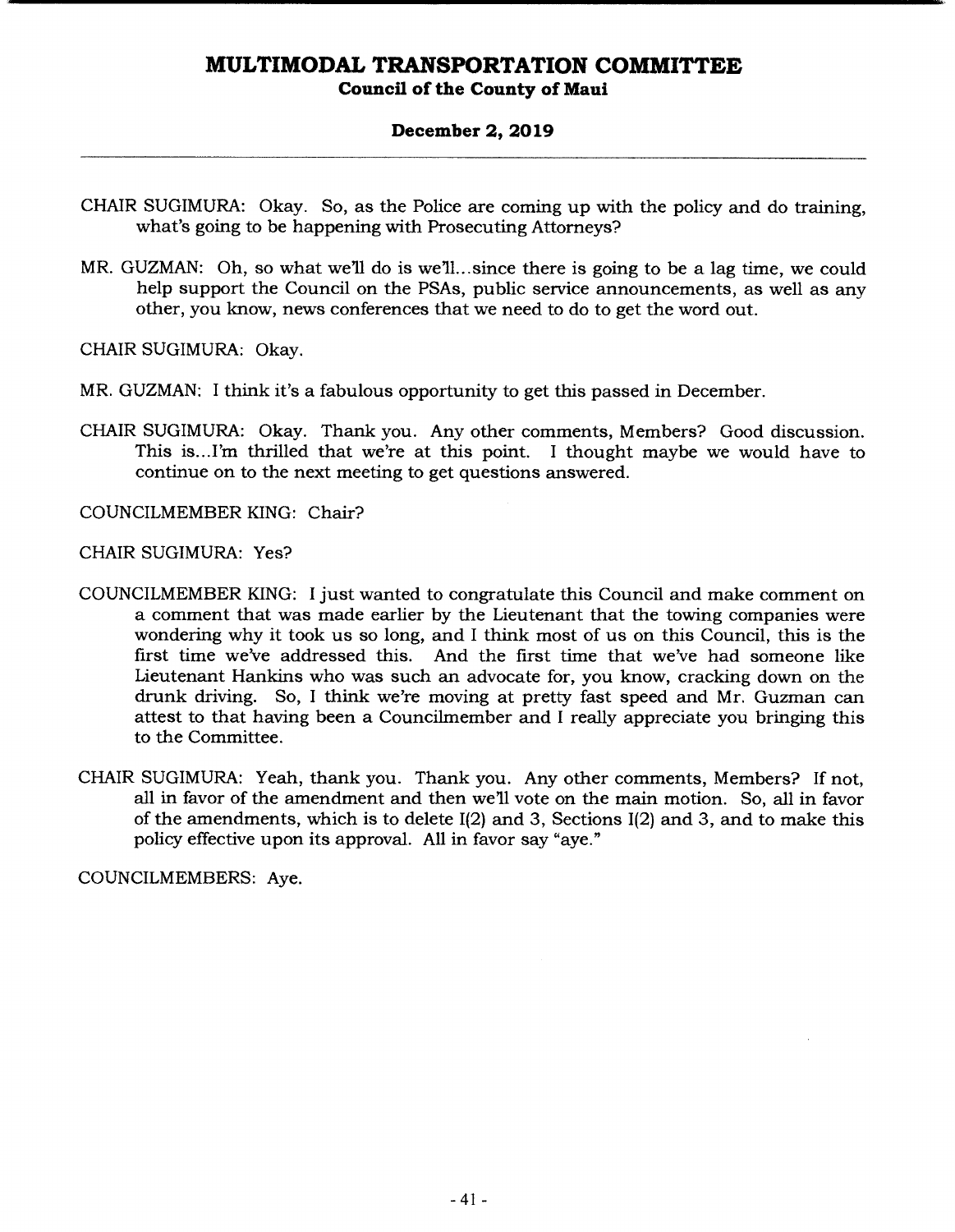**Council of the County of Maui** 

**December 2, 2019** 

| VOTE: | <b>AYES:</b>    | Chair Sugimura and Councilmembers Kama, King,<br>Lee, Paltin, and Sinenci. |  |
|-------|-----------------|----------------------------------------------------------------------------|--|
|       | <b>NOES:</b>    | None.                                                                      |  |
|       | <b>ABSTAIN:</b> | None.                                                                      |  |
|       | <b>ABSENT:</b>  | None.                                                                      |  |
|       | <b>EXC.:</b>    | Vice-Chair Hokama.                                                         |  |

#### **AMENDMENT APPROVED.**

CHAIR SUGIMURA: That's six of us and excused, Mr. Hokama is excused.

COUNCILMEMBER KING: I think he's the only one.

CHAIR SUGIMURA: Oh, because the other two are not Members. Okay, sorry. The other two are not Members, voting Members. But they will be able to vote when we have this before Council. Now, for the main motion, Members, any discussion on the main motion? Seeing none, all in favor say "aye."

COUNCILMEMBER: Aye.

| <b>VOTE:</b> | <b>AYES:</b>    | Chair Sugimura, and Councilmembers Kama, King,<br>Lee, Paltin, and Sinenci. |
|--------------|-----------------|-----------------------------------------------------------------------------|
|              | <b>NOES:</b>    | None.                                                                       |
|              | <b>ABSTAIN:</b> | None.                                                                       |
|              | <b>ABSENT:</b>  | None.                                                                       |
|              | EXC.:           | Vice-Chair Hokama.                                                          |
|              |                 |                                                                             |

#### **MOTION CARRIED.**

#### **ACTION: FIRST READING of revised proposed bill by CR.**

CHAIR SUGIMURA: Aye. The motion carries. This is done. Appreciate it, everybody. So, that's six "ayes" and Mr. Hokama excused, other two are non-voting Members. Any other discussions, Member? Mr. Sinenci?

MR. SINENCI: Yeah, for...I know there was some discussion of having a special meeting --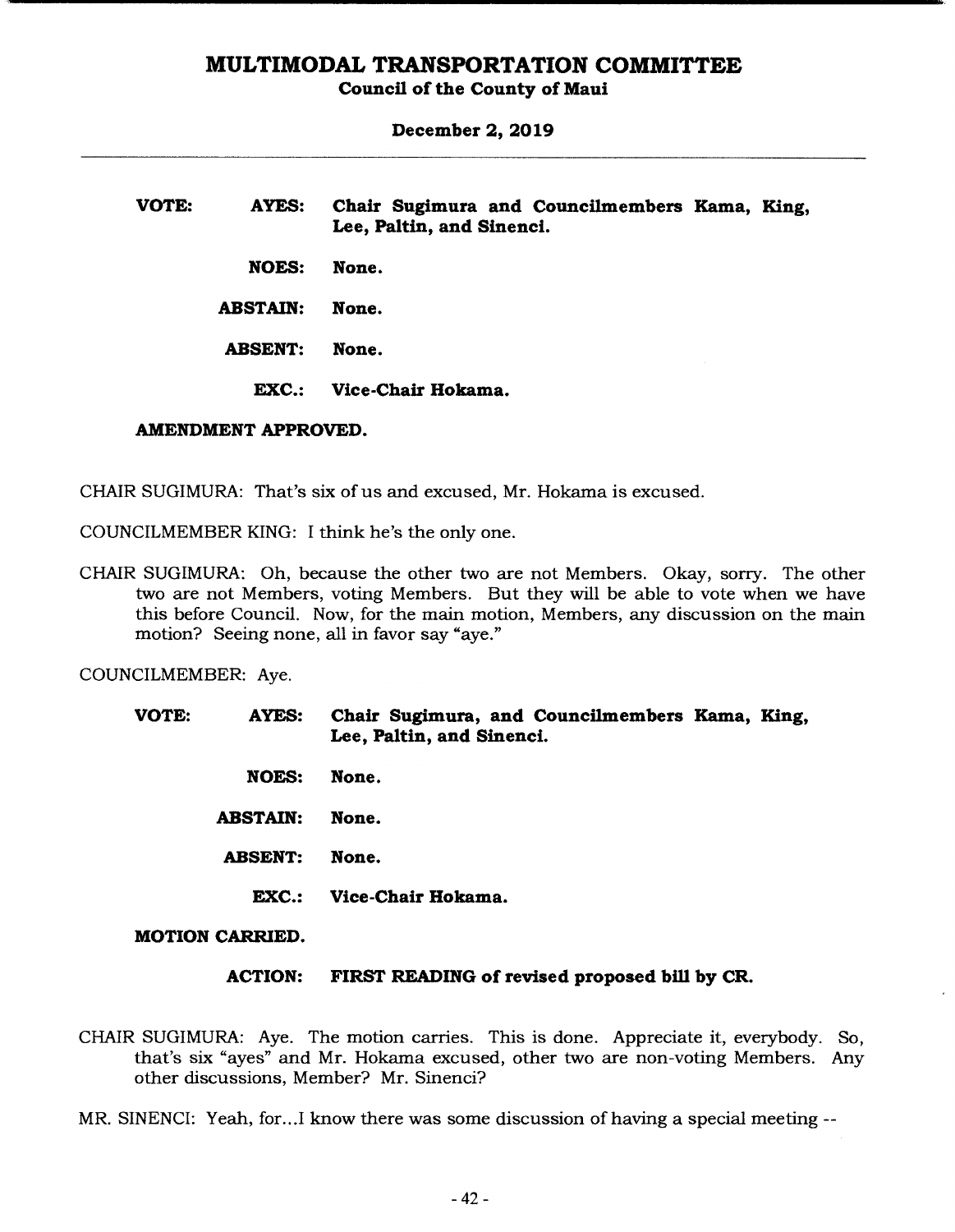### **December 2, 2019**

CHAIR SUGIMURA: Oh.

COUNCILMEMBER SINENCI: --the Council.

COUNCILMEMBER KING: ... *(inaudible)...* 

CHAIR SUGIMURA: So, what will happen on that, you want to speak to it?

COUNCILMEMBER KING: Thank you. So, our, my intent was to first poll for the afternoon of December  $12<sup>th</sup>$ , and there's no reason why we have to have it on a Friday. And since three Members already have to be here on the morning of the  $12<sup>th</sup>$  for the MPO meeting I thought that might be a more likely time to have it at 1:00 or 1:30 p.m. rather than having everybody come in on Friday the 13th when they don't have to. And I don't want any jinxes on this, so that will be my first poll time if everyone can kind of keep that in mind.

CHAIR SUGIMURA: That would be for first reading?

- COUNCILMEMBER KING: For first reading. And if we can get that, if we can get the CR done in time to post and we pass that, then the second reading will be on December 20th.
- CHAIR SUGIMURA: You ready for that, Shelly? All that's going to fall on you, huh. Appreciate it. Okay, thank you.

COUNCILMEMBERS VOICED NO OBJECTIONS. (Excused: RH)

CHAIR SUGIMURA: So, Members, this meeting is now adjourned... *.(gavel)...* 

**ADJOURN:** 11:07a.m.

APPROVED:

IK's Lei K. SURM MUR URA, Chair

Multimodal Transportation Committee

mt:min: 19 l2O2min:cs Transcribed by: Crystal Sakai